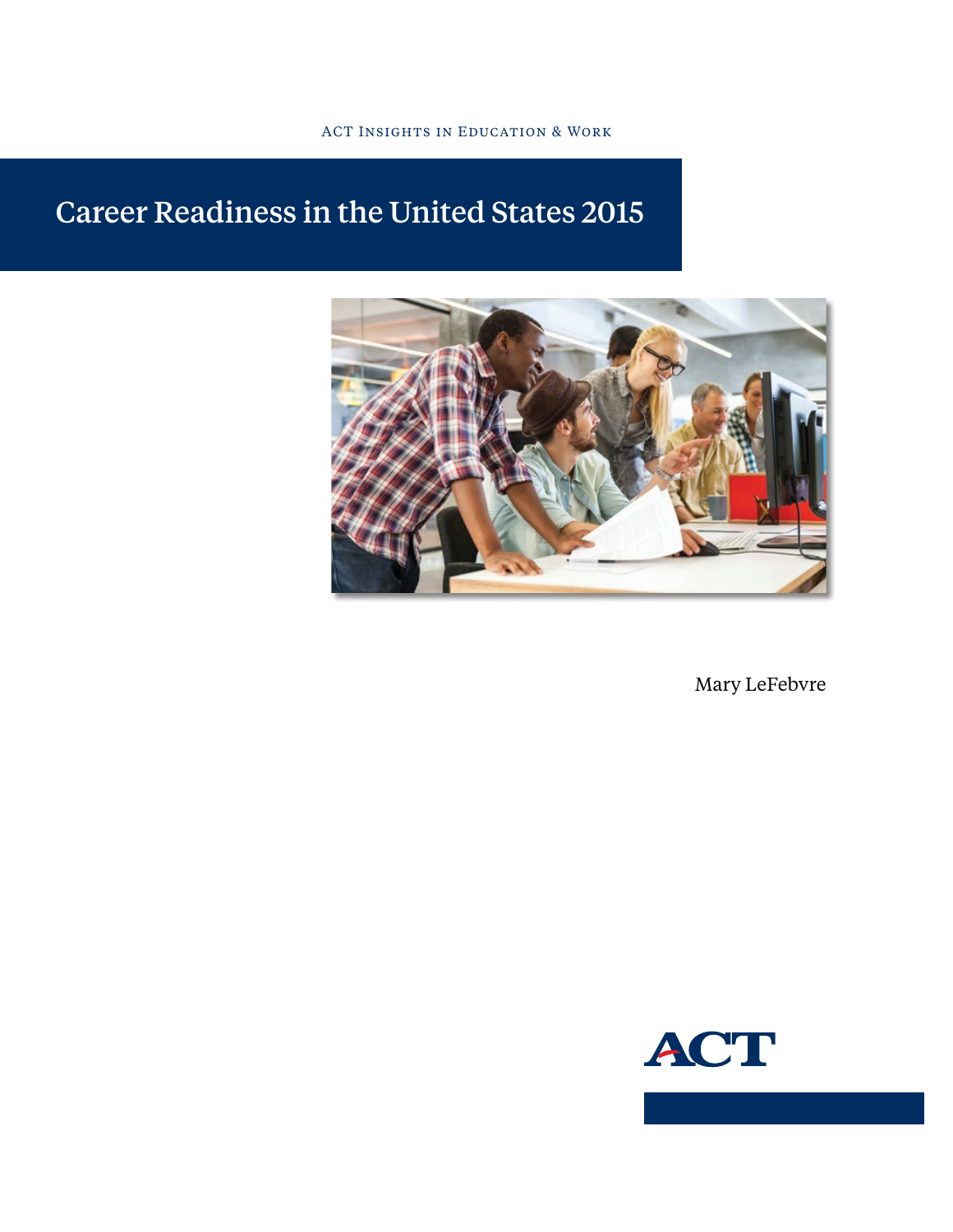Mary LeFebvre is a principal research scientist at ACT specializing in workforce research, policy evaluation, and competency supply/demand analysis.

#### Acknowledgments

The author thanks Cathi Grobe for her invaluable work on the data analysis and Hope Clark and Kama Dodge for their helpful comments, suggestions, and contributions on earlier drafts of this report.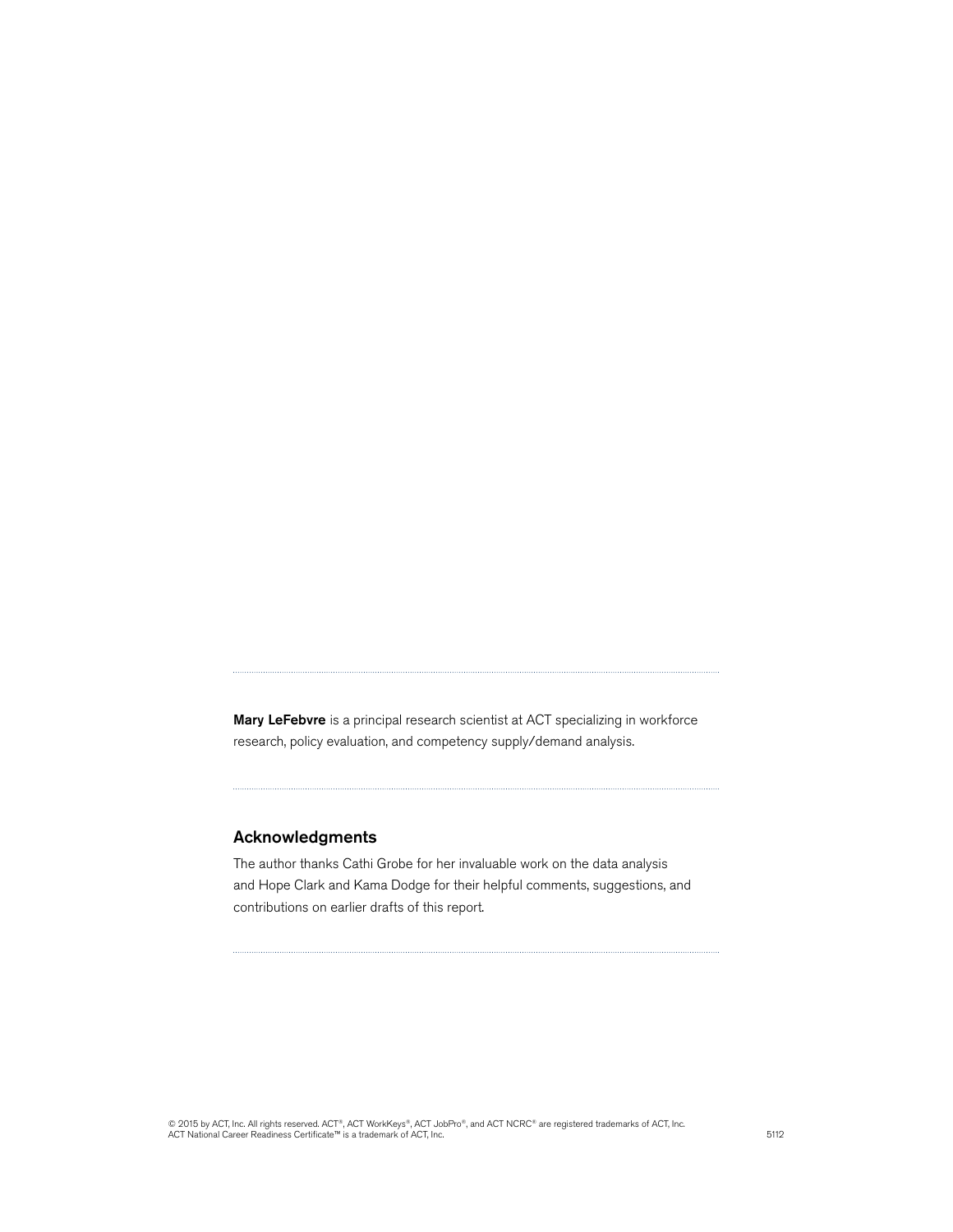## **Contents**

| The Arts, Audio Video Technology, and Communications Career Cluster  16  |
|--------------------------------------------------------------------------|
|                                                                          |
|                                                                          |
|                                                                          |
|                                                                          |
|                                                                          |
|                                                                          |
|                                                                          |
|                                                                          |
| The STEM (Science, Technology, Engineering, and Math) Career Cluster  34 |
|                                                                          |
|                                                                          |
|                                                                          |
| Implementing Policies and Practices for Data-Driven Decision Making36    |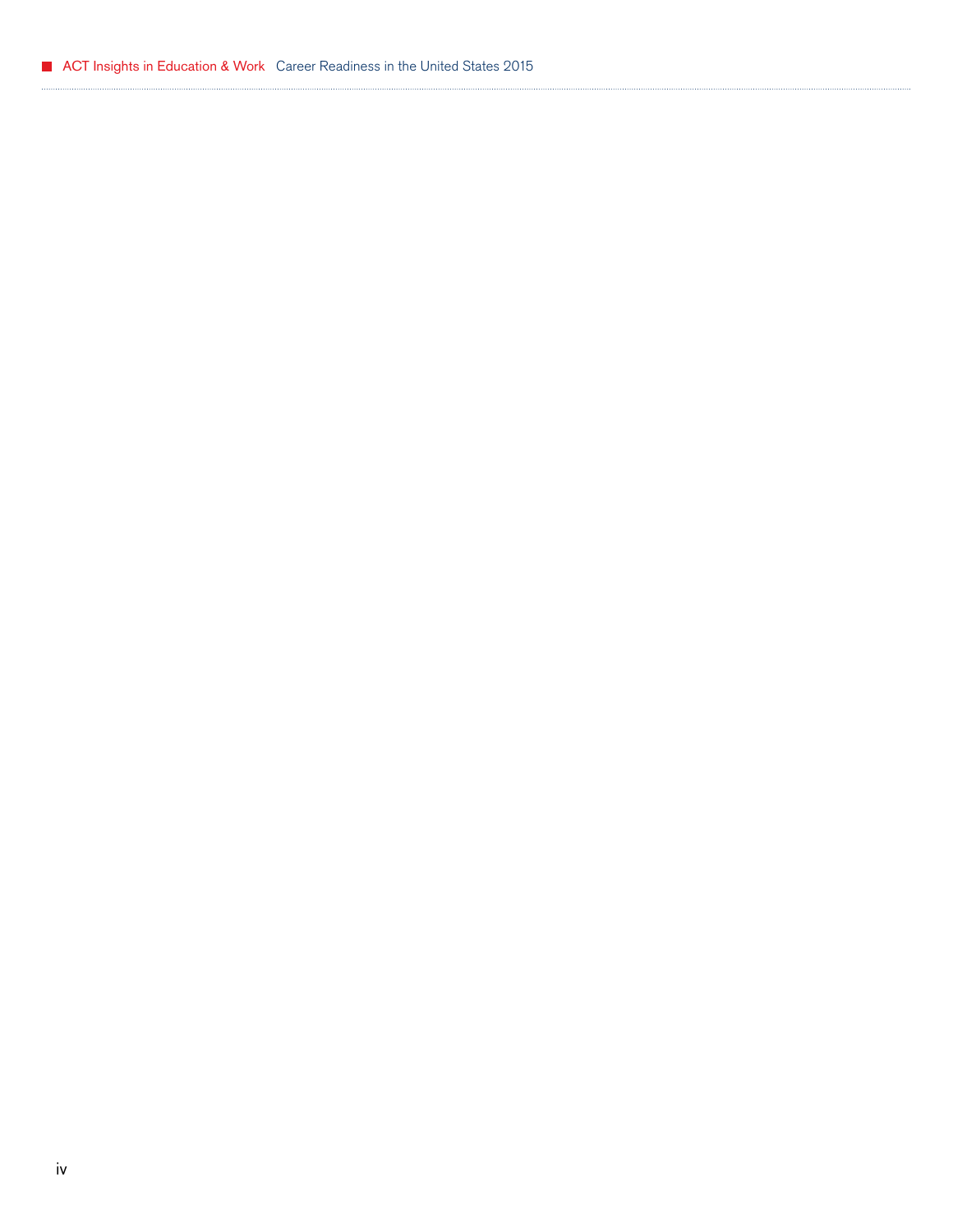## <span id="page-4-0"></span>**Overview**

This report—*Career Readiness in the United States 2015*—highlights the levels of career readiness for various subgroups of ACT WorkKeys® examinees in the United States and provides career readiness benchmarks for selected ACT WorkKeys cognitive skills by career cluster. Previous ACT WorkKeys reports, such as the *Condition of Work Readiness in the United States 2013*, presented skill readiness benchmarks at the occupational level, while others, such as the *A Better Measure of Skill Gaps* report, provided aggregate skill benchmarks by industry cluster.<sup>1</sup> In the *Condition of Work Readiness* and *A Better Measure* reports, job profile data from the ACT JobPro® database were used to determine skill readiness levels. Since 1993, ACT has conducted over 20,000 job analyses for occupations across a diverse array of industries and occupations.<sup>2</sup>

## **What Is Career Readiness?**

In *Unpacking College and Career Readiness*, ACT defined "career readiness" as the skills and proficiency levels needed for specific career clusters.<sup>3</sup> At the same time, a more holistic approach to readiness throughout the education-to-work continuum was presented in *Beyond Academics: A*  Holistic Framework for Enhancing Education and Workplace Success.<sup>4</sup> The latter report proposed a framework of broad construct domains that have a combined impact on education and work outcomes. Two of the construct domains, academic skills and cross-cutting capabilities within work contexts, are measured by the suite of ACT WorkKeys cognitive assessments. The ACT WorkKeys cognitive assessments measure the workplace skills critical to job success as well as the reasoning, critical thinking, and problem-solving techniques to solve work-related problems.

## **What Are Career Clusters?**

Clustering industry or occupation data is a common strategy used by economic developers, workforce developers, and education/training providers to analyze and describe a national or regional economy in terms of employment and skills. Industry clusters are groups of similar and related businesses that share common markets, technologies, worker skill needs, and which can be linked by buyer-seller relationships.<sup>5</sup> Career clusters are groupings of occupations that are used by education/ training providers to develop coursework, programs of study, and career navigation tools for students in both secondary and postsecondary education settings.<sup>6</sup>

Career readiness is the academic skills and performance level of those skills required for readiness in jobs within a particular career cluster.

<sup>1</sup>*The Condition of Work Readiness in the United States 2013*. ACT, Inc. 2013; *A Better Measure of Skill Gaps*. ACT, Inc. 2011.

<sup>&</sup>lt;sup>2</sup> ACT Job Profiling is used to establish career readiness standards. When a job profile or job analysis is conducted, it is essentially a local content validation study. Local content validation studies are recommended by the federal *Uniform Guidelines on Personnel Selection* for employers using cognitive assessments for selection purposes. Job profiling fits the definition of a local content validation study under the Uniform Guidelines. Content validation links the content of a test to observable factors such as job performance or observable work behavior (to demonstrate that the test is relevant to the job). Subject matter experts rate the importance of specific job tasks and assign ACT WorkKeys skill levels to each task that is needed to be successful on the job. An overall skill level is then computed for the specific ACT WorkKeys tests (e.g., Reading for Information, Applied Mathematics, Locating Information) that are relevant to the job. Content validation is the preferred method for using cognitive assessments for personnel selection under the *Uniform Guidelines* to prevent adverse impact in selection procedures. ACT JobPro is an established database of cognitive skills and skill levels required for over 20,000 jobs through 20 years of local content validation studies for specific jobs. The ACT JobPro database is the source of evidence for career and job readiness standards for ACT WorkKeys cognitive assessments.

<sup>3</sup>*Unpacking College and Career Readiness.* ACT, Inc. 2015. Work readiness is defined in this report as the attainment of the core or foundational level of the knowledge and skills normally required to enter a typical postsecondary workforce training program, regardless of occupation or career cluster. Job readiness is the level of job-specific skills within an occupation or career cluster.

<sup>4</sup>*Beyond Academics: A Holistic Framework for Enhancing Education and Workplace Success.* ACT, Inc. 2015.

<sup>&</sup>lt;sup>5</sup> Porter, M.E. (1990). *The Competitive Advantage of Nations.* New York: The Free Press, pp. 1-857.

<sup>&</sup>lt;sup>6</sup> Career Clusters have been used by the US Department of Education Office of Career, Technical, and Adult Education (formerly known as the Office of Vocational Adult Education) since 2001 as part of Perkins accountability requirements. More information about the history of Career Clusters can be found at [www.careertech.org/career-clusters](http://www.onetonline.org/).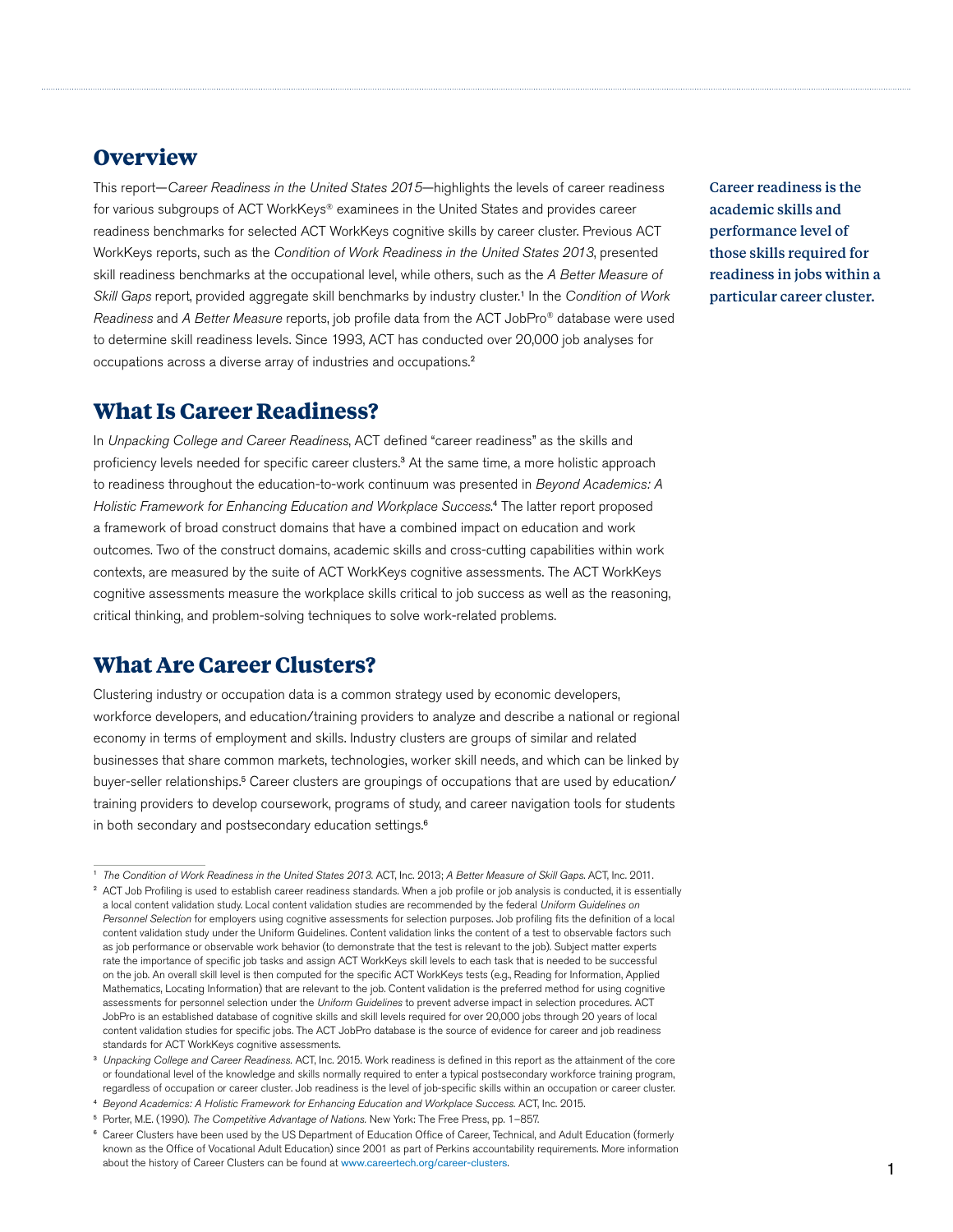<span id="page-5-0"></span>Career clusters are also used by workforce developers to understand the knowledge and skills of a national or local workforce and to bridge the gap between workforce and economic development when constructing a regional economic development strategy.

## **Using Career Clusters to Understand Skill Needs**

Skills and skill levels needed for individual jobs can be aggregated by occupational title or, even more broadly, by clusters of similar occupations, i.e. career clusters. Aggregated skill benchmarks for success in a specific career cluster can provide a more complete picture of the factors that help individuals to be prepared for success in the workforce and throughout their career.



#### Figure 1. Aggregating Job Skills Data by Career Cluster

The skills and levels of proficiency needed can vary by career cluster and by level of educational attainment needed. Other constructs, such as behavioral skills, career navigation skills, and other cross-cutting capabilities are also needed for individual progression in a specific career cluster or occupation. The career readiness skills and performance benchmarks presented in this report can be used by education/training providers to develop curriculum and training programs for individuals seeking to acquire them as part of a career progression within a career cluster.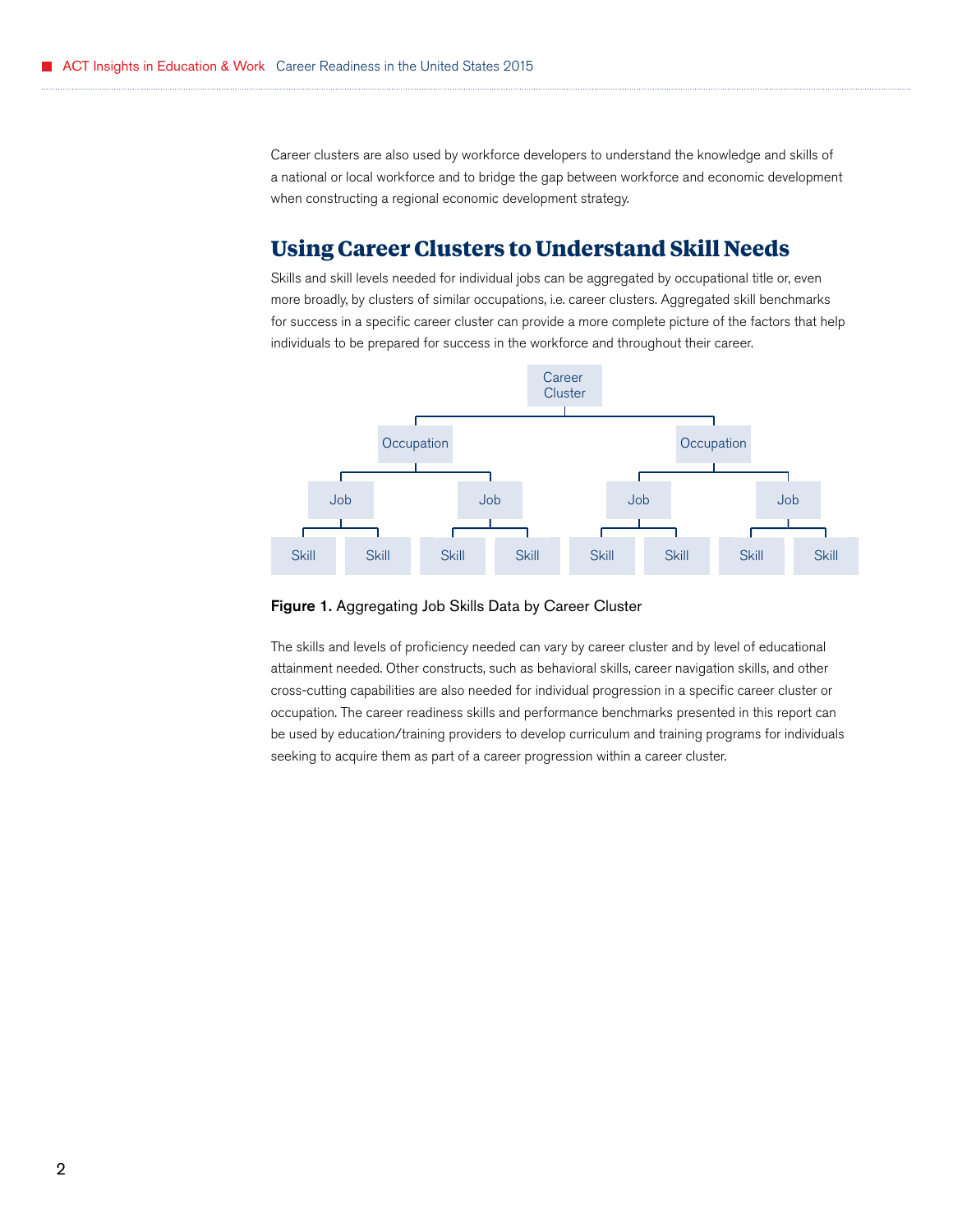## <span id="page-6-0"></span>**Measuring Career Readiness Skills in the United States**

The following data represent ACT WorkKeys examinees in the United States from 2010–2014. Most examinee data are presented in aggregate form over the 2010–2014 time period. The purpose of aggregated data is to encourage a focus on trends, not year-to-year changes, which can represent normal—even expected—fluctuations in data. Studying trend lines—rather than data from a single year—offers more insight into what is happening in a region, state, or the nation.

Data are presented for three ACT WorkKeys cognitive assessments: Reading for Information, Applied Mathematics, and Locating Information. These three skills have been consistently identified as important for success in a broad range of jobs, making them "essential" foundational skills for career readiness.<sup>7</sup> Benchmarks for selected career clusters are provided for the three cognitive skills and are segmented by high, middle, and low educational groupings. The grouping of occupations by education level shows the different skill levels needed for success for the various entry and exit points within each career path.

Scores for each of the ACT WorkKeys cognitive assessments are independent of each other. Overall scores are reported in "levels," with a range from a low score of 3 to a high score of 7 for Applied Mathematics and Reading for Information, and from 3 to 6 for Locating Information. In each skill area, Level 3 is set at the perceived lowest level that employers value for their jobs. Individuals scoring below a Level 3 are considered not to have the necessary level of skill for any job that requires that skill area. Scores for individuals who do not achieve the minimum (Level 3) are reported as "0."

In addition to the three cognitive skills presented in this report, career readiness may include other cognitive skills, personality characteristics, and attitudes that are essential for success in a career cluster or occupation. While the career readiness standards currently presented include only cognitive skills, it is also important to measure and define the personality characteristics important to success in a job or career. The "life skills" framework presented in *Unpacking College and Career Readiness*  supports this more holistic view of career readiness. The attitudes and behavioral characteristics measured by the ACT WorkKeys Talent Assessment affect an individual's ability to perform successfully in an occupation or career pathway.<sup>8</sup>

Ultimately, without the necessary knowledge for an occupation or career path (usually gained through academic degrees, occupational certificates, and workforce certifications), most individuals would not be considered fully qualified to enter a job or able to successfully perform job duties. Professional standards for certification and licensure, programs of study in education, and training programs vary significantly by career path, occupation, educational institution, and state, and are outside the scope of this report.

<sup>&</sup>lt;sup>7</sup> Analysis of the ACT JobPro database has found that, of the nine ACT WorkKeys cognitive skill areas, Reading for Information, Locating Information, and Applied Mathematics are most often determined via the job profiling process to be important for job and task performance.

<sup>&</sup>lt;sup>8</sup> For more information about the ACT WorkKeys Talent Assessment, visit [www.act.org/workkeys/assess/talent/](http://www.onetonline.org/).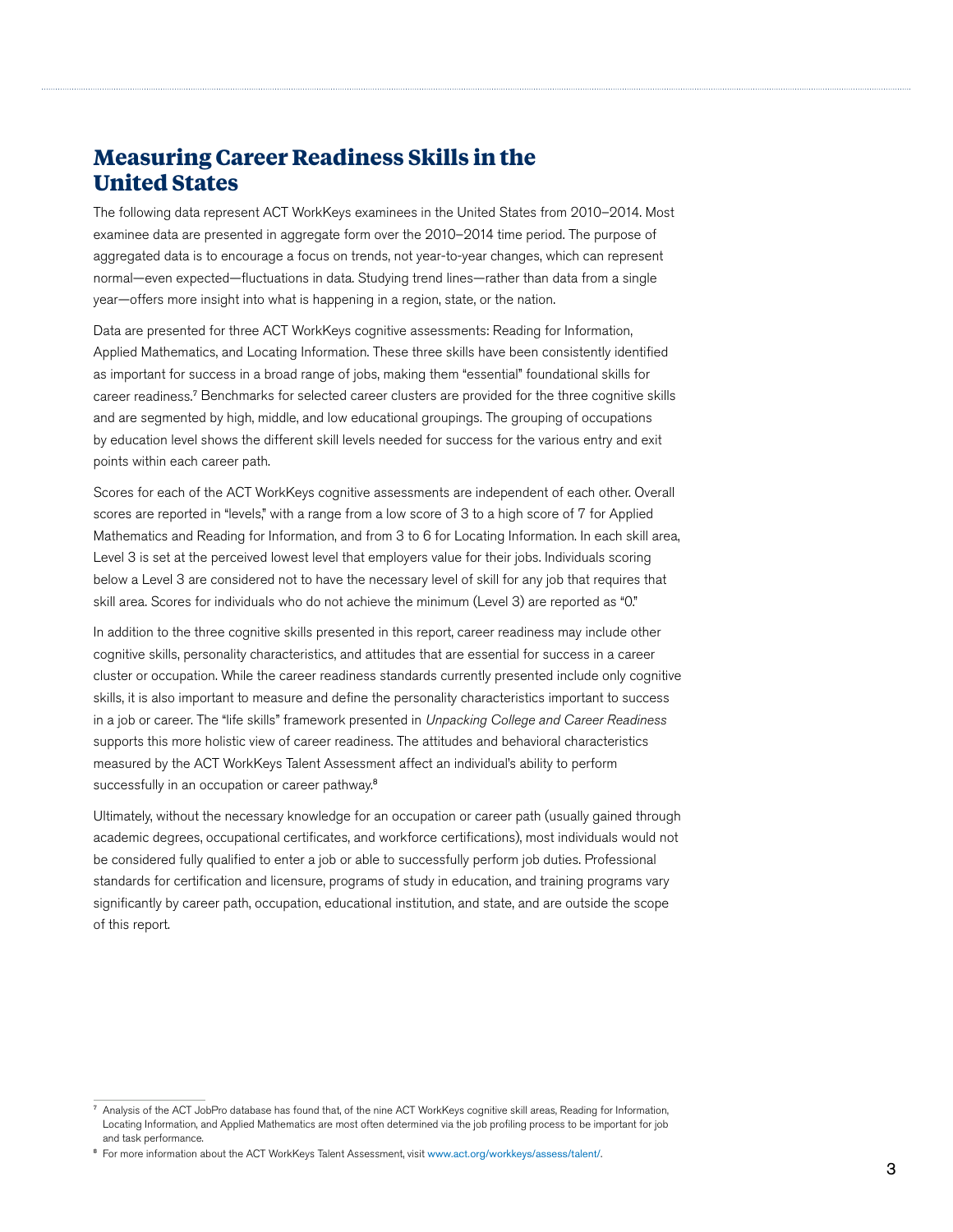### <span id="page-7-0"></span>All Examinees

From 2010 to 2014, there were 3,423,827 examinees who took ACT WorkKeys Reading for Information, 3,426,838 who took Applied Mathematics, and 2,942,361 who took Locating Information.



#### Figure 1. Percent of All ACT WorkKeys Examinees Meeting Career Readiness Skill Levels 2010–2014

*Note:* In this report, totals may not sum to 100% due to rounding.

Proportionally, fewer examinees achieved the highest skill level for Locating Information (1%) compared to Reading for Information (7%) and Applied Mathematics (8%).

as important for success in a broad range of jobs.<sup>9</sup> Three ACT WorkKeys cognitive assessments—Reading for Information, Locating Information, and Applied Mathematics—form the basis of the ACT National Career Readiness Certificate™ (ACT NCRC®). The ACT NCRC certifies essential foundational skills that have been consistently identified

An ACT NCRC level is determined by the lowest score an individual achieves on Applied Mathematics, Reading for Information, and Locating Information. For example, achieving minimum scores of Level 3 on the three assessments qualifies an individual for a Bronze ACT NCRC; minimum scores of Level 4 qualify for a Silver ACT NCRC; minimum scores of Level 5 qualify for a Gold ACT NCRC; and minimum scores of Level 6 qualify for a Platinum ACT NCRC. An individual who took all three assessments and failed to achieve a minimum score of Level 3 across each would be considered an ACT NCRC non-qualifier.

<sup>9</sup> For more information about the ACT National Career Readiness Certificate, visit [www.act.org/products/workforce-act-national](http://www.onetonline.org/)[career-readiness-certificate/](http://www.onetonline.org/).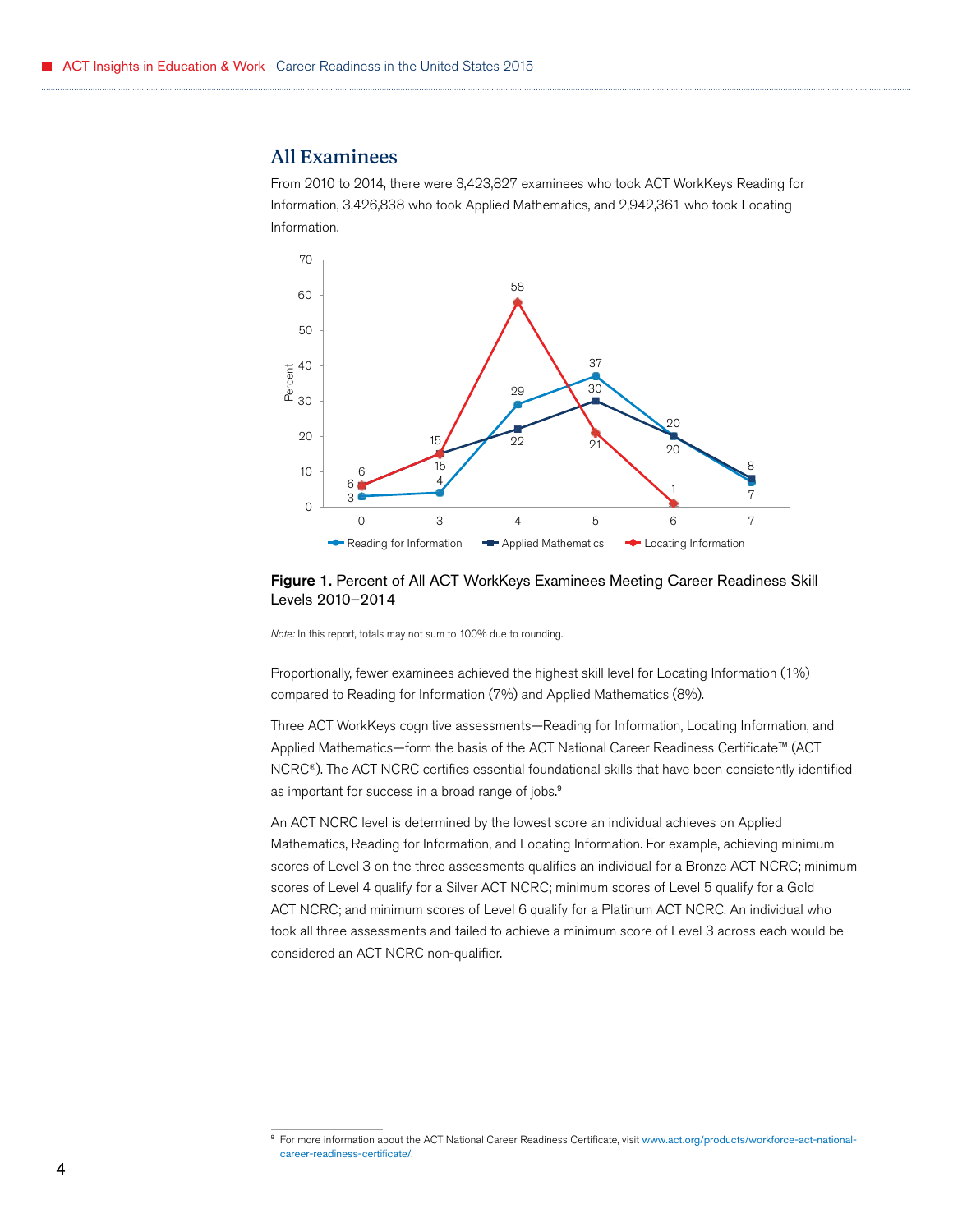<span id="page-8-0"></span>

#### Figure 2. Percent of All ACT NCRC Qualifiers by NCRC Level 2010–2014

*Note:* Numbers may not sum to 100% due to rounding.

There were 2,770,212 examinees who took all three ACT NCRC ACT WorkKeys assessments between 2010 and 2014.

Of these examinees, 70% (n = 1,950,945) qualified for the ACT NCRC at a Silver level or higher; 10% (n = 263,305) did not qualify for the ACT NCRC. Less than 1% (n = 13,279) of examinees qualified for a Platinum level ACT NCRC.

### Examinees by Education Group

work readiness skills. ACT WorkKeys examinees were grouped by low, middle, and high [education.](http://www.onetonline.org/)<sup>10</sup> Segmenting examinees by their highest level of education provides additional insight about trends in Low education examinees are those that do not have formal training beyond high school; middle education examinees are those that complete at least one but less than four years of formal training beyond high school; and high education examinees are those that complete four years or higher of formal training beyond high school.

<sup>10</sup> Educational level achieved was determined via self-reported data that is included in the user registration section of the ACT WorkKeys assessment process.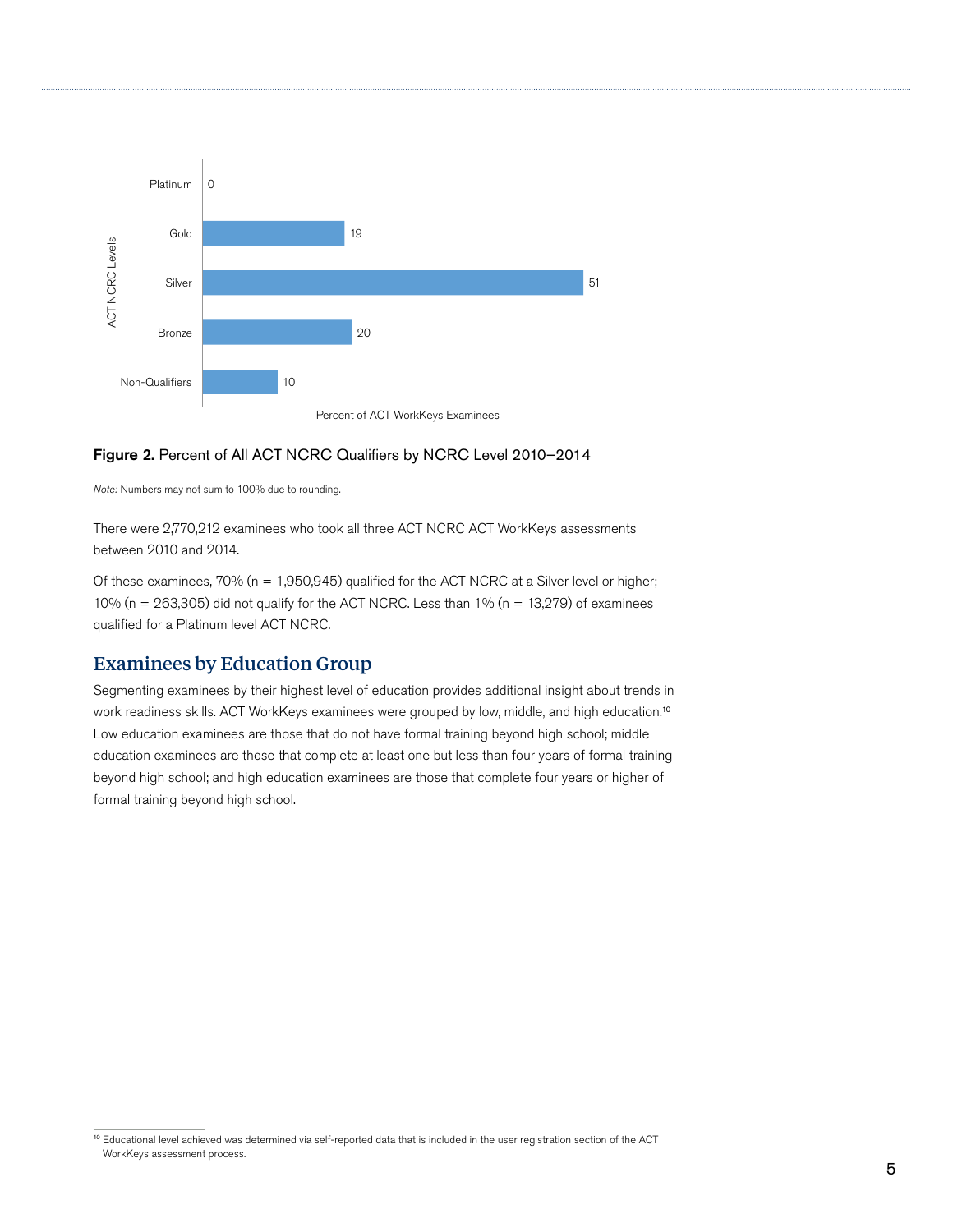

Figure 3. Percent of ACT WorkKeys Examinees by Locating Information Skill Levels and Education Group 2010–2014

For examinees who took the three ACT NCRC ACT WorkKeys assessments between 2010 and 2014, the level of work readiness skills consistently increased with level of education.

The largest difference in skill levels between education groups was for Locating Information Level 5 and Reading for Information Level 7 (there was a 23% and 24% difference between low and high education examinees, respectively).

Of the three types of work readiness skills, Locating Information had the lowest share of examinees scoring at the highest skill level for all three education groups.



Figure 4. Percent of ACT WorkKeys Examinees by Reading for Information Skill Levels and Education Group 2010–2014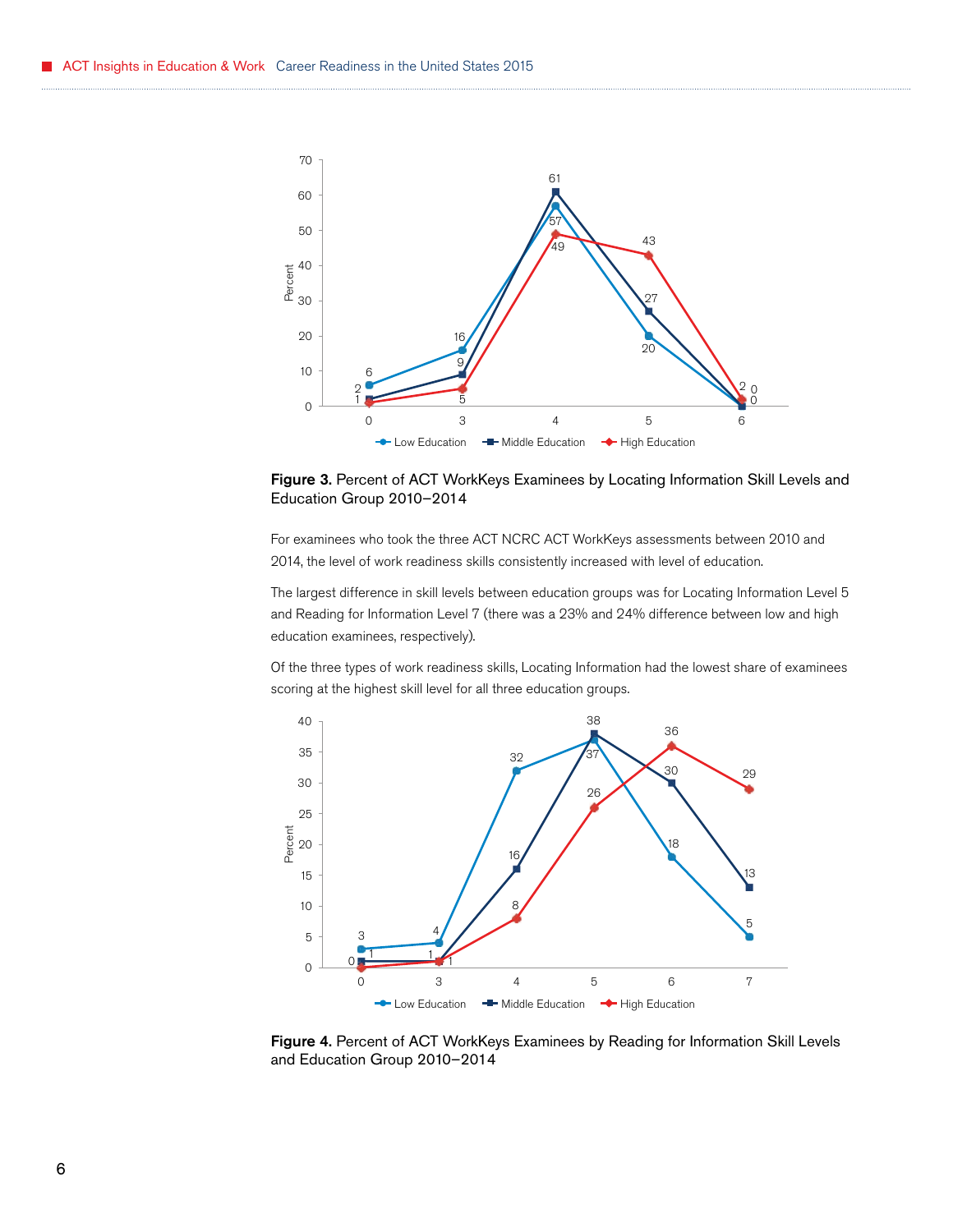

Figure 5. Percent of ACT WorkKeys Examinees by Applied Mathematics Skill Levels and Education Group 2010–2014

For examinees who took the three ACT NCRC ACT WorkKeys assessments between 2010 and 2014, ACT NCRC levels consistently increased with level of education. Individuals with a lower level of education were less likely to qualify for the ACT NCRC, compared to examinees with a middle or high level of education. For examinees in the low education group, 10% (n = 229,774) did not qualify for a certificate due to scoring below Level 3 on at least one of the three ACT NCRC ACT WorkKeys assessments.



Figure 6. Percent of ACT NCRC Qualifiers by ACT NCRC Level and Education Level 2010–2014

Examinees with a high level of education (92%) were more likely to qualify for the ACT NCRC at the Silver level or higher, compared to individuals with a low (68%) or middle (83%) level of education.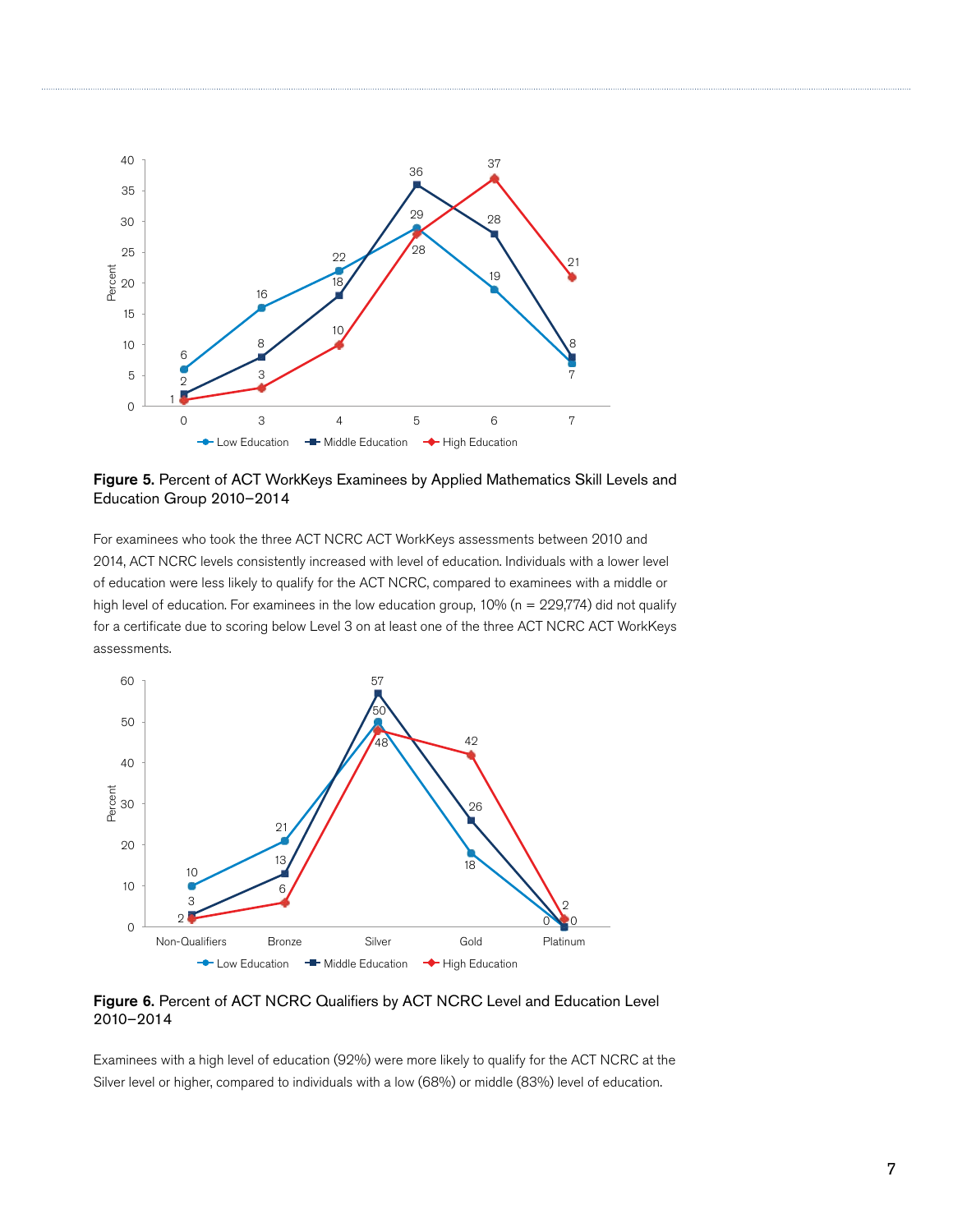#### US High School Examinees

More than 1.7 million high school examinees took one of the three foundational ACT WorkKeys assessments between 2010 and 2014.

Similar to the overall population, a smaller share of high school examinees scored at the highest skill level for Locating Information compared to the other two skill areas.







#### Figure 8. Percent of High School ACT NCRC Qualifiers by ACT NCRC Level 2010–2014

Of the high school ACT NCRC-eligible examinees between 2010 and 2014, only 11% (n = 136,364) did not qualify for a certificate, while  $68\%$  (n =  $857,715$ ) scored at a Silver level or higher.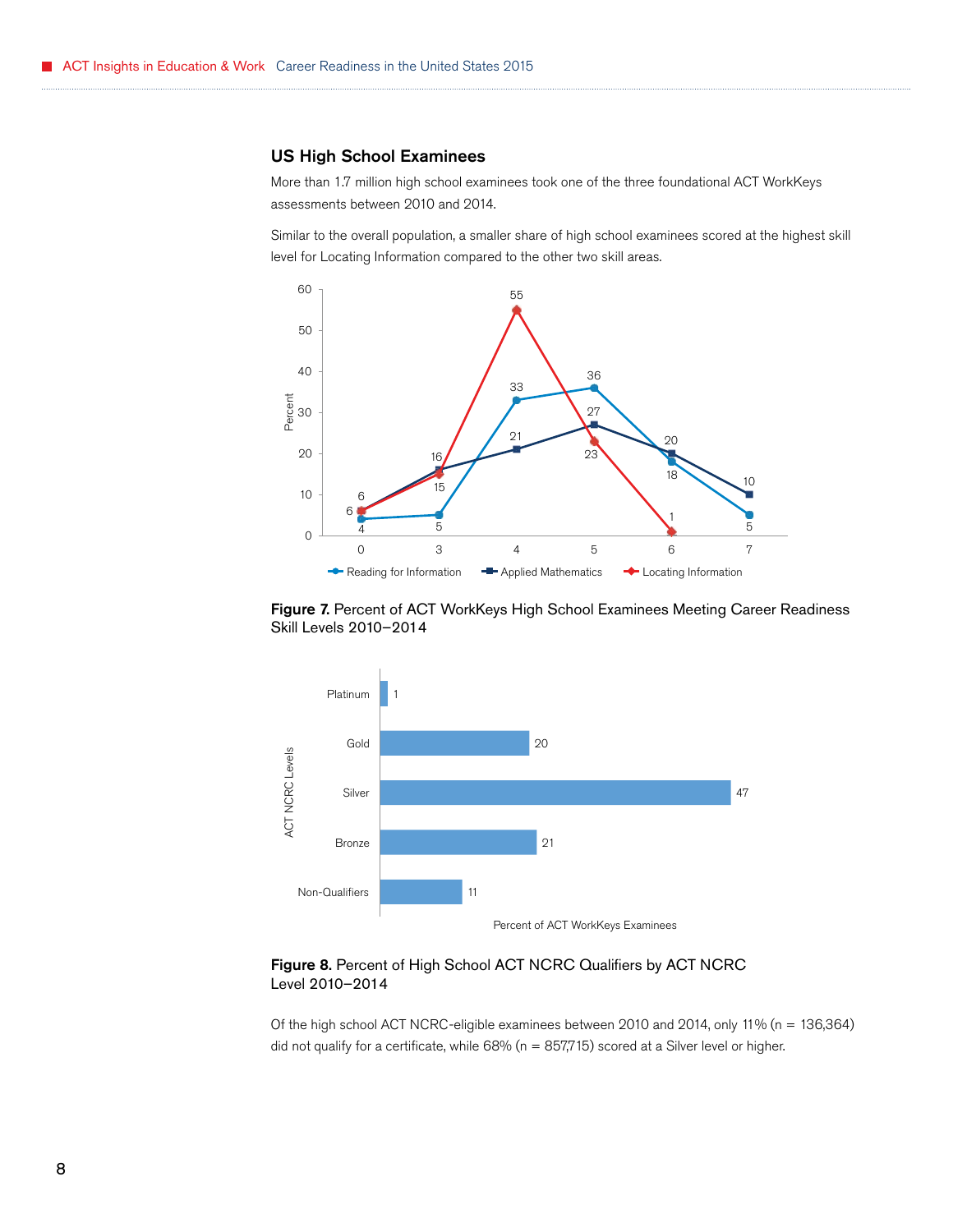## <span id="page-12-0"></span>Examinees by Race/Ethnicity

Of the 2,441,270 examinees who took Locating Information and provided race/ethnicity data between 2010 and 2014, 58% (n = 1,427,486) were White. Compared to other ethnic groups, White examinees were more likely to score at Level 4 or higher on Locating Information (87%).

| Table 1. Percent of ACT WorkKeys Examinees Meeting Work Readiness Skill Levels by |
|-----------------------------------------------------------------------------------|
| Race/Ethnicity-Locating Information (2010-2014)                                   |

|                       | Level Score |     |     |     |       |  |  |
|-----------------------|-------------|-----|-----|-----|-------|--|--|
| Race/Ethnicity        | 0           | 3   | 4   | 5   | 6     |  |  |
| African American      | 10%         | 24% | 59% | 8%  | 0%    |  |  |
| American Indian       | 8%          | 19% | 59% | 14% | 0%    |  |  |
| Asian                 | 7%          | 15% | 50% | 26% | 2%    |  |  |
| Hispanic              | 8%          | 19% | 59% | 14% | 0%    |  |  |
| Pacific Islander      | 10%         | 20% | 56% | 14% | $0\%$ |  |  |
| White                 | 3%          | 10% | 58% | 28% | 1%    |  |  |
| Two or More Races     | 4%          | 13% | 60% | 23% | 1%    |  |  |
| Prefer Not to Respond | 7%          | 15% | 57% | 20% | 1%    |  |  |

An estimated 2,822,517 examinees took Applied Mathematics and provided race/ethnicity data between 2010 and 2014. White (88%) and Asian (84%) examinees had the highest share of scores at Level 4 or higher on Applied Mathematics.

Between 2010 and 2014, the two largest race/ethnic groups of Reading for Information examinees were White (57%, n = 1,626,558) and African American (22%, n = 605,453).

| Table 2. Percent of ACT WorkKeys Examinees Meeting Work Readiness Skill Levels by |
|-----------------------------------------------------------------------------------|
| Race/Ethnicity-Applied Mathematics (2010-2014)                                    |

|                      | Level Score |        |     |     |     |       |  |
|----------------------|-------------|--------|-----|-----|-----|-------|--|
| Race/Ethnicity       | 0           | 3      | 4   | 5   | 6   | 7     |  |
| African American     | 12%         | 27%    | 29% | 24% | 7%  | $1\%$ |  |
| American Indian      | 7%          | 20%    | 27% | 28% | 15% | 3%    |  |
| Asian                | 5%          | $11\%$ | 16% | 25% | 24% | 19%   |  |
| Hispanic             | 7%          | 20%    | 25% | 29% | 15% | 4%    |  |
| Pacific Islander     | 9%          | 19%    | 24% | 27% | 16% | 5%    |  |
| White                | 3%          | 9%     | 18% | 33% | 27% | 10%   |  |
| Two or More Races    | 4%          | 14%    | 22% | 31% | 21% | 8%    |  |
| Prefer Not to Repond | 6%          | 15%    | 22% | 30% | 20% | 7%    |  |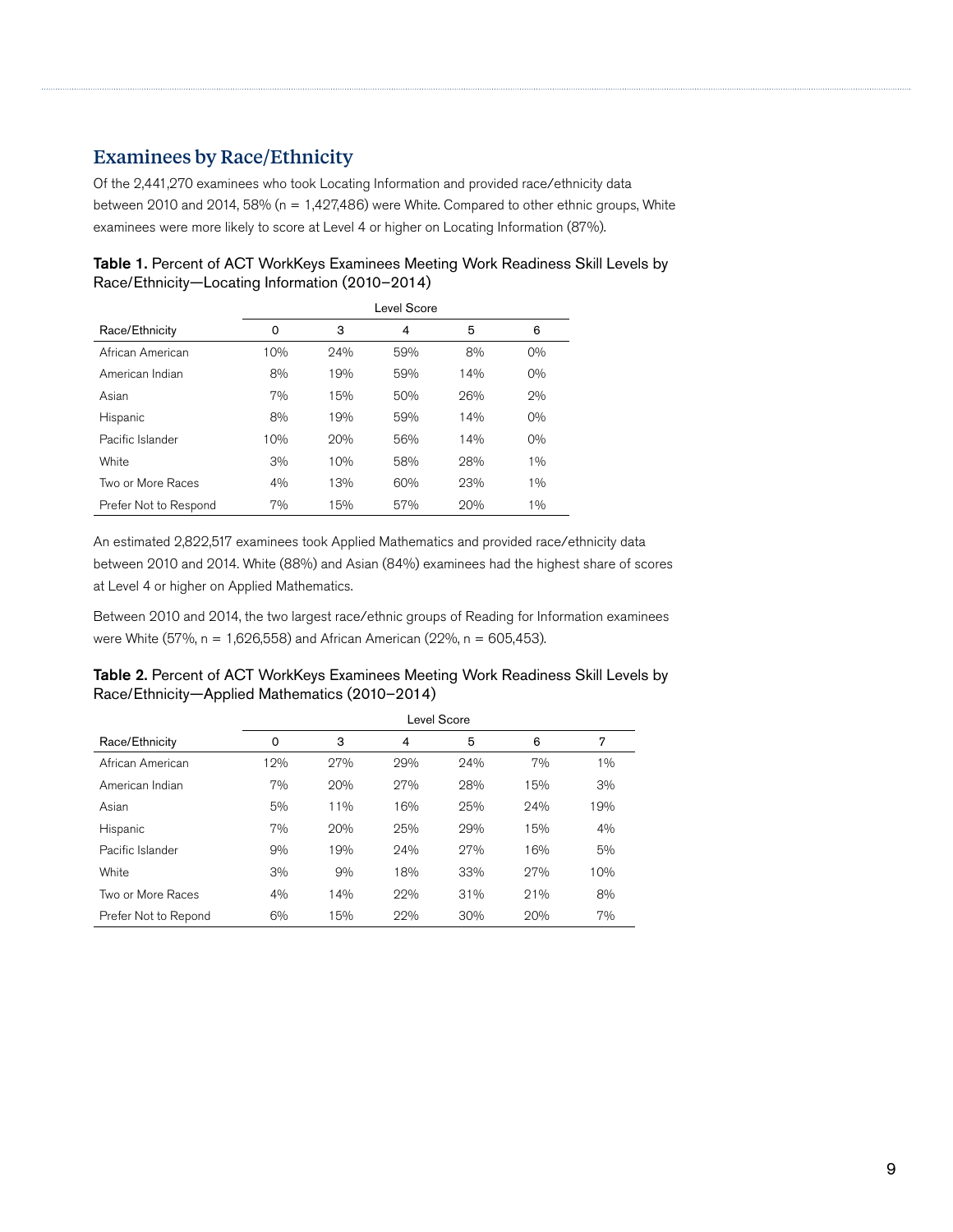|                       | Level Score |    |     |     |     |     |  |
|-----------------------|-------------|----|-----|-----|-----|-----|--|
| Race/Ethnicity        | 0           | 3  | 4   | 5   | 6   | 7   |  |
| African American      | 4%          | 6% | 41% | 36% | 11% | 2%  |  |
| American Indian       | 4%          | 5% | 38% | 36% | 13% | 3%  |  |
| Asian                 | 4%          | 5% | 28% | 32% | 22% | 9%  |  |
| Hispanic              | 5%          | 6% | 38% | 34% | 14% | 3%  |  |
| Pacific Islander      | 4%          | 6% | 38% | 34% | 14% | 4%  |  |
| White                 | 2%          | 2% | 23% | 38% | 25% | 10% |  |
| Two or More Races     | 2%          | 3% | 29% | 39% | 21% | 7%  |  |
| Prefer Not to Respond | 3%          | 4% | 29% | 36% | 20% | 8%  |  |

Table 3. Percent of ACT WorkKeys Examinees Meeting Work Readiness Skill Levels by Race/Ethnicity—Reading for Information (2010–2014)

Compared to other ethnic groups, White examinees and individuals who identified as Two or More Races were more likely to score at Level 4 or higher on Reading for Information (96%).

| Table 4. ACT NCRC Qualifier-Race/Ethnicity (2010-2014) |  |  |  |
|--------------------------------------------------------|--|--|--|
|--------------------------------------------------------|--|--|--|

|                      | Level Score    |               |        |      |          |  |  |
|----------------------|----------------|---------------|--------|------|----------|--|--|
| Race/Ethnicity       | Non-Qualifiers | <b>Bronze</b> | Silver | Gold | Platinum |  |  |
| African American     | 17%            | 32%           | 45%    | 6%   | 0%       |  |  |
| American Indian      | 13%            | 25%           | 49%    | 12%  | 0%       |  |  |
| Asian                | 10%            | 18%           | 46%    | 24%  | 1%       |  |  |
| Hispanic             | 12%            | 25%           | 50%    | 12%  | $0\%$    |  |  |
| Pacific Islander     | 15%            | 25%           | 47%    | 12%  | 0%       |  |  |
| White                | 5%             | 14%           | 54%    | 25%  | 1%       |  |  |
| Two or More Races    | 7%             | 19%           | 53%    | 20%  | 0%       |  |  |
| Prefer Not to Repond | 11%            | 20%           | 50%    | 18%  | $1\%$    |  |  |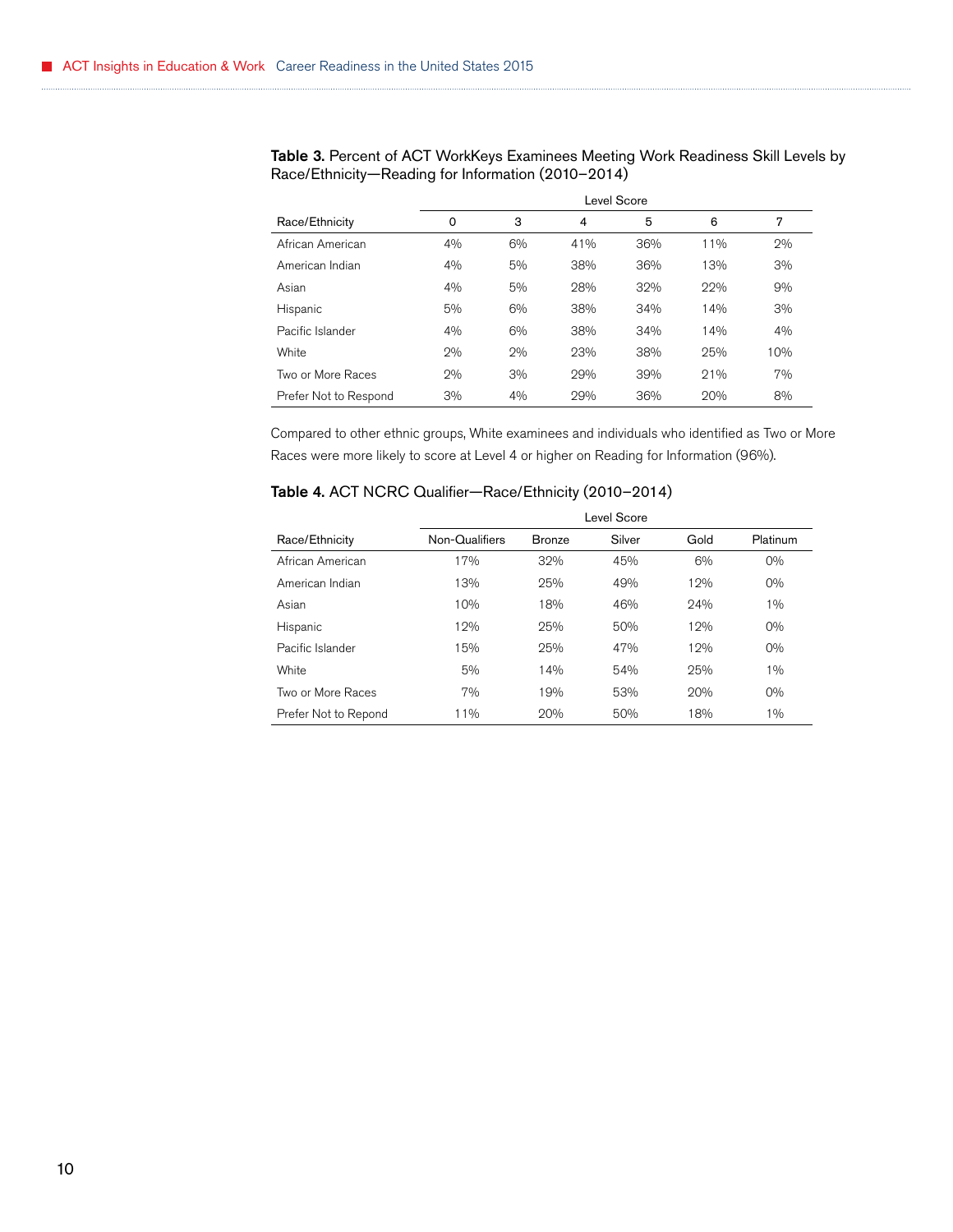## <span id="page-14-0"></span>**Career Readiness Skill Benchmarks for Career Clusters**

Applying a similar methodology used in both *A Better Measure of Skill Gaps* and *Condition of Work Readiness in the United States 2013* reports, occupational profiles in the ACT JobPro database are used to determine career readiness skill benchmarks for career clusters in the United [States.](http://www.onetonline.org/)<sup>11</sup>

The ACT JobPro database contains foundational skills data for over 1,000 occupations, aggregated from more than 20,000 job analyses of occupations across a diverse array of industries. Career Readiness skill levels are presented for three ACT WorkKeys cognitive skills—Reading for Information, Applied Mathematics, and Locating Information for career clusters. The purpose is to provide individuals with a snapshot of the skill requirements for different career paths that require varying levels of education and training.

Career clusters were developed using a combination of clusters from both O\*NET and the National Career Clusters [Framework.](http://www.onetonline.org/)<sup>12</sup> Occupations within each career cluster were grouped into low, middle, and high education groupings based on the US Bureau of Labor Statistics Most Significant Source of [Education/Training.](http://www.onetonline.org/)<sup>13</sup> Employment data are from the US Bureau of Labor Statistics Occupation Employment Projections [2002–2012.](http://www.onetonline.org/)<sup>14</sup>

A skill benchmark for each of the three education groupings for each career cluster was then created by establishing the level at the 85th percentile for each education grouping. This represents the skill levels required for entry into 85% of those occupations. A skill benchmark for each grouping shows the skill demand for the majority of occupations within a career cluster.

A gap analysis was conducted to compare examinees by education group for career clusters requiring similar levels of education for entry into employment.

"Skills gap" was defined as a gap between the skills needed for a career cluster requiring a given level of education versus the skills possessed by workers with a comparable level of education. Caution must be used in interpreting skills gaps from aggregate data. Trends in group differences in skills gaps can provide additional information to education and workforce stakeholders. Ultimately, career readiness benchmarks are intended to be used to assist individuals in comparing their skill levels against what is needed for a career path.<sup>15</sup>

| Table 5. Education Groups for Career Clusters |  |  |  |
|-----------------------------------------------|--|--|--|
|-----------------------------------------------|--|--|--|

| <b>Education Group</b> | Typical Level of Education/Experience Required                                        |
|------------------------|---------------------------------------------------------------------------------------|
| <b>High Education</b>  | Doctoral or Professional Degree<br>Master's Degree<br>Bachelor's Degree               |
| Middle Education       | Associate's Degree<br>Postsecondary Non-Degree Award                                  |
| Low Education          | Some College, No Degree<br>High School Diploma or Equivalent<br>Less than High School |

<sup>11</sup>The job profiles in ACT JobPro follow the O\*Net taxonomy of occupational codes and can be aggregated for various types of analysis. An occupational profile is the aggregate of job profiles within the same occupational code. Analysis in this report was aggregated to Standard Occupational Codes (SOC) in order to tie in information about projected occupational trends in growth over the long-term. A job readiness benchmark, or skill level required for a given occupation, is the median skill level set for all job profiles with the same O\*Net or SOC code. A median skill score for three ACT WorkKeys skills (Reading for Information, Locating Information, and Applied Mathematics) was created for each SOC code.

<sup>&</sup>lt;sup>12</sup> For more information about O\*Net, visit [www.onetonline.org/](http://www.onetonline.org/). Additional information regarding the National Career Clusters Framework can be found at [www.careertech.org/career-clusters](http://www.onetonline.org/).

<sup>13</sup>US Bureau of Labor Statistics, Employment Projections—Measures of Education and Training. [www.bls.gov/emp/ep\\_](http://www.onetonline.org/) [education\\_training\\_system.htm](http://www.onetonline.org/).

<sup>14</sup>US Bureau of Labor Statistics, 2012–2022 Occupational Projections. [www.bls.gov/emp/](http://www.onetonline.org/).

<sup>&</sup>lt;sup>15</sup> A full listing of ACT occupational profiles can be found at: [www.act.org/workkeys/analysis/occup.html](http://www.onetonline.org/). 11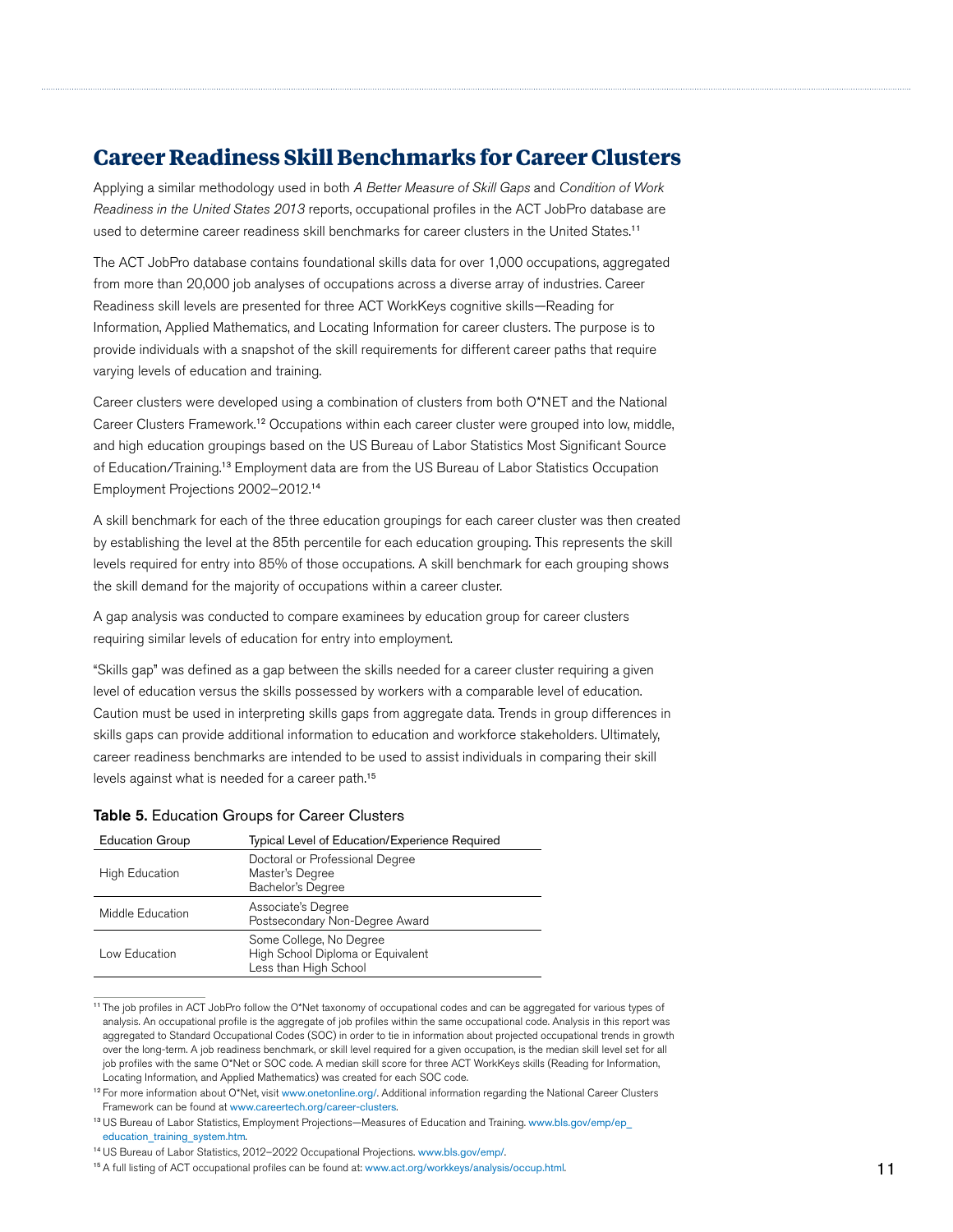## The Agriculture Career Cluster

Occupations in the agriculture career cluster constituted 8% of total occupational employment in the United States in 2012. Agriculture careers are projected to grow more than 10% from 2012–2022 with more than 4 million openings due to growth and replacement.

#### Table 6. Profiled ACT WorkKeys Skills for Selected Occupations in the Agriculture Career Cluster

<span id="page-15-0"></span>

| Education<br>Group | O*NET Code | Occupation Title                                                         | <b>US</b><br>Employment<br>2012 | <b>US Projected</b><br>Employment<br>2022 | Job<br>Openings,<br>2012-2022 | Applied<br><b>Mathematics</b><br>(Range: 3-7) | Reading for<br>Information<br>(Range: 3-7) | Locating<br>Information<br>(Range: 3-6) |
|--------------------|------------|--------------------------------------------------------------------------|---------------------------------|-------------------------------------------|-------------------------------|-----------------------------------------------|--------------------------------------------|-----------------------------------------|
|                    | 37-3011.00 | Landscaping and<br>Groundskeeping Workers                                | 1,124,900                       | 1,264,000                                 | 422,700                       | 3                                             | 3                                          | $\overline{4}$                          |
|                    | 39-2021.00 | Nonfarm Animal<br>Caretakers                                             | 190,600                         | 219,800                                   | 52,100                        | 4                                             | 3                                          | 4                                       |
| $\sim$             | 37-1012.00 | First-Line Supervisors<br>of Landscaping and<br>Groundskeeping Workers   | 207,300                         | 233,600                                   | 49,900                        | 5                                             | 5                                          | 5                                       |
|                    | 53-7081.00 | Refuse and Recyclable<br><b>Material Collectors</b>                      | 133,200                         | 154,900                                   | 49,300                        | 3                                             | 3                                          | 4                                       |
|                    | 51-8031.00 | Water and Wastewater<br>Treatment Plant and<br>System Operators          | 111,000                         | 119,600                                   | 47,500                        | 4                                             | $\overline{4}$                             | 4                                       |
|                    | 19-4031.00 | <b>Chemical Technicians</b>                                              | 63,600                          | 69,500                                    | 21,600                        | 5                                             | 5                                          | $\overline{4}$                          |
|                    | 19-4091.00 | Environmental Science and<br>Protection Technicians,<br>Including Health | 32,800                          | 38,900                                    | 19,000                        | 5                                             | 5                                          | 5                                       |
| Middle             | 17-3029.00 | Engineering Technicians,<br>Except Drafters, All Other                   | 67,700                          | 68,300                                    | 14,600                        | 5                                             | 5                                          | 4                                       |
|                    | 17-3027.00 | Mechanical Engineering<br>Technicians                                    | 47,500                          | 49,700                                    | 12,100                        | 5                                             | 4                                          | 5                                       |
|                    | 19-4011.01 | Agricultural Technicians                                                 | 25,900                          | 26,700                                    | 10,100                        | 7                                             | 5                                          | 6                                       |
|                    | 27-1024.00 | <b>Graphic Designers</b>                                                 | 259,500                         | 276,900                                   | 86,000                        | 4                                             | $\overline{4}$                             | $\overline{4}$                          |
| High               | 29-9011.00 | Occupational Health and<br>Safety Specialists                            | 62,900                          | 67,100                                    | 21,300                        | $\overline{4}$                                | 5                                          | $\overline{4}$                          |
|                    | 25-1042.00 | <b>Biological Science</b><br>Teachers, Postsecondary                     | 61,400                          | 73,400                                    | 21,200                        | 4                                             | 4                                          | 3                                       |
|                    | 19-1021.00 | Biochemists and<br>Biophysicists                                         | 29,200                          | 34,600                                    | 13,700                        | 6                                             | 7                                          | 5                                       |
|                    | 19-4093.00 | Forest and Conservation<br>Technicians                                   | 12,900                          | 13,700                                    | 5,800                         | 3                                             | 4                                          | 4                                       |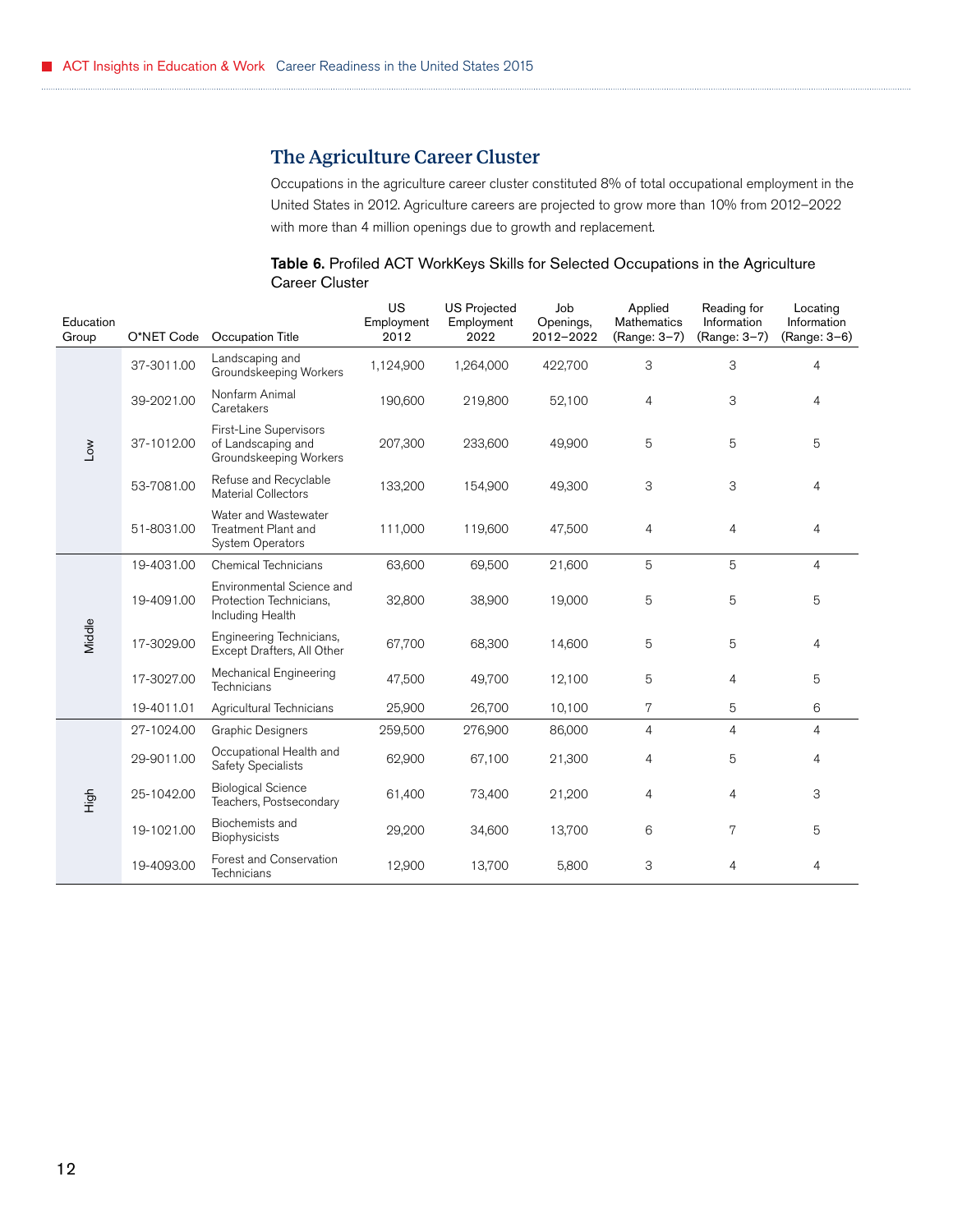#### Career Readiness Benchmarks for Agriculture Careers

The aggregated ACT WorkKeys skills benchmarks indicate that, across education groups, Level 4 is the lowest level of Locating Information and Reading for Information skills needed for the Agriculture career cluster. Additionally, all three education groups in the Agriculture career cluster require at least Level 5 for Applied Mathematics.

|                                             | Applied<br>Reading for<br>Information<br><b>Mathematics</b> |              | Locating<br>Information |  |  |  |  |
|---------------------------------------------|-------------------------------------------------------------|--------------|-------------------------|--|--|--|--|
| <b>Education Group</b>                      | (Range: 3-7)                                                | (Range: 3-7) | (Range: 3-6)            |  |  |  |  |
| SKILL LEVEL REQUIRED FOR 85% OF OCCUPATIONS |                                                             |              |                         |  |  |  |  |
| Low Education Occupations                   | b                                                           |              |                         |  |  |  |  |
| Middle Education Occupations                | 5                                                           | 5            | 5                       |  |  |  |  |
| <b>High Education Occupations</b>           | 5                                                           | 6            |                         |  |  |  |  |

*Source:* ACT Job Profiles, January 2004–December 2013

#### Agriculture Career Readiness of US ACT WorkKeys Examinees

#### Table 8. Examinee Gap Analysis for Agriculture Career Cluster

Percent of All Examinees that Meet or Exceed Median Skill Level Requirements

| <b>Education Group</b>      | Applied<br><b>Mathematics</b> | Reading for<br>Information | Locating<br>Information |
|-----------------------------|-------------------------------|----------------------------|-------------------------|
| (Examinees and Occupations) | (Range: 3-7)                  | (Range: 3-7)               | (Range: 3-6)            |
| Low Education               | 55%                           | 92%                        | 77%                     |
| Middle Education            | 72%                           | 81%                        | 27%                     |
| <b>High Education</b>       | 86%                           | 65%                        | 94%                     |

Less than a third (27%) of examinees with a middle level of educational attainment met or exceeded the Locating Information skill benchmarks for the middle education Agriculture career cluster.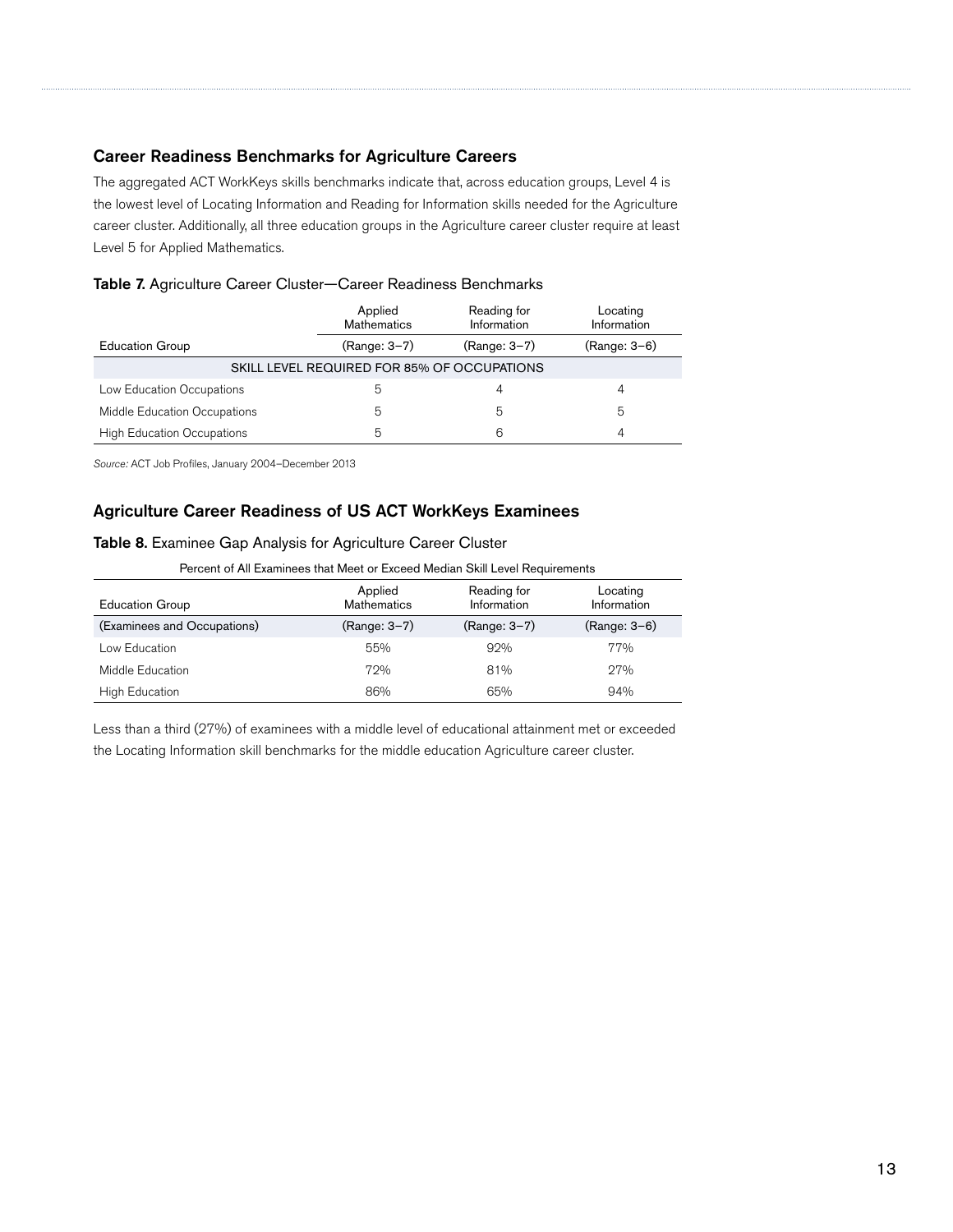## <span id="page-17-0"></span>The Architecture and Construction Career Cluster

Occupations in the Architecture and Construction career cluster constituted 6% of total occupational employment in the United States in 2012. Architecture and Construction careers are projected to grow more than 18% from 2012–2022 with more than 3 million openings due to growth and replacement.

#### Table 9. Profiled ACT WorkKeys Skills for Selected Occupations in the Architecture and Construction Career Cluster

| Education<br>Group | O*NET Code | Occupation Title                                                                              | US<br>Employment<br>2012 | <b>US Projected</b><br>Employment<br>2022 | Job<br>Openings,<br>2012-2022 | Applied<br>Mathematics<br>(Range: 3-7) | Reading for<br>Information<br>(Range: 3-7) | Locating<br>Information<br>(Range: 3-6) |
|--------------------|------------|-----------------------------------------------------------------------------------------------|--------------------------|-------------------------------------------|-------------------------------|----------------------------------------|--------------------------------------------|-----------------------------------------|
|                    | 47-2061.00 | <b>Construction Laborers</b>                                                                  | 1,071,100                | 1,331,000                                 | 489,100                       | 4                                      | $\overline{4}$                             | $\overline{4}$                          |
|                    | 47-2111.00 | Electricians                                                                                  | 583,500                  | 698,200                                   | 224,600                       | 5                                      | 5                                          | 5                                       |
| Low                | 47-1011.00 | First-Line Supervisors of<br>Construction Trades and<br><b>Extraction Workers</b>             | 545,500                  | 673,800                                   | 187,100                       | 4                                      | 5                                          | 4                                       |
|                    | 47-2073.00 | <b>Operating Engineers</b><br>and Other Construction<br><b>Equipment Operators</b>            | 351,200                  | 417,600                                   | 144,400                       | 3                                      | 4                                          | 4                                       |
|                    | 47-2152.01 | Pipe Fitters and<br><b>Steamfitters</b>                                                       | 386,900                  | 469,200                                   | 130,500                       | $\overline{4}$                         | 3                                          | 4                                       |
| Middle             | 49-9021.00 | Heating, Air Conditioning,<br>and Refrigeration<br>Mechanics and Installers                   | 267,600                  | 323,500                                   | 123,700                       | $\overline{4}$                         | 4                                          | 4                                       |
|                    | 49-2022.00 | Telecommunications<br>Equipment Installers and<br>Repairers, Except Line<br><b>Installers</b> | 217,200                  | 225,700                                   | 38,200                        | $\overline{4}$                         | $\overline{4}$                             | 4                                       |
|                    | 17-3011.01 | <b>Architectural Drafters</b>                                                                 | 87,900                   | 88,500                                    | 12,400                        | 7                                      | 6                                          | 5                                       |
|                    | 17-3029.00 | Engineering Technicians,<br>Except Drafters, All Other                                        | 67,700                   | 68,300                                    | 14,600                        | 5                                      | 5                                          | 4                                       |
|                    | 17-3012.01 | <b>Electronic Drafters</b>                                                                    | 29,600                   | 32,500                                    | 6,800                         | 5                                      | 5                                          | 5                                       |
|                    | 11-9021.00 | <b>Construction Managers</b>                                                                  | 485,000                  | 563,200                                   | 154,600                       | $\overline{4}$                         | 6                                          | 4                                       |
|                    | 13-1051.00 | Cost Estimators                                                                               | 202,200                  | 255,200                                   | 118,000                       | 6                                      | 5                                          | 5                                       |
| High               | 11-9041.00 | Architectural and<br><b>Engineering Managers</b>                                              | 193,800                  | 206,900                                   | 60,600                        | 7                                      | 7                                          | 5                                       |
|                    | 17-1022.00 | Surveyors                                                                                     | 42,400                   | 46,800                                    | 13,400                        | 6                                      | 5                                          | 5                                       |
|                    | 17-2111.01 | Industrial Safety and<br><b>Health Engineers</b>                                              | 24,100                   | 26,700                                    | 9,700                         | 4                                      | 4                                          | 4                                       |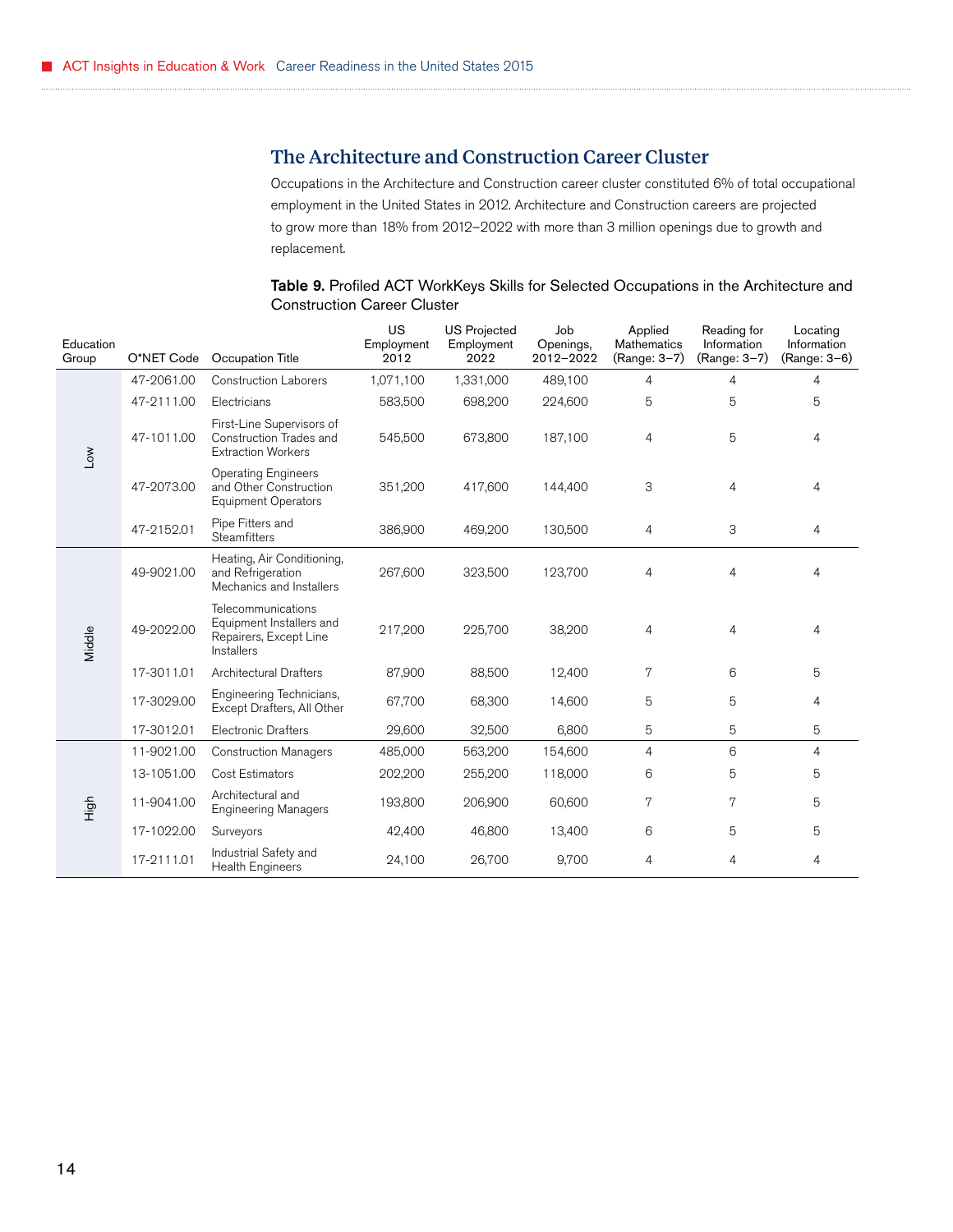#### Career Readiness Benchmarks for Architecture and Construction Careers

The aggregated ACT WorkKeys skills benchmarks indicate that, across education groups, Level 4 is the lowest level of Locating Information and Reading for Information skills needed for Architecture and Construction careers. Additionally, all three education groups in the Architecture career cluster require at least Level 5 for Applied Mathematics.

|                                             | Applied<br><b>Mathematics</b> | Reading for<br>Information | Locating<br>Information |  |  |  |  |
|---------------------------------------------|-------------------------------|----------------------------|-------------------------|--|--|--|--|
| <b>Education Group</b>                      | (Range: 3-7)                  | (Range: 3-7)               | (Range: 3-6)            |  |  |  |  |
| SKILL LEVEL REQUIRED FOR 85% OF OCCUPATIONS |                               |                            |                         |  |  |  |  |
| Low Education Occupations                   | 5                             | 4                          | 4                       |  |  |  |  |
| Middle Education Occupations                | 5                             | 5                          | 5                       |  |  |  |  |
| <b>High Education Occupations</b>           | 6                             | 6                          | 5                       |  |  |  |  |

| Table 10. Architecture and Construction Career Cluster-Career Readiness Benchmarks |  |  |
|------------------------------------------------------------------------------------|--|--|
|------------------------------------------------------------------------------------|--|--|

*Source:* ACT Job Profiles, January 2004–December 2013

## Architecture and Construction Career Readiness of US ACT WorkKeys **Examinees**

Table 11. Examinee Gap Analysis for Architecture and Construction Career Cluster

|  | Percent of All Examinees that Meet or Exceed Median Skill Level Requirements. |  |
|--|-------------------------------------------------------------------------------|--|
|  |                                                                               |  |
|  |                                                                               |  |

| <b>Education Group</b>      | Applied<br><b>Mathematics</b> | Reading for<br>Information | Locating<br>Information |
|-----------------------------|-------------------------------|----------------------------|-------------------------|
| (Examinees and Occupations) | (Range: 3-7)                  | (Range: 3-7)               | (Range: 3-6)            |
| Low Education               | 55%                           | 92%                        | 77%                     |
| Middle Education            | 72%                           | 81%                        | 27%                     |
| High Education              | 58%                           | 65%                        | 45%                     |

Less than half (45%) of examinees with a high level of educational attainment and less than a third (27%) of those with a middle level of educational attainment met or exceeded the Locating Information skill benchmarks for the high and middle education groups in the Architecture and Construction career cluster.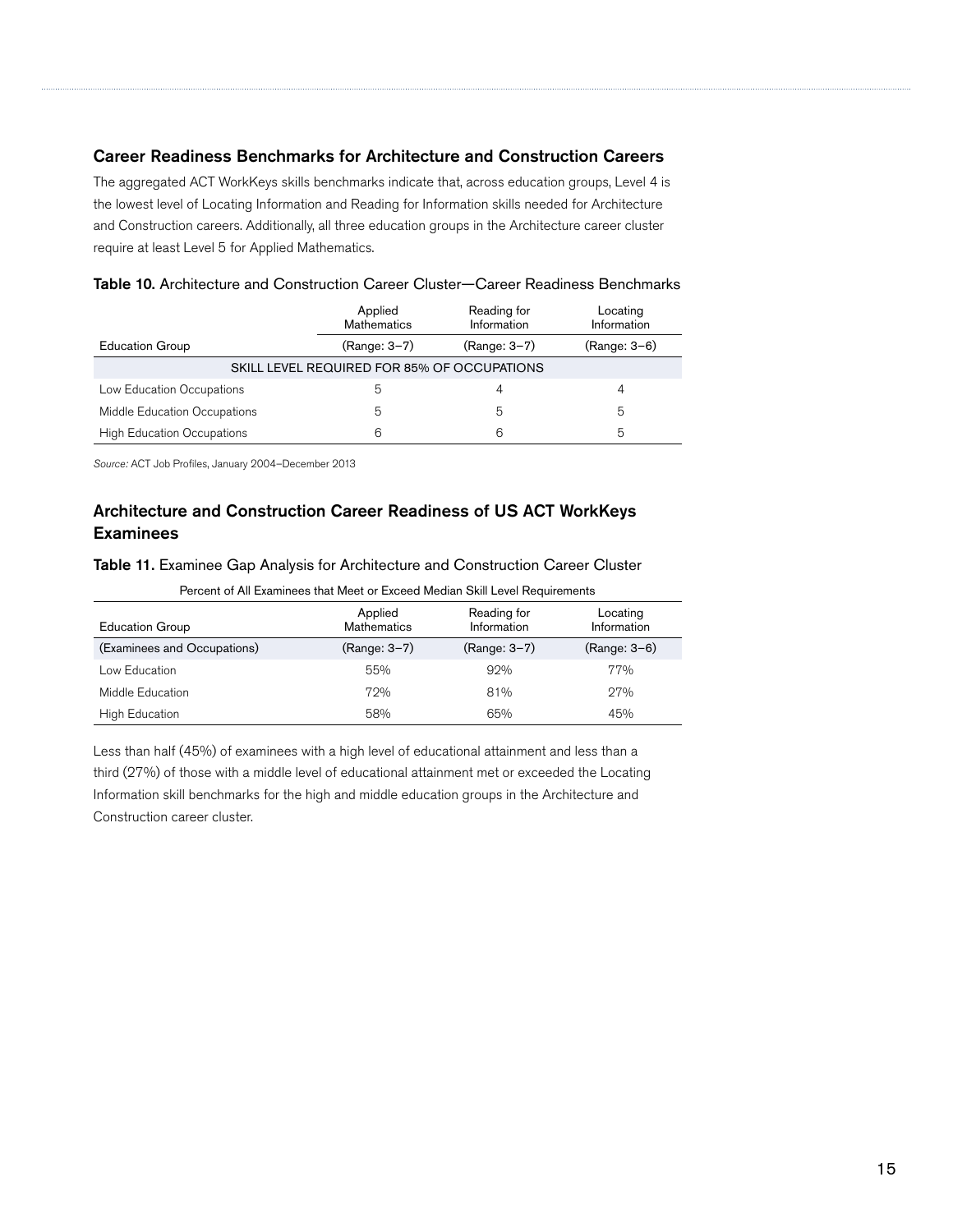## <span id="page-19-0"></span>The Arts, Audio Video Technology, and Communications Career Cluster

Occupations in the Arts, Audio Video Technology, and Communications career cluster constituted 2% of total occupational employment in the United States in 2012. Arts, Audio Video Technology, and Communications careers are projected to grow more than 5% from 2012–2022 with more than 800,000 openings due to growth and replacement.

| Education<br>Group | O*NET Code | Occupation Title                                                                              | US<br>Employment<br>2012 | <b>US Projected</b><br>Employment<br>2022 | Job<br>Openings,<br>2012-2022 | Applied<br><b>Mathematics</b><br>(Range: 3-7) | Reading for<br>Information<br>(Range: 3-7) | Locating<br>Information<br>(Range: 3–6) |
|--------------------|------------|-----------------------------------------------------------------------------------------------|--------------------------|-------------------------------------------|-------------------------------|-----------------------------------------------|--------------------------------------------|-----------------------------------------|
|                    | 39-3091.00 | Amusement and<br><b>Recreation Attendants</b>                                                 | 267,100                  | 297,500                                   | 164,200                       | 3                                             | 4                                          | 4                                       |
|                    | 39-7011.00 | Tour Guides and Escorts                                                                       | 41,400                   | 44,800                                    | 23,400                        | 3                                             | 5                                          | 4                                       |
|                    | 27-4021.00 | Photographers                                                                                 | 136,300                  | 142,200                                   | 20,300                        | 4                                             | 4                                          | 4                                       |
| ΜΟT                | 39-3093.00 | Locker Room, Coatroom,<br>and Dressing Room<br>Attendants                                     | 19,600                   | 21,600                                    | 11,900                        | 3                                             | 3                                          | 4                                       |
|                    | 41-2012.00 | Gaming Change Persons<br>and Booth Cashiers                                                   | 22,300                   | 22,300                                    | 9,700                         | 4                                             | 3                                          | 3                                       |
| Middle             | 49-2022.00 | Telecommunications<br>Equipment Installers and<br>Repairers, Except Line<br><b>Installers</b> | 217,200                  | 225,700                                   | 38,200                        | $\overline{4}$                                | 4                                          | 4                                       |
|                    | 27-4011.00 | Audio and Video<br><b>Equipment Technicians</b>                                               | 67,700                   | 76,900                                    | 21,500                        | <b>NA</b>                                     | 5                                          | 3                                       |
|                    | 49-2097.00 | Electronic Home<br>Entertainment Equipment<br>Installers and Repairers                        | 31,300                   | 31,600                                    | 11,400                        | 3                                             | 4                                          | 4                                       |
|                    | 27-4012.00 | <b>Broadcast Technicians</b>                                                                  | 36,700                   | 37,900                                    | 7,800                         | 3                                             | 5                                          | $\overline{4}$                          |
|                    | 43-9031.00 | <b>Desktop Publishers</b>                                                                     | 16,400                   | 15,500                                    | 3,000                         | <b>NA</b>                                     | 5                                          | 3                                       |
|                    | 27-1024.00 | <b>Graphic Designers</b>                                                                      | 259,500                  | 276,900                                   | 86,000                        | $\overline{4}$                                | $\overline{4}$                             | 4                                       |
|                    | 25-1199.00 | Postsecondary Teachers,<br>All Other                                                          | 248,000                  | 280,200                                   | 69,500                        | 5                                             | 5                                          | 5                                       |
| High               | 27-3031.00 | <b>Public Relations</b><br>Specialists                                                        | 229,100                  | 256,500                                   | 58,800                        | $\overline{4}$                                | 5                                          | 4                                       |
|                    | 27-3042.00 | <b>Technical Writers</b>                                                                      | 49,500                   | 56,900                                    | 22,600                        | 5                                             | 5                                          | 5                                       |
|                    | 27-1021.00 | Commercial and Industrial<br>Designers                                                        | 39,200                   | 40,900                                    | 12,100                        | 5                                             | 5                                          | 5                                       |

Table 12. Profiled ACT WorkKeys Skills for Selected Occupations in the Arts, Audio Video Technology, and Communications Career Cluster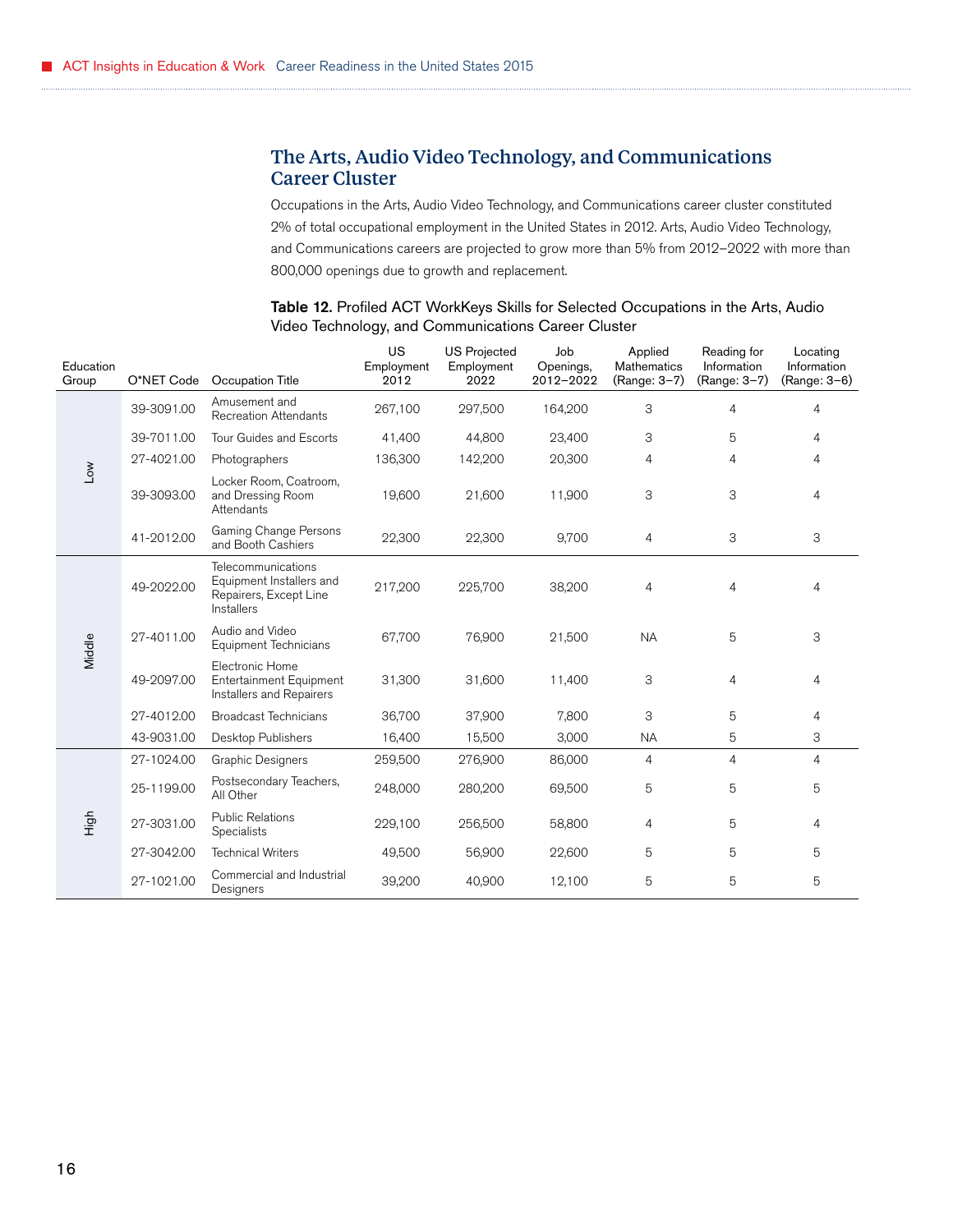## Career Readiness Benchmarks for Arts, Audio Video Technology, and Communications Careers

The aggregated ACT WorkKeys skills benchmarks indicate that, across education groups, Level 4 is the lowest level of Locating Information and Applied Mathematics skills needed for Arts, Audio Video Technology, and Communications careers. Additionally, all three education groups in the Arts career cluster require at least Level 5 for Reading for Information.

| Table 13. Arts, Audio Video Technology, and Communications Career Cluster-Career |  |  |  |  |
|----------------------------------------------------------------------------------|--|--|--|--|
| Readiness Benchmarks                                                             |  |  |  |  |

|                                             | Applied<br><b>Mathematics</b> | Reading for<br>Locating<br>Information<br>Information |              |  |  |  |  |
|---------------------------------------------|-------------------------------|-------------------------------------------------------|--------------|--|--|--|--|
| <b>Education Group</b>                      | (Range: 3-7)                  | (Range: 3-7)                                          | (Range: 3-6) |  |  |  |  |
| SKILL LEVEL REQUIRED FOR 85% OF OCCUPATIONS |                               |                                                       |              |  |  |  |  |
| Low Education Occupations                   | 4                             | b                                                     | 4            |  |  |  |  |
| Middle Education Occupations                | 4                             | 5                                                     | 4            |  |  |  |  |
| <b>High Education Occupations</b>           | 5                             | 5                                                     | 5            |  |  |  |  |

*Source:* ACT Job Profiles, January 2004–December 2013

#### Communications Career Readiness of US ACT WorkKeys Examinees

Table 14. Examinee Gap Analysis—Arts, Audio Video Technology, and Communications Career Cluster

| Percent of All Examinees that Meet or Exceed Median Skill Level Requirements |                               |                            |                         |  |  |  |
|------------------------------------------------------------------------------|-------------------------------|----------------------------|-------------------------|--|--|--|
| <b>Education Group</b>                                                       | Applied<br><b>Mathematics</b> | Reading for<br>Information | Locating<br>Information |  |  |  |
| (Examinees and Occupations)                                                  | (Range: 3-7)                  | (Range: 3-7)               | $(Range: 3-6)$          |  |  |  |
| Low Education                                                                | 77%                           | 60%                        | 77%                     |  |  |  |
| Middle Education                                                             | 90%                           | 81%                        | 88%                     |  |  |  |
| <b>High Education</b>                                                        | 86%                           | 91%                        | 45%                     |  |  |  |

Less than half (45%) of examinees with a high level of educational attainment met or exceeded the Locating Information skill benchmarks for the high education groups in the Arts career cluster.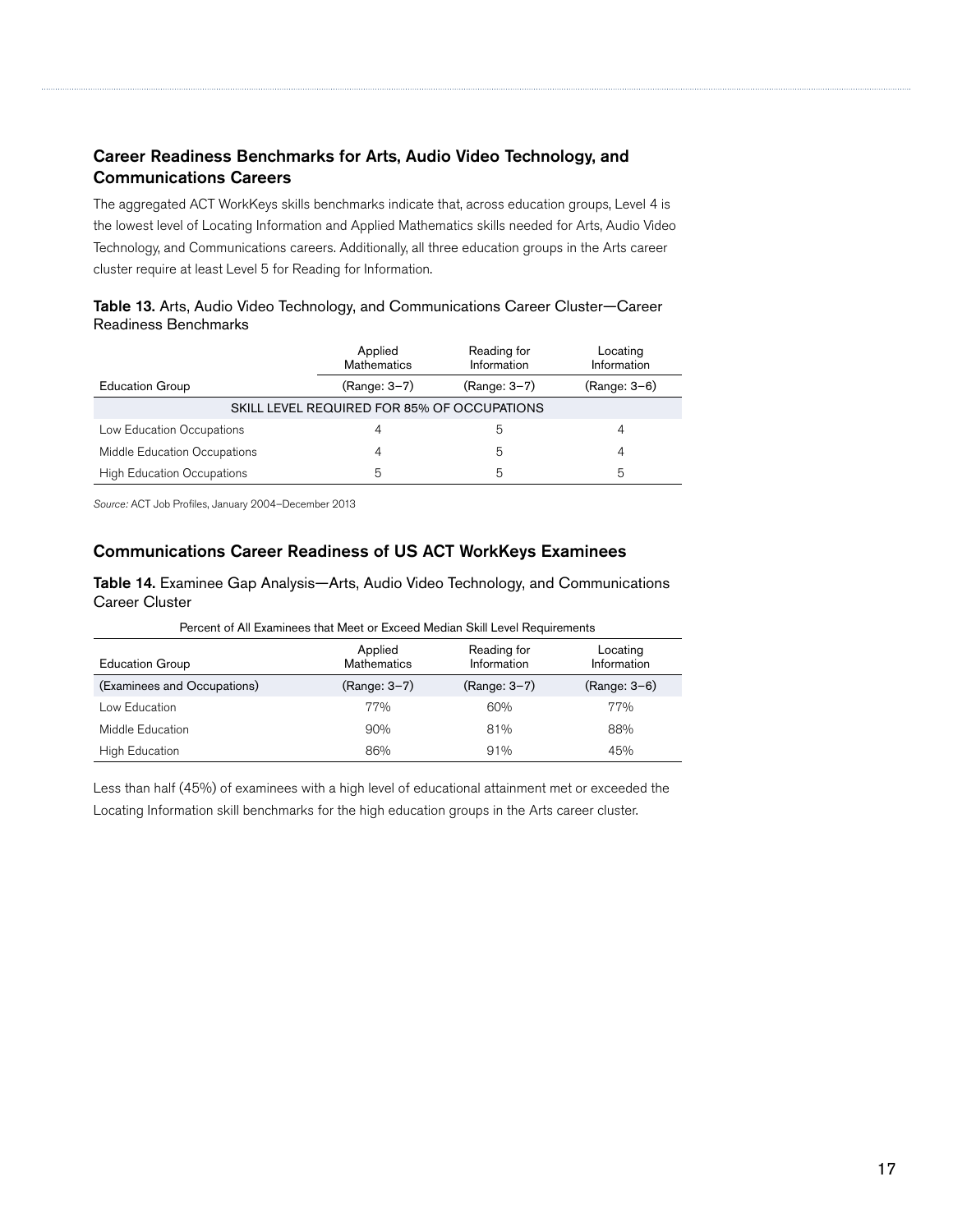## <span id="page-21-0"></span>The Business Management and Administration Career Cluster

Occupations in the Business Management and Administration career cluster constituted 19% of total occupational employment in the United States in 2012. Business Management and Administration careers are projected to grow more than 9% from 2012–2022 with more than 8 million openings due to growth and replacement.

#### Table 15. Profiled ACT WorkKeys Skills for Selected Occupations in the Business Management Career Cluster

| Education<br>Group | O*NET Code | Occupation Title                                                                         | <b>US</b><br>Employment<br>2012 | <b>US Projected</b><br>Employment<br>2022 | Job<br>Openings,<br>2012-2022 | Applied<br><b>Mathematics</b><br>(Range: 3-7) | Reading for<br>Information<br>(Range: 3-7) | Locating<br>Information<br>(Range: 3–6) |
|--------------------|------------|------------------------------------------------------------------------------------------|---------------------------------|-------------------------------------------|-------------------------------|-----------------------------------------------|--------------------------------------------|-----------------------------------------|
|                    | 43-4051.00 | <b>Customer Service</b><br>Representatives                                               | 2,362,800                       | 2,661,400                                 | 941,600                       | 4                                             | 4                                          | 4                                       |
|                    | 43-9061.00 | Office Clerks, General                                                                   | 2,983,500                       | 3,167,600                                 | 810,900                       | 4                                             | 4                                          | 4                                       |
| Low                | 43-6014.00 | Secretaries and<br>Administrative Assistants,<br>Except Legal, Medical,<br>and Executive | 2,324,400                       | 2,632,300                                 | 587,600                       | 3                                             | 4                                          | 4                                       |
|                    | 43-1011.00 | First-Line Supervisors of<br>Office and Administrative<br>Support Workers                | 1,418,100                       | 1,589,600                                 | 508,000                       | $\overline{4}$                                | 4                                          | 4                                       |
|                    | 43-4171.00 | Receptionists and<br><b>Information Clerks</b>                                           | 1,006,700                       | 1,142,600                                 | 406,900                       | $\overline{4}$                                | 4                                          | 4                                       |
| Middle             | 51-1011.00 | First-Line Supervisors of<br>Production and Operating<br>Workers                         | 594,700                         | 584,200                                   | 83,700                        | $\overline{4}$                                | 4                                          | 4                                       |
|                    | 11-1021.00 | General and Operations<br>Managers                                                       | 1,972,700                       | 2,216,800                                 | 613,100                       | 5                                             | 5                                          | 5                                       |
|                    | 13-2011.01 | Accountants                                                                              | 1,275,400                       | 1,442,200                                 | 544,200                       | 5                                             | 5                                          | 5                                       |
| High               | 13-1111.00 | Management Analysts                                                                      | 718,700                         | 852,500                                   | 245,200                       | 4                                             | 5                                          | 4                                       |
|                    | 11-9021.00 | <b>Construction Managers</b>                                                             | 485,000                         | 563,200                                   | 154,600                       | 4                                             | 6                                          | 4                                       |
|                    | 11-3031.00 | <b>Financial Managers</b>                                                                | 532,100                         | 579,200                                   | 146,900                       | 6                                             | 6                                          | 5                                       |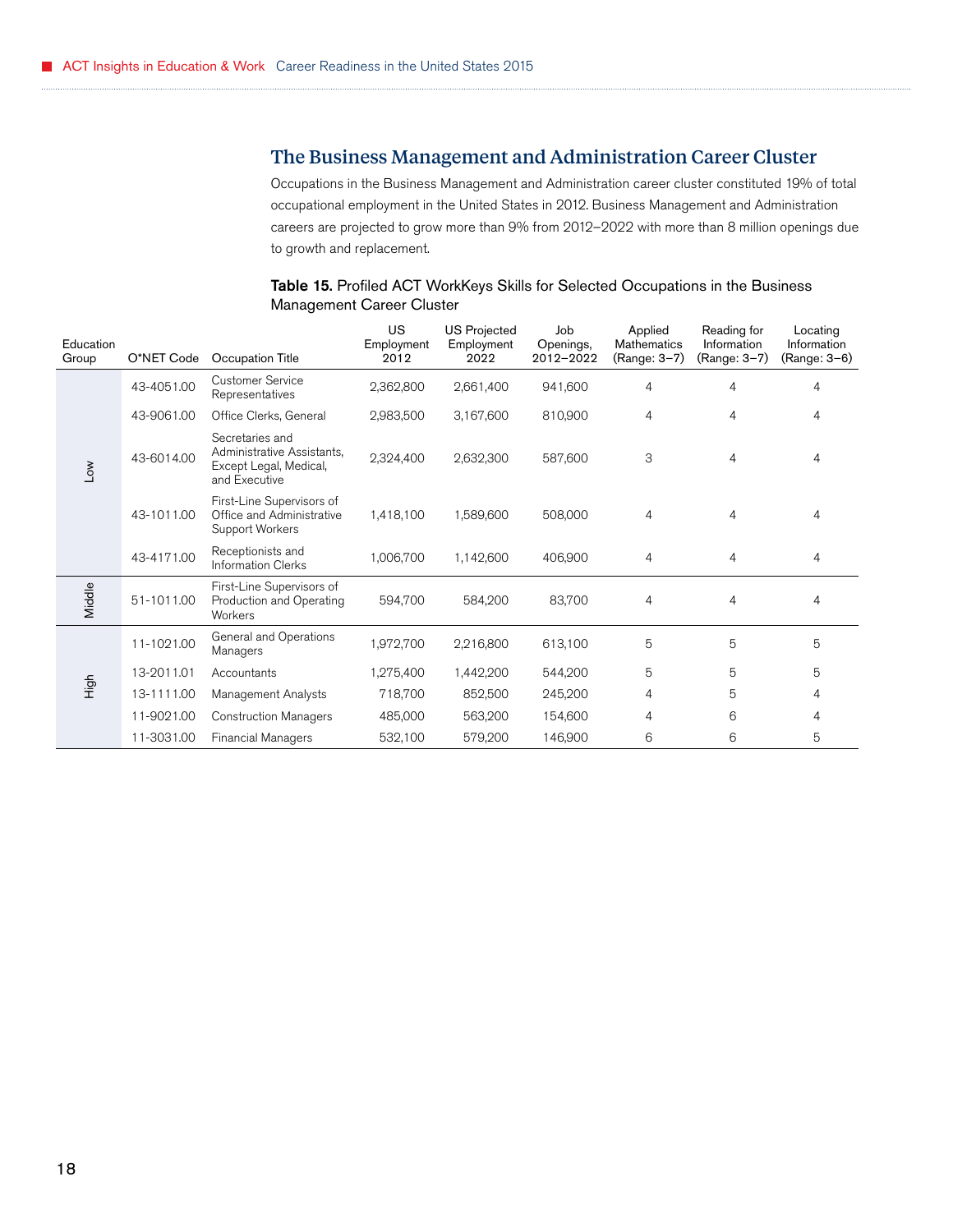## Career Readiness Benchmarks for Business Management and Administration Careers

The aggregated ACT WorkKeys skills benchmarks indicate that for the high education group, Level 5 is the lowest level of Locating Information, Applied Mathematics, and Reading for Information skills needed for Business Management and Administration careers.

| Table 16. Business Management and Administration Career Cluster-Career Readiness |  |  |  |
|----------------------------------------------------------------------------------|--|--|--|
| <b>Benchmarks</b>                                                                |  |  |  |

|                                             | Applied<br><b>Mathematics</b> | Reading for<br>Information | Locating<br>Information |  |  |
|---------------------------------------------|-------------------------------|----------------------------|-------------------------|--|--|
| <b>Education Group</b>                      | (Range: 3-7)                  | (Range: 3-7)               | (Range: 3-6)            |  |  |
| SKILL LEVEL REQUIRED FOR 85% OF OCCUPATIONS |                               |                            |                         |  |  |
| Low Education Occupations                   | 4                             | 4                          | 4                       |  |  |
| Middle Education Occupations                | ΝA                            | ΝA                         | <b>NA</b>               |  |  |
| <b>High Education Occupations</b>           | 5                             | 5                          | 5                       |  |  |

*Source:* ACT Job Profiles, January 2004–December 2013

*Note:* NA = insufficient number of job profiles or occupations within an education group in order to calculate a benchmark.

#### Business Management and Administration Career Readiness of US ACT WorkKeys Examinees

#### Table 17. Examinee Gap Analysis—Business Management and Administration Career Cluster

| Fercent of All Examinees that Meet or Exceed Median Skill Level Reduirements |                               |                            |                         |  |  |
|------------------------------------------------------------------------------|-------------------------------|----------------------------|-------------------------|--|--|
| <b>Education Group</b>                                                       | Applied<br><b>Mathematics</b> | Reading for<br>Information | Locating<br>Information |  |  |
| (Examinees and Occupations)                                                  | (Range: 3-7)                  | (Range: 3-7)               | (Range: 3-6)            |  |  |
| Low Education                                                                | 77%                           | 92%                        | 77%                     |  |  |
| Middle Education                                                             | <b>NA</b>                     | ΝA                         | ΝA                      |  |  |
| <b>High Education</b>                                                        | 86%                           | 91%                        | 45%                     |  |  |

Percent of All Examinees that Meet or Exceed Median Skill Level Requirements

Less than half (45%) of examinees with a high level of educational attainment met or exceeded the Locating Information skill benchmarks for the high education group in the Business career cluster.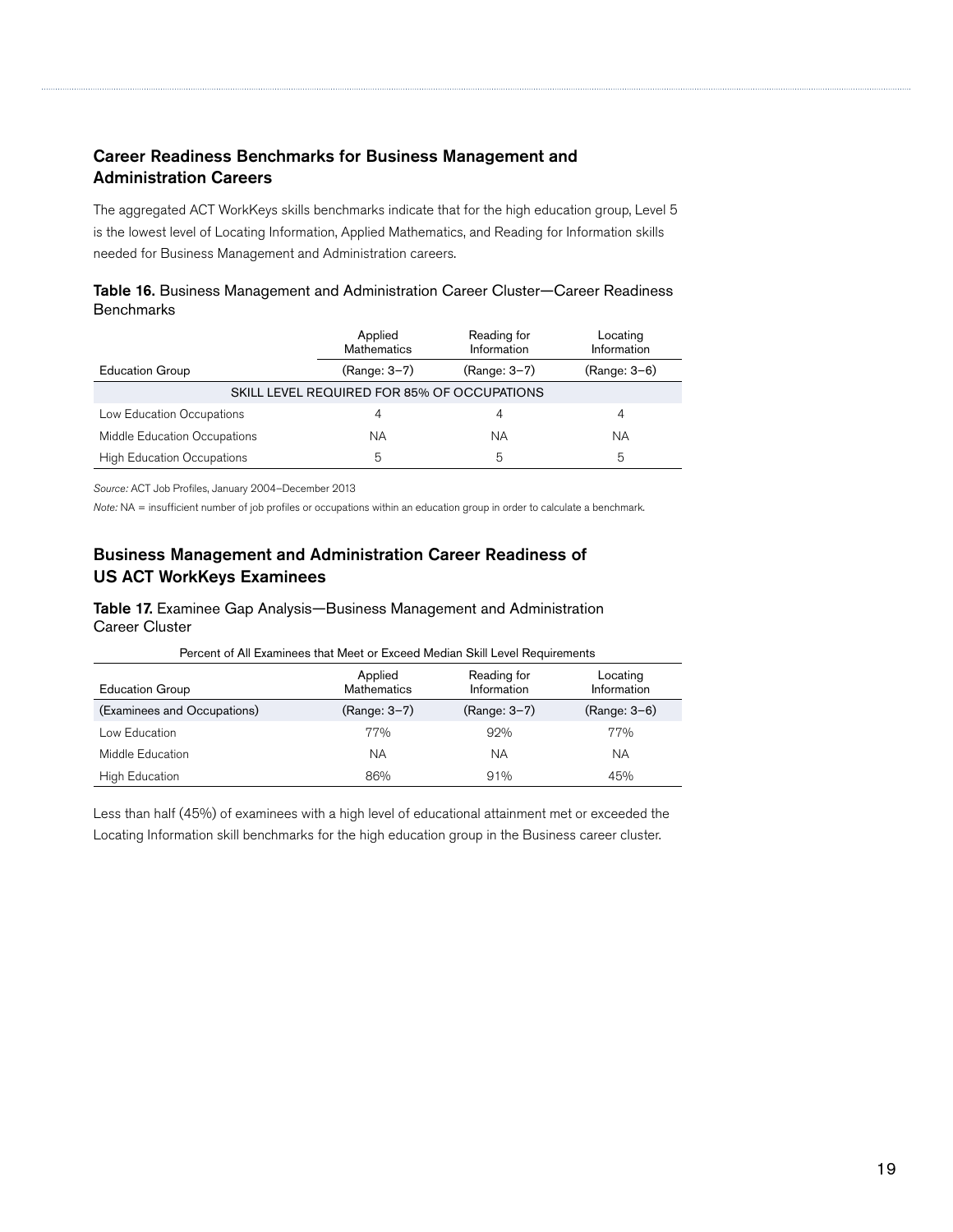## The Education and Training Career Cluster

Occupations in the education and training career cluster constituted 14% of total occupational employment in the United States in 2012. Education and training careers are projected to grow more than 11% from 2012–2022 with more than 6 million openings due to growth and replacement.

|                                | Table 18. Profiled ACT WorkKeys Skills for Selected Occupations in the Education and |  |
|--------------------------------|--------------------------------------------------------------------------------------|--|
| <b>Training Career Cluster</b> |                                                                                      |  |

<span id="page-23-0"></span>

| Education<br>Group | O*NET Code | Occupation Title                                                                         | US<br>Employment<br>2012 | <b>US Projected</b><br>Employment<br>2022 | Job<br>Openings,<br>2012-2022 | Applied<br><b>Mathematics</b><br>(Range: 3-7) | Reading for<br>Information<br>(Range: 3-7) | Locating<br>Information<br>(Range: 3-6) |
|--------------------|------------|------------------------------------------------------------------------------------------|--------------------------|-------------------------------------------|-------------------------------|-----------------------------------------------|--------------------------------------------|-----------------------------------------|
|                    | 43-9061.00 | Office Clerks, General                                                                   | 2,983,500                | 3,167,600                                 | 810,900                       | $\overline{4}$                                | 4                                          | 4                                       |
|                    | 37-2011.00 | Janitors and Cleaners,<br>Except Maids and<br>Housekeeping Cleaners                      | 2,324,000                | 2,604,000                                 | 717,300                       | 3                                             | 3                                          | 3                                       |
| <b>No7</b>         | 43-6014.00 | Secretaries and<br>Administrative Assistants,<br>Except Legal, Medical,<br>and Executive | 2,324,400                | 2,632,300                                 | 587,600                       | 3                                             | 4                                          | 4                                       |
|                    | 39-9011.00 | Childcare Workers                                                                        | 1,312,700                | 1,496,800                                 | 570,000                       | 3                                             | $\overline{4}$                             | 4                                       |
|                    | 25-9041.00 | <b>Teacher Assistants</b>                                                                | 1,223,400                | 1,328,500                                 | 382,600                       | 4                                             | 4                                          | 4                                       |
|                    | 25-2011.00 | Preschool Teachers,<br><b>Except Special Education</b>                                   | 438,200                  | 514,600                                   | 199,400                       | 3                                             | 4                                          | 3                                       |
|                    | 25-4031.00 | Library Technicians                                                                      | 106,200                  | 115,200                                   | 66,300                        | $\overline{4}$                                | 4                                          | 4                                       |
| Middle             | 19-4099.01 | <b>Quality Control Analysts</b>                                                          | 63,900                   | 70,400                                    | 31,600                        | 4                                             | 4                                          | 4                                       |
|                    | 27-4011.00 | Audio and Video<br>Equipment Technicians                                                 | 67,700                   | 76,900                                    | 21,500                        | <b>NA</b>                                     | 5                                          | 3                                       |
|                    | 19-4011.01 | Agricultural Technicians                                                                 | 25,900                   | 26,700                                    | 10,100                        | 7                                             | 5                                          | 6                                       |
|                    | 25-3099.00 | Teachers and Instructors,<br>All Other                                                   | 981,600                  | 1,057,500                                 | 243,500                       | $\overline{4}$                                | $\overline{4}$                             | 4                                       |
|                    | 21-1021.00 | Child, Family, and School<br>Social Workers                                              | 285,700                  | 328,800                                   | 103,600                       | 4                                             | 4                                          | 4                                       |
| High               | 21-1012.00 | Educational, Guidance,<br>School, and Vocational<br>Counselors                           | 262,300                  | 293,500                                   | 87,000                        | $\overline{4}$                                | 4                                          | 4                                       |
|                    | 11-3011.00 | Administrative Services<br>Managers                                                      | 280,800                  | 315,000                                   | 79,900                        | 5                                             | 5                                          | 4                                       |
|                    | 13-1151.00 | Training and Development<br>Specialists                                                  | 228,800                  | 264,200                                   | 77,200                        | 4                                             | 5                                          | 4                                       |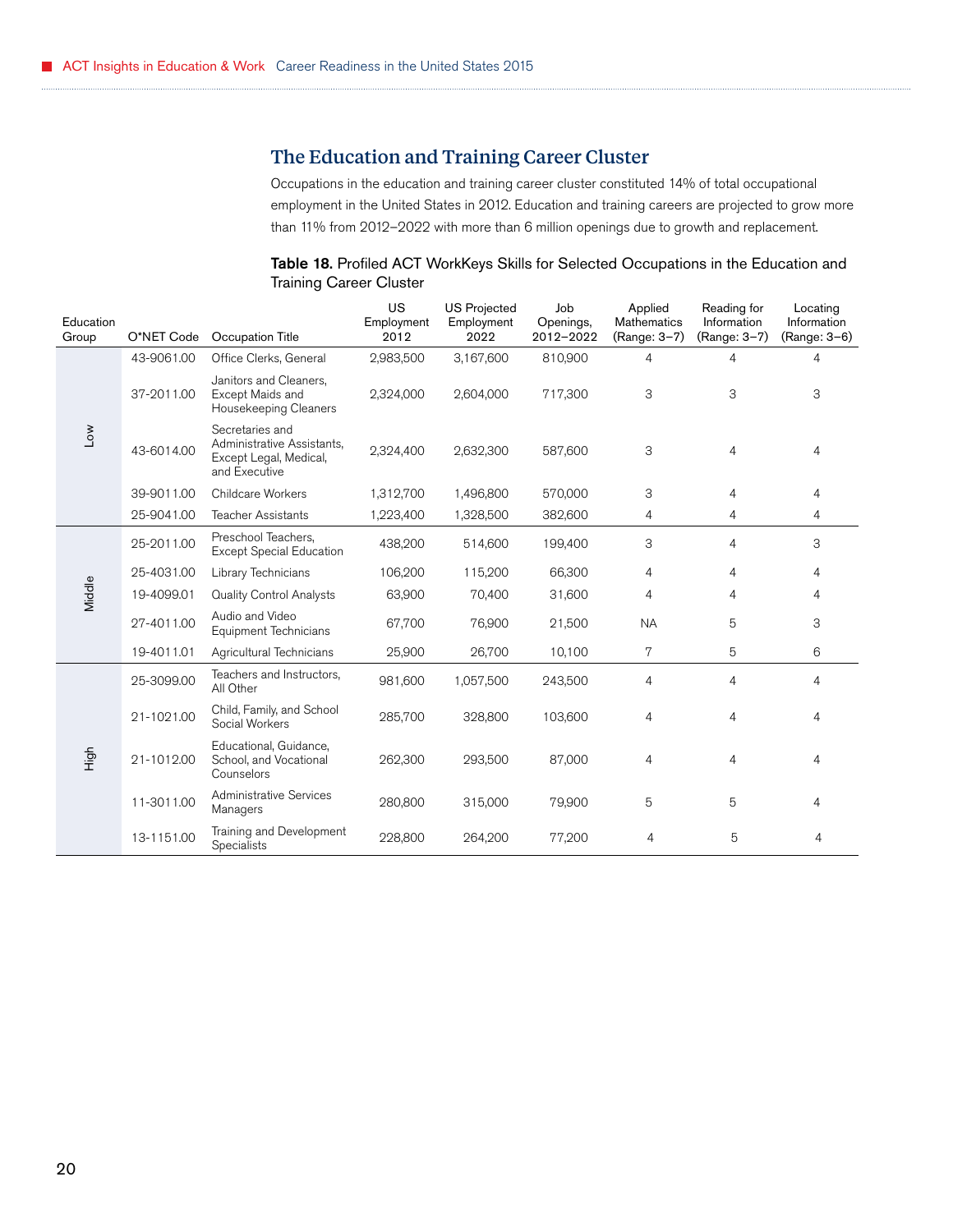#### Career Readiness Benchmarks for Education and Training Careers

The aggregated ACT WorkKeys skills benchmarks indicate that for the high education group, Level 5 is the lowest level of Locating Information, Applied Mathematics, and Reading for Information skills needed for Education and Training careers.

|                                             | Applied<br><b>Mathematics</b> | Reading for<br>Information | Locating<br>Information |  |  |
|---------------------------------------------|-------------------------------|----------------------------|-------------------------|--|--|
| <b>Education Group</b>                      | (Range: 3-7)                  | (Range: 3-7)               | (Range: 3-6)            |  |  |
| SKILL LEVEL REQUIRED FOR 85% OF OCCUPATIONS |                               |                            |                         |  |  |
| Low Education Occupations                   | 4                             |                            | 4                       |  |  |
| Middle Education Occupations                | ΝA                            | ΝA                         | ΝA                      |  |  |
| <b>High Education Occupations</b>           | 5                             | 5                          | 5                       |  |  |

*Source:* ACT Job Profiles, January 2004–December 2013

*Note:* NA = insufficient number of job profiles or occupations within an education grouping in order to calculate a benchmark.

#### Education and Training Career Readiness of US ACT WorkKeys Examinees

#### Table 20. Examinee Gap Analysis—Education and Training Career Cluster

|  |  | Percent of All Examinees that Meet or Exceed Median Skill Level Requirements |
|--|--|------------------------------------------------------------------------------|
|--|--|------------------------------------------------------------------------------|

| <b>Education Group</b>      | Applied<br><b>Mathematics</b> | Reading for<br>Information | Locating<br>Information |
|-----------------------------|-------------------------------|----------------------------|-------------------------|
| (Examinees and Occupations) | (Range: 3-7)                  | (Range: 3-7)               | $(Range: 3-6)$          |
| Low Education               | 77%                           | 92%                        | 77%                     |
| Middle Education            | ΝA                            | ΝA                         | ΝA                      |
| High Education              | 86%                           | 91%                        | 45%                     |

Less than half (45%) of examinees with a high level of educational attainment met or exceeded the Locating Information skill benchmarks for the high education group in Education and Training career cluster.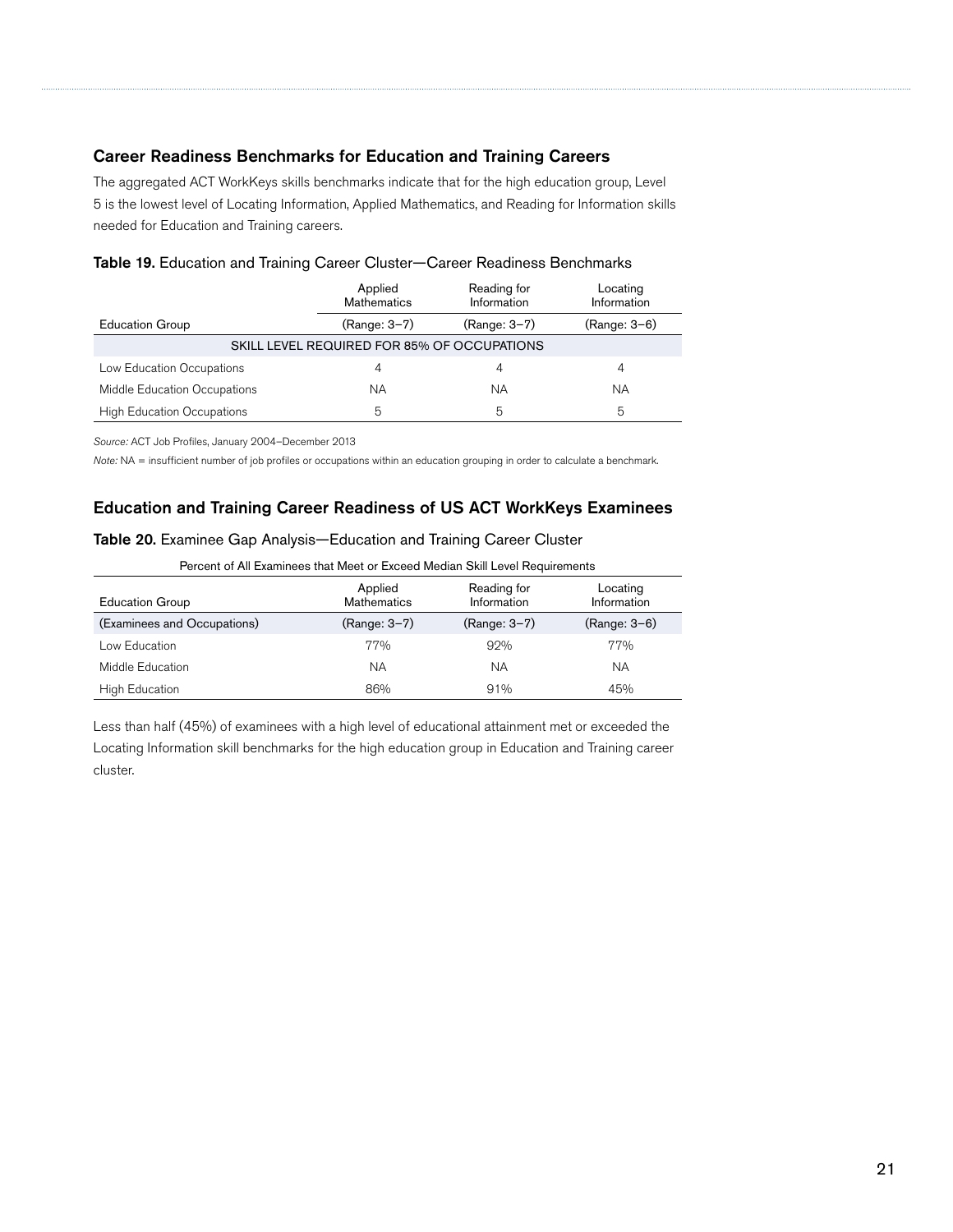## The Finance Career Cluster

Occupations in the Finance career cluster constituted 10% of total occupational employment in the United States in 2012. Finance careers are projected to grow more than 11% from 2012–2022 with more than 4 million openings due to growth and replacement.

Table 21. Profiled ACT WorkKeys Skills for Selected Occupations in the Finance Career **Cluster** 

<span id="page-25-0"></span>

| Education<br>Group | O*NET Code | Occupation Title                                                          | US<br>Employment<br>2012 | <b>US Projected</b><br>Employment<br>2022 | Job<br>Openings,<br>2012-2022 | Applied<br>Mathematics<br>(Range: 3-7) | Reading for<br>Information<br>(Range: 3-7) | Locating<br>Information<br>(Range: 3-6) |
|--------------------|------------|---------------------------------------------------------------------------|--------------------------|-------------------------------------------|-------------------------------|----------------------------------------|--------------------------------------------|-----------------------------------------|
| Low                | 43-4051.00 | <b>Customer Service</b><br>Representatives                                | 2,362,800                | 2,661,400                                 | 941,600                       | 4                                      | 4                                          | 4                                       |
|                    | 43-1011.00 | First-Line Supervisors of<br>Office and Administrative<br>Support Workers | 1,418,100                | 1,589,600                                 | 508,000                       | 4                                      | 4                                          | 4                                       |
|                    | 41-4012.00 | Sales Representatives,<br>Wholesale and<br>Manufacturing                  | 1,480,700                | 1,612,800                                 | 420,700                       | 5                                      | 5                                          | 5                                       |
|                    | 43-3071.00 | <b>Tellers</b>                                                            | 545,300                  | 551,000                                   | 259,800                       | 3                                      | 4                                          | $\overline{4}$                          |
|                    | 43-3011.00 | <b>Bill and Account</b><br>Collectors                                     | 397,400                  | 455,600                                   | 170,000                       | 3                                      | 4                                          | $\overline{4}$                          |
|                    | 13-1111.00 | Management Analysts                                                       | 718,700                  | 852,500                                   | 245,200                       | $\overline{4}$                         | 5                                          | $\overline{4}$                          |
| High               | 15-1121.00 | <b>Computer Systems</b><br>Analysts                                       | 520,600                  | 648,400                                   | 209,600                       | 4                                      | 4                                          | 4                                       |
|                    | 13-1161.00 | Market Research Analysts<br>and Marketing Specialists                     | 415,700                  | 547,200                                   | 188,500                       | 4                                      | 4                                          | 4                                       |
|                    | 11-3031.00 | <b>Financial Managers</b>                                                 | 532,100                  | 579,200                                   | 146,900                       | 6                                      | 6                                          | 5                                       |
|                    | 41-3031.01 | Sales Agents, Securities<br>and Commodities                               | 354,600                  | 394,300                                   | 122,600                       | 5                                      | 5                                          | 4                                       |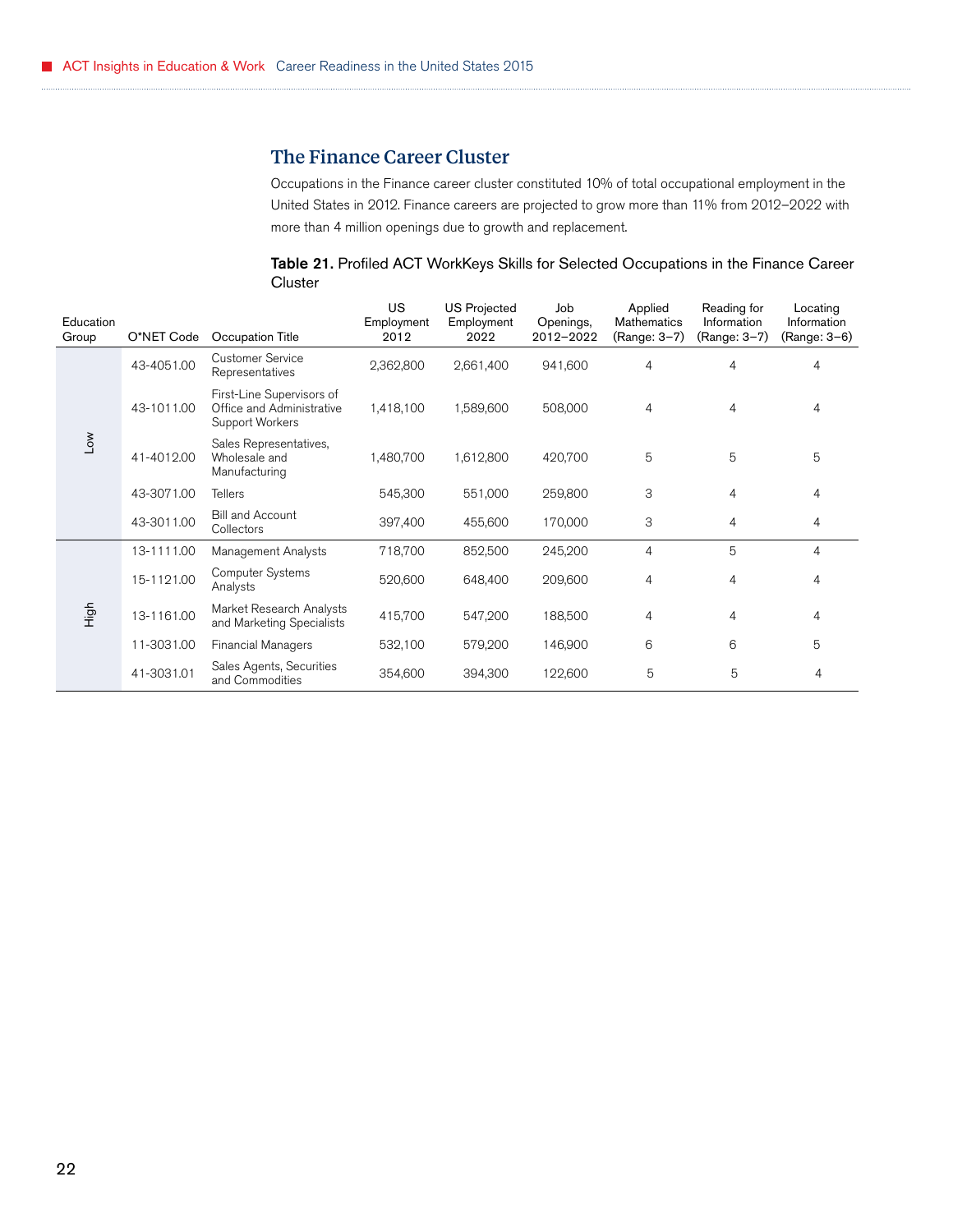#### Career Readiness Benchmarks for Finance Careers

The aggregated ACT WorkKeys skills benchmarks indicate that, across the low and high education groups, Level 5 is the lowest level of Locating Information skills needed for Finance careers.

|                                             | Applied<br><b>Mathematics</b> | Reading for<br>Information | Locating<br>Information |  |  |
|---------------------------------------------|-------------------------------|----------------------------|-------------------------|--|--|
| <b>Education Group</b>                      | (Range: 3-7)                  | (Range: 3-7)               | (Range: 3-6)            |  |  |
| SKILL LEVEL REQUIRED FOR 85% OF OCCUPATIONS |                               |                            |                         |  |  |
| Low Education Occupations                   | 4                             | 5                          | 5                       |  |  |
| Middle Education Occupations                | ΝA                            | ΝA                         | ΝA                      |  |  |
| <b>High Education Occupations</b>           | 5                             | 6                          | 5                       |  |  |

#### Table 22. Finance Career Cluster—Career Readiness Benchmarks

*Source:* ACT Job Profiles, January 2004–December 2013

*Note:* NA = insufficient number of job profiles or occupations within an education grouping in order to calculate a benchmark

#### Finance Career Readiness of US ACT WorkKeys Examinees

#### Table 23. Examinee Gap Analysis—Finance Career Cluster

| Percent of All Examinees that Meet or Exceed Median Skill Level Requirements |                               |                            |                         |  |  |
|------------------------------------------------------------------------------|-------------------------------|----------------------------|-------------------------|--|--|
| <b>Education Group</b>                                                       | Applied<br><b>Mathematics</b> | Reading for<br>Information | Locating<br>Information |  |  |
| (Examinees and Occupations)                                                  | (Range: 3-7)                  | (Range: 3-7)               | $(Range: 3-6)$          |  |  |
| Low Education                                                                | 77%                           | 60%                        | 20%                     |  |  |
| Middle Education                                                             | ΝA                            | ΝA                         | ΝA                      |  |  |

Less than half (45%) of examinees with a high level of educational attainment and less than one quarter (20%) of those with a low level of educational attainment met or exceeded the Locating Information skill benchmarks for the high and low education groups in the Finance career cluster.

High Education **65%** 65% 65% 65% 45%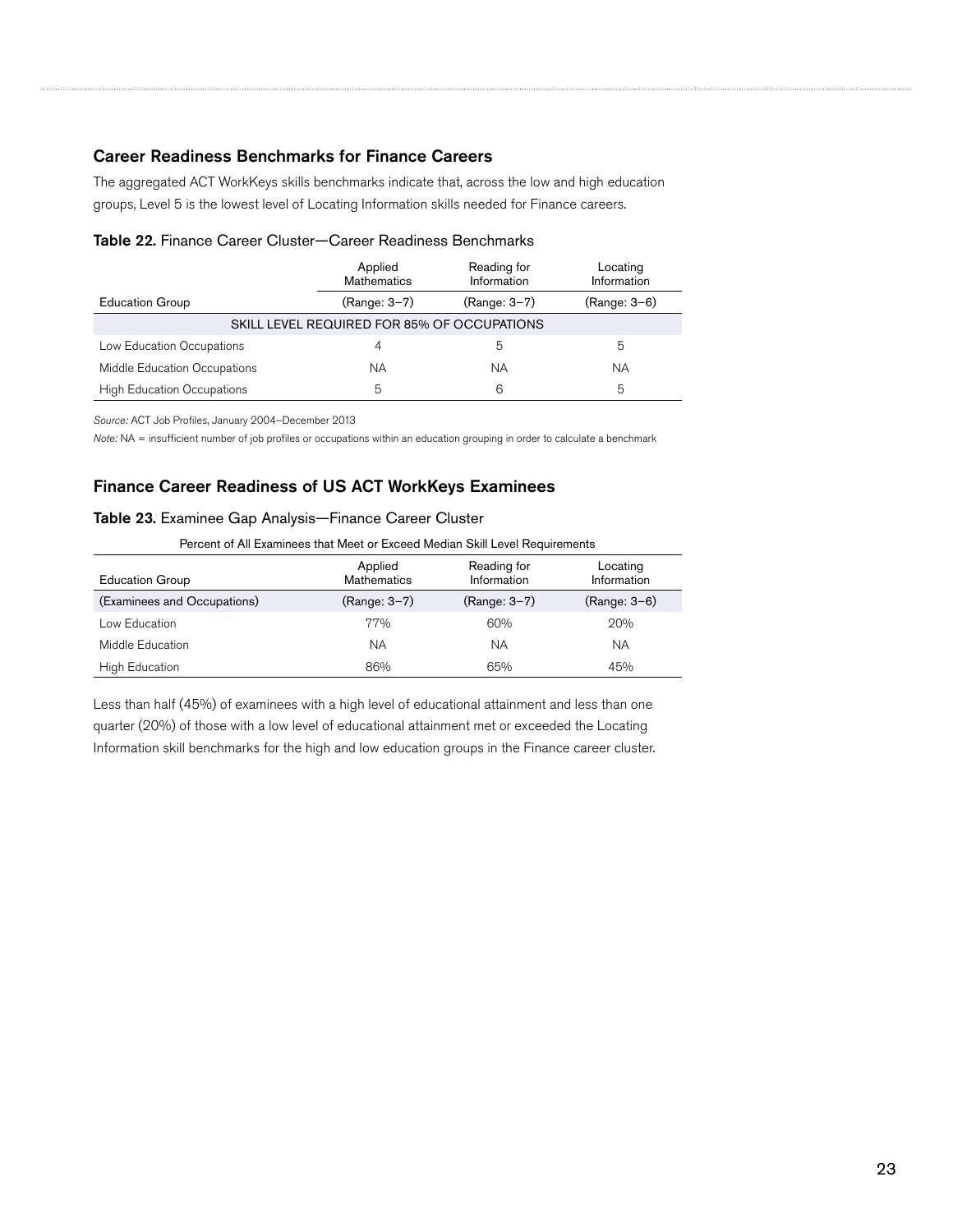## <span id="page-27-0"></span>The Government and Public Administration Career Cluster

Occupations in the Government and Public Administration career cluster constituted 15% of total occupational employment in the United States in 2012. Government and Public Administration careers are projected to grow more than 9% from 2012–2022 with more than 6 million openings due to growth and replacement.

| Education<br>Group | O*NET Code | Occupation Title                                          | US<br>Employment<br>2012 | <b>US Projected</b><br>Employment<br>2022 | Job<br>Openings,<br>2012-2022 | Applied<br><b>Mathematics</b><br>(Range: 3-7) | Reading for<br>Information<br>(Range: 3-7) | Locating<br>Information<br>(Range: 3-6) |
|--------------------|------------|-----------------------------------------------------------|--------------------------|-------------------------------------------|-------------------------------|-----------------------------------------------|--------------------------------------------|-----------------------------------------|
|                    | 49-9071.00 | Maintenance and Repair<br>Workers, General                | 1,325,100                | 1,450,300                                 | 379,700                       | 4                                             | 4                                          | 4                                       |
|                    | 11-9199.00 | Managers, All Other                                       | 898,200                  | 950,800                                   | 249,100                       | 3                                             | 4                                          | 4                                       |
| Μ٥Π                | 33-3051.01 | <b>Police Patrol Officers</b>                             | 653,800                  | 692,700                                   | 243,900                       | 3                                             | 4                                          | 4                                       |
|                    | 13-1199.00 | <b>Business Operations</b><br>Specialists, All Other      | 991,800                  | 1,065,200                                 | 209,400                       | $\overline{4}$                                | 5                                          | 4                                       |
|                    | 21-1093.00 | Social and Human Service<br>Assistants                    | 372,700                  | 453,900                                   | 178,700                       | 4                                             | 5                                          | 4                                       |
| Middle             | 29-2041.00 | <b>Emergency Medical</b><br>Technicians and<br>Paramedics | 239,100                  | 294,400                                   | 120,600                       | 3                                             | 5                                          | 4                                       |
|                    | 33-2011.00 | Firefighters                                              | 307,000                  | 327,300                                   | 104,000                       | $\overline{4}$                                | 4                                          | 4                                       |
|                    | 23-2011.00 | Paralegals and Legal<br>Assistants                        | 277,000                  | 323,300                                   | 91,200                        | 3                                             | 5                                          | 4                                       |
|                    | 25-4031.00 | Library Technicians                                       | 106,200                  | 115,200                                   | 66,300                        | $\overline{4}$                                | 4                                          | 4                                       |
|                    | 49-3011.00 | Aircraft Mechanics and<br>Service Technicians             | 121,700                  | 124,700                                   | 35,600                        | 5                                             | 5                                          | 5                                       |
|                    | 11-1021.00 | General and Operations<br>Managers                        | 1,972,700                | 2,216,800                                 | 613,100                       | 5                                             | 5                                          | 5                                       |
|                    | 13-1111.00 | Management Analysts                                       | 718,700                  | 852,500                                   | 245,200                       | 4                                             | 5                                          | 4                                       |
| High               | 23-1011.00 | Lawyers                                                   | 759,800                  | 834,700                                   | 196,500                       | 5                                             | 7                                          | 6                                       |
|                    | 13-1071.00 | Human Resources<br>Specialists                            | 418,000                  | 451,100                                   | 109,500                       | 3                                             | 4                                          | 4                                       |
|                    | 21-1021.00 | Child, Family, and School<br>Social Workers               | 285,700                  | 328,800                                   | 103,600                       | 4                                             | 4                                          | 4                                       |

#### Table 24. Profiled ACT WorkKeys Skills for Selected Occupations in the Government and Public Administration Career Cluster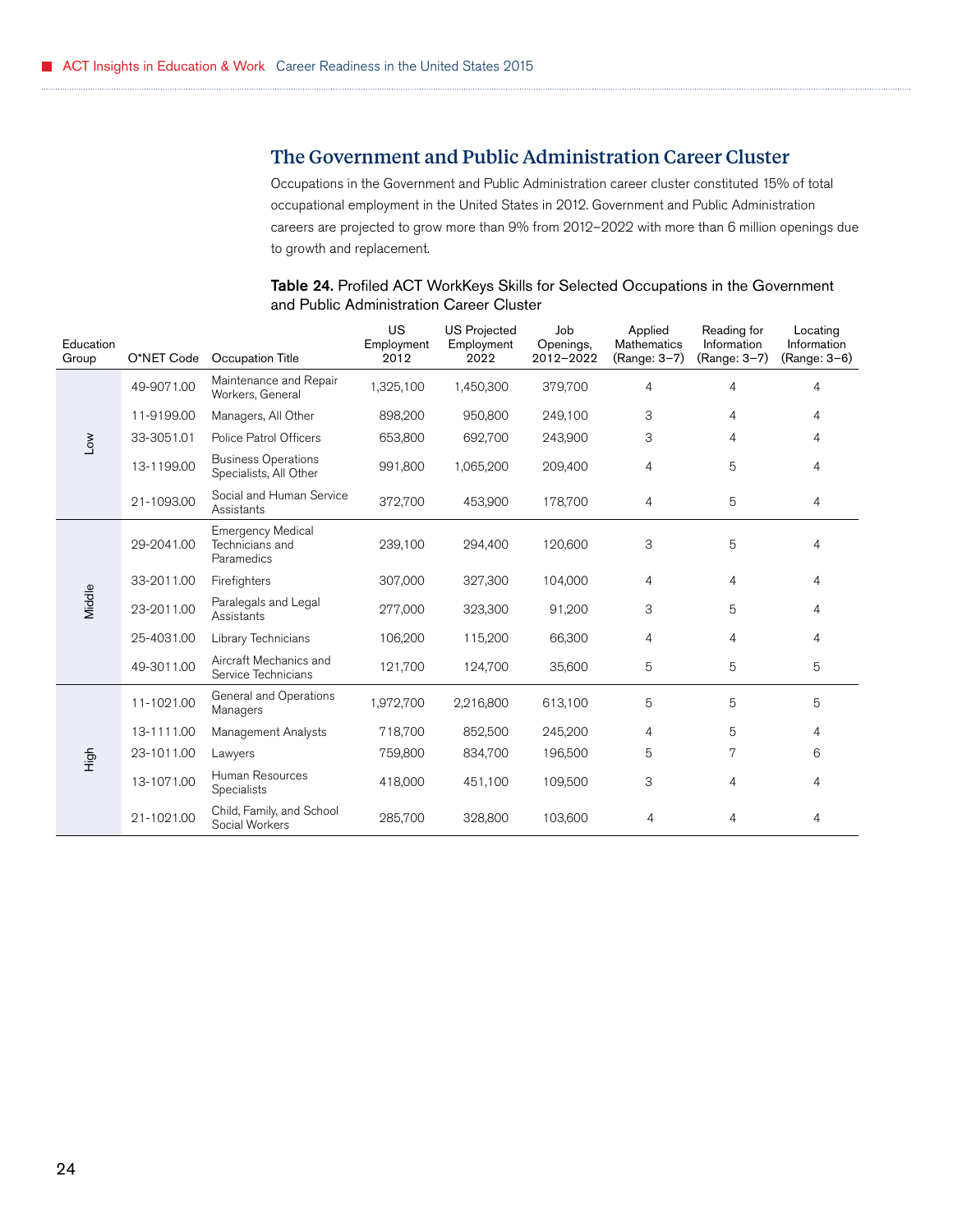## Career Readiness Benchmarks for Government and Public Administration **Careers**

The aggregated ACT WorkKeys skills benchmarks indicate that, across education groups, Level 4 is the lowest level of Locating Information and Applied Mathematics skills needed for Government and Public Administration careers. Additionally, all three education groups in the Government career cluster require at least Level 5 for Reading for Information.

#### Table 25. Government and Public Administration Career Cluster—Career Readiness **Benchmarks**

|                                             | Applied<br><b>Mathematics</b> | Reading for<br>Information | Locating<br>Information |  |  |
|---------------------------------------------|-------------------------------|----------------------------|-------------------------|--|--|
| <b>Education Group</b>                      | (Range: 3-7)                  | (Range: 3-7)               | (Range: 3–6)            |  |  |
| SKILL LEVEL REQUIRED FOR 85% OF OCCUPATIONS |                               |                            |                         |  |  |
| Low Education Occupations                   | 4                             | b                          | 4                       |  |  |
| Middle Education Occupations                | 5                             | 5                          | 4                       |  |  |
| <b>High Education Occupations</b>           | 5                             | 6                          | 5                       |  |  |

*Source:* ACT Job Profiles, January 2004–December 2013

## Government and Public Administration Career Readiness of US ACT WorkKeys Examinees

Table 26. Examinee Gap Analysis—Government and Public Administration Career **Cluster** 

| Percent of All Examinees that Meet or Exceed Median Skill Level Requirements |                               |                            |                         |  |  |  |
|------------------------------------------------------------------------------|-------------------------------|----------------------------|-------------------------|--|--|--|
| <b>Education Group</b>                                                       | Applied<br><b>Mathematics</b> | Reading for<br>Information | Locating<br>Information |  |  |  |
| (Examinees and Occupations)                                                  | (Range: 3-7)                  | (Range: 3-7)               | (Range: 3-6)            |  |  |  |
| Low Education                                                                | 77%                           | 60%                        | 77%                     |  |  |  |
| Middle Education                                                             | 72%                           | 81%                        | 88%                     |  |  |  |
| <b>High Education</b>                                                        | 86%                           | 65%                        | 45%                     |  |  |  |

Less than half (45%) of examinees with a high level of educational attainment met or exceeded the Locating Information skill benchmarks for the high education group in the Government career cluster.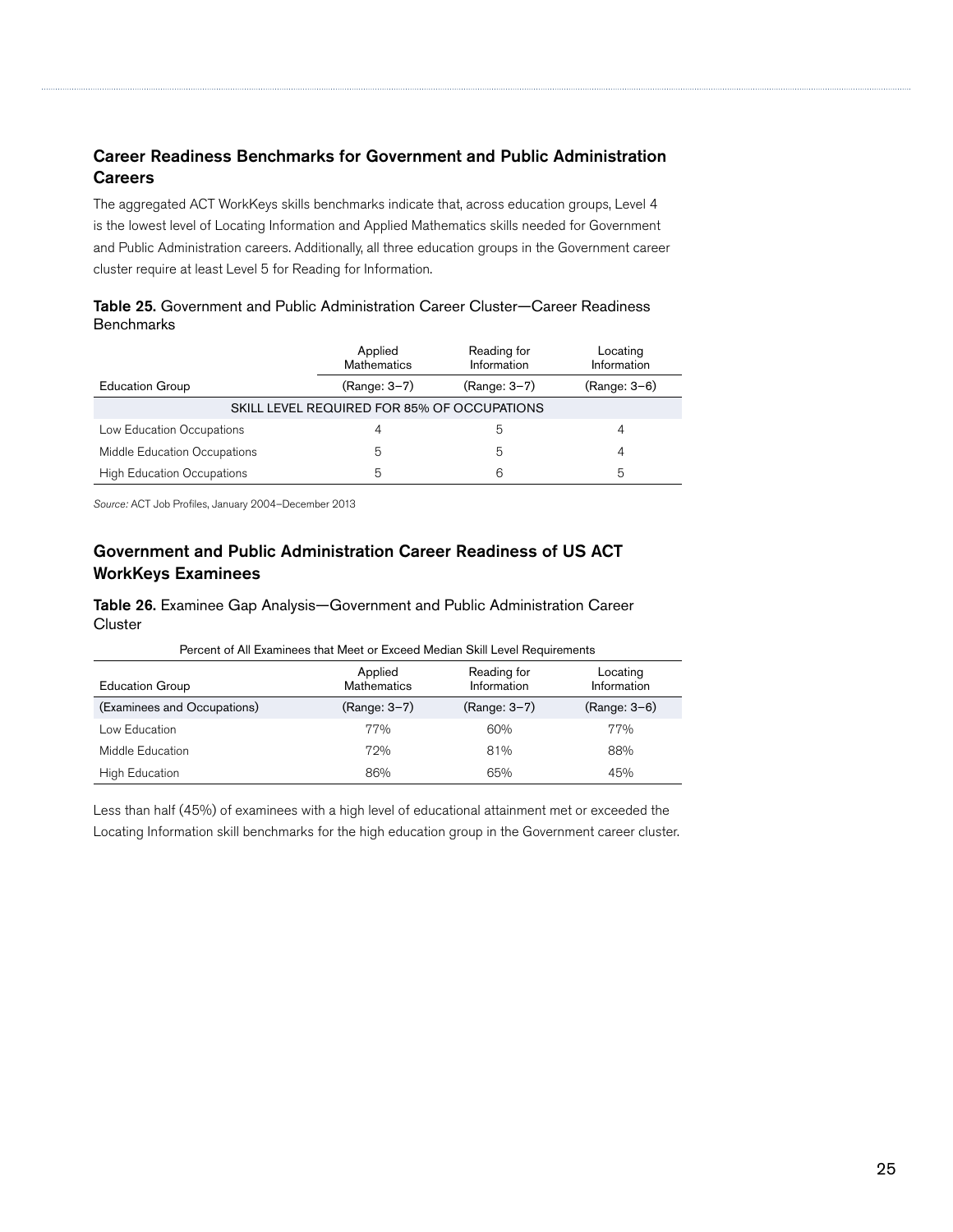## The Health Care Career Cluster

Occupations in the Health Care career cluster constituted 9% of total occupational employment in the United States in 2012. Health Care careers are projected to grow more than 21% from 2012– 2022 with more than 5 million openings due to growth and replacement.

| Table 27. Profiled ACT WorkKeys Skills for Selected Occupations in the Health Care |  |  |
|------------------------------------------------------------------------------------|--|--|
| Career Cluster                                                                     |  |  |

<span id="page-29-0"></span>

| Education<br>Group | O*NET Code | Occupation Title                                                          | US<br>Employment<br>2012 | <b>US Projected</b><br>Employment<br>2022 | Job<br>Openings,<br>2012-2022 | Applied<br><b>Mathematics</b><br>(Range: 3-7) | Reading for<br>Information<br>(Range: 3-7) | Locating<br>Information<br>(Range: 3-6) |
|--------------------|------------|---------------------------------------------------------------------------|--------------------------|-------------------------------------------|-------------------------------|-----------------------------------------------|--------------------------------------------|-----------------------------------------|
|                    | 31-1011.00 | Home Health Aides                                                         | 875,100                  | 1,299,300                                 | 590,700                       | 3                                             | 4                                          | 4                                       |
|                    | 43-1011.00 | First-Line Supervisors of<br>Office and Administrative<br>Support Workers | 1,418,100                | 1,589,600                                 | 508,000                       | 4                                             | 4                                          | 4                                       |
| Low                | 43-4171.00 | Receptionists and<br><b>Information Clerks</b>                            | 1,006,700                | 1,142,600                                 | 406,900                       | $\overline{4}$                                | 4                                          | 4                                       |
|                    | 43-6013.00 | <b>Medical Secretaries</b>                                                | 525,600                  | 714,900                                   | 252,500                       | 4                                             | 4                                          | 4                                       |
|                    | 21-1093.00 | Social and Human Service<br>Assistants                                    | 372,700                  | 453,900                                   | 178,700                       | 4                                             | 5                                          | 4                                       |
|                    | 31-1014.00 | Nursing Assistants                                                        | 1,479,800                | 1,792,000                                 | 593,600                       | 3                                             | $\overline{4}$                             | $\overline{4}$                          |
|                    | 29-2061.00 | Licensed Practical and<br>Licensed Vocational<br><b>Nurses</b>            | 738,400                  | 921,300                                   | 363,100                       | 4                                             | 5                                          | 4                                       |
| Middle             | 31-9092.00 | <b>Medical Assistants</b>                                                 | 560,800                  | 723,700                                   | 269,900                       | 4                                             | 5                                          | 4                                       |
|                    | 31-9091.00 | <b>Dental Assistants</b>                                                  | 303,200                  | 377,600                                   | 137,200                       | 3                                             | 5                                          | 4                                       |
|                    | 29-2041.00 | <b>Emergency Medical</b><br>Technicians and<br>Paramedics                 | 239,100                  | 294,400                                   | 120,600                       | 3                                             | 5                                          | 4                                       |
|                    | 11-9111.00 | Medical and Health<br>Services Managers                                   | 315,500                  | 388,800                                   | 149,900                       | 4                                             | 5                                          | 4                                       |
|                    | 11-3011.00 | <b>Administrative Services</b><br>Managers                                | 280,800                  | 315,000                                   | 79,900                        | 5                                             | 5                                          | 4                                       |
| High               | 29-2011.00 | Medical and Clinical<br>Laboratory Technologists                          | 164,300                  | 187,100                                   | 65,800                        | 5                                             | 5                                          | 5                                       |
|                    | 25-1072.00 | Nursing Instructors and<br>Teachers, Postsecondary                        | 67,800                   | 91,800                                    | 34,200                        | 6                                             | 6                                          | 5                                       |
|                    | 29-1031.00 | Dietitians and Nutritionists                                              | 67,400                   | 81,600                                    | 22,300                        | 5                                             | 5                                          | 5                                       |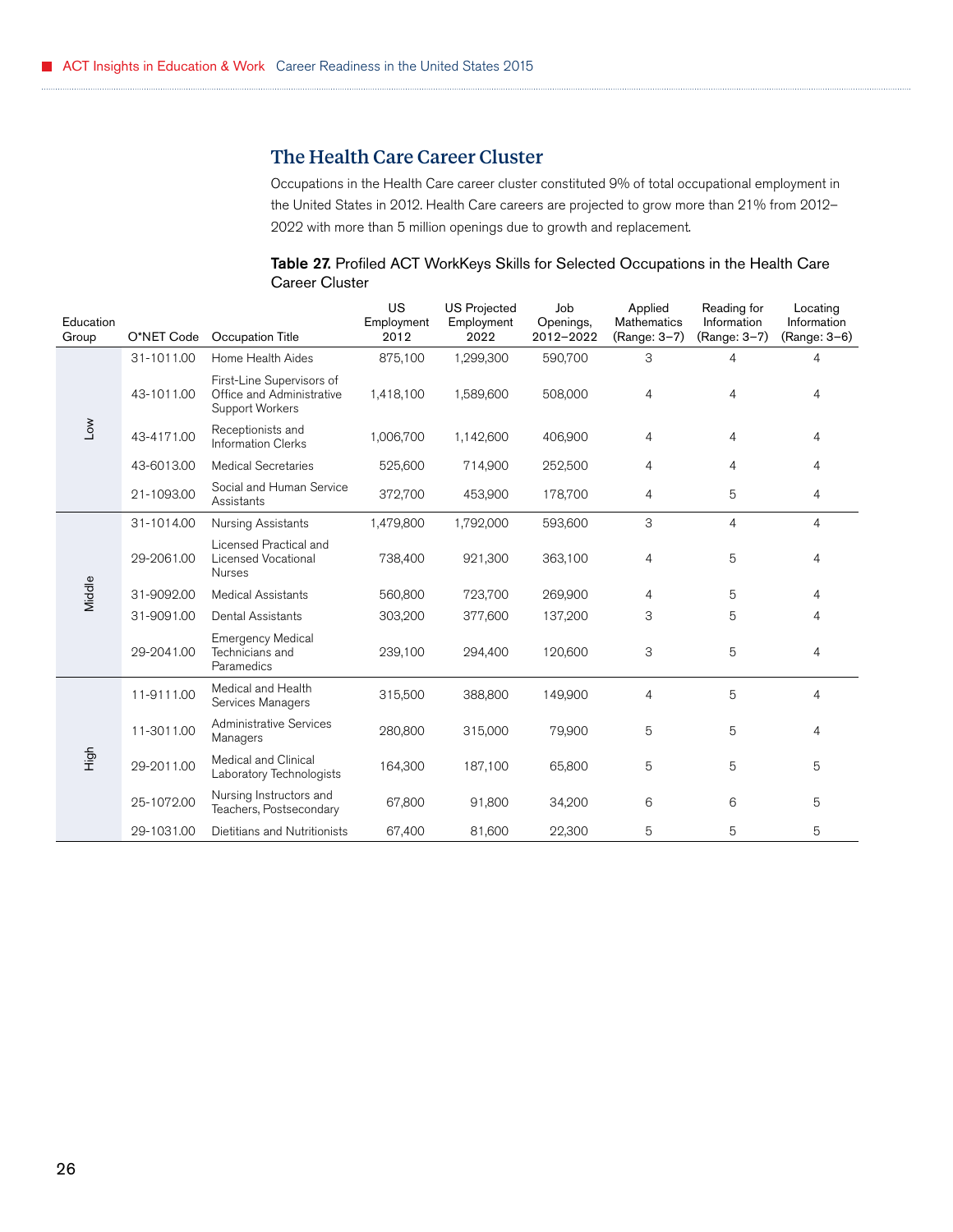#### Career Readiness Benchmarks for Health Care Careers

The aggregated ACT WorkKeys skills benchmarks indicate that, across education groups, Level 4 is the lowest level of Locating Information and Applied Mathematics skills needed for the Health Care career cluster. Additionally, all three education groups in the Health Care career cluster require at least Level 5 for Reading for Information.

| Table 28. Health Care Career Cluster-Career Readiness Benchmarks |
|------------------------------------------------------------------|
|------------------------------------------------------------------|

|                                   | Applied<br><b>Mathematics</b>               | Reading for<br>Information | Locating<br>Information |
|-----------------------------------|---------------------------------------------|----------------------------|-------------------------|
| <b>Education Group</b>            | (Range: 3-7)                                | (Range: 3-7)               | (Range: 3-6)            |
|                                   | SKILL LEVEL REQUIRED FOR 85% OF OCCUPATIONS |                            |                         |
| Low Education Occupations         | 4                                           |                            | 4                       |
| Middle Education Occupations      | 5                                           | 5                          | 5                       |
| <b>High Education Occupations</b> | 5                                           | 5                          | 5                       |

*Source:* ACT Job Profiles, January 2004–December 2013

#### Health Care Career Readiness of US ACT WorkKeys Examinees

#### Table 29. Examinee Gap Analysis for Health Care Career Cluster

Percent of All Examinees that Meet or Exceed Median Skill Level Requirements

| <b>Education Group</b>      | Applied<br><b>Mathematics</b> | Reading for<br>Information | Locating<br>Information |
|-----------------------------|-------------------------------|----------------------------|-------------------------|
| (Examinees and Occupations) | (Range: 3-7)                  | (Range: 3-7)               | (Range: 3-6)            |
| Low Education               | 77%                           | 60%                        | 77%                     |
| Middle Education            | 72%                           | 81%                        | 27%                     |
| <b>High Education</b>       | 86%                           | 91%                        | 45%                     |

Less than a third (27%) of examinees with a middle level of educational attainment met or exceeded the Locating Information skill benchmarks for careers that required a similar level of education in the Health Care career cluster.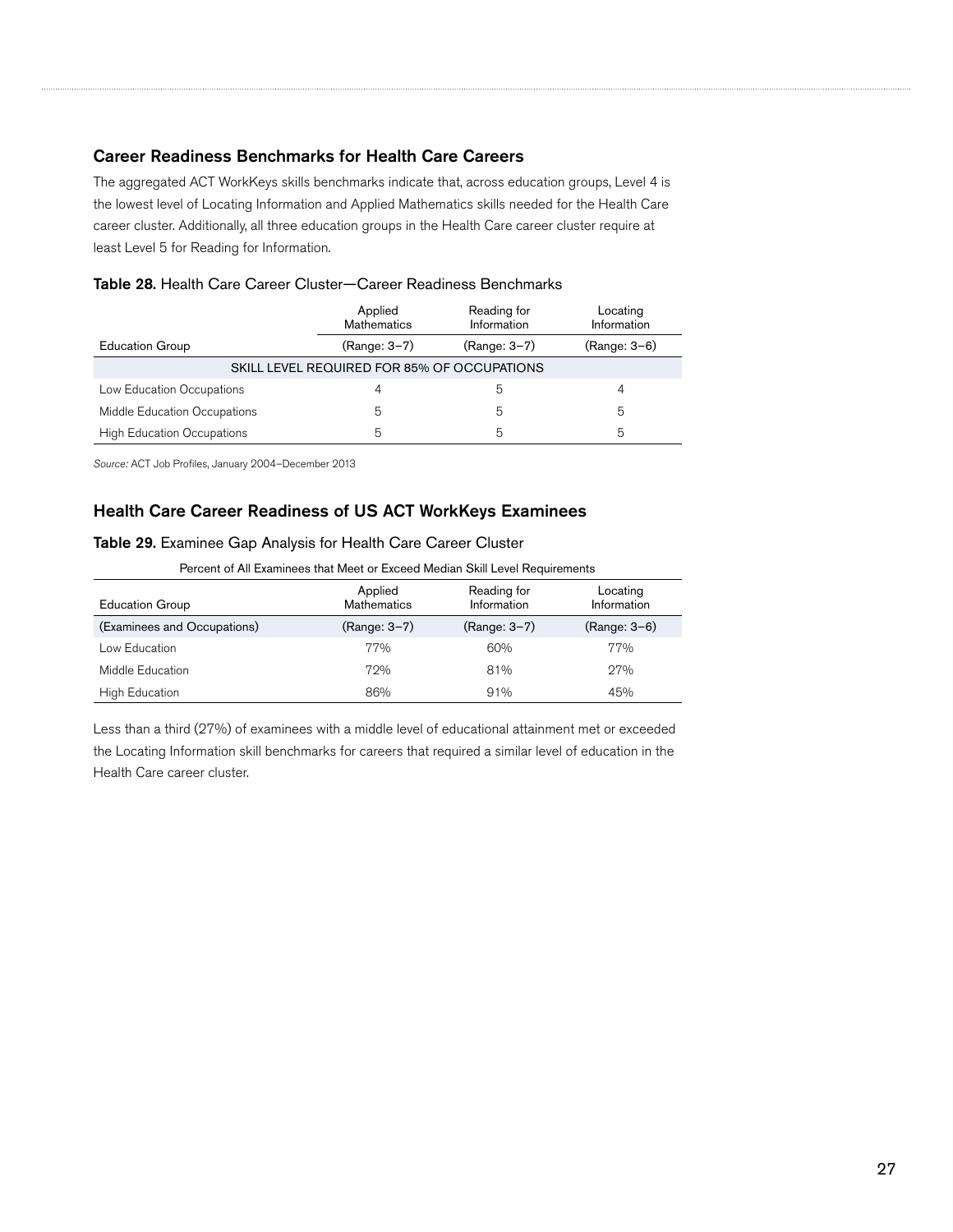## <span id="page-31-0"></span>The Hospitality and Tourism Career Cluster

Occupations in the Hospitality and Tourism career cluster constituted 15% of total occupational employment in the United States in 2012. Hospitality and Tourism careers are projected to grow more than 10% from 2012–2022 with more than 8 million openings due to growth and replacement.

#### Table 30. Profiled ACT WorkKeys Skills for Selected Occupations in the Hospitality and Tourism Career Cluster

| Education<br>Group | O*NET Code | Occupation Title                                                         | <b>US</b><br>Employment<br>2012 | <b>US Projected</b><br>Employment<br>2022 | Job<br>Openings,<br>2012-2022 | Applied<br>Mathematics<br>(Range: 3-7) | Reading for<br>Information<br>(Range: 3-7) | Locating<br>Information<br>(Range: 3-6) |
|--------------------|------------|--------------------------------------------------------------------------|---------------------------------|-------------------------------------------|-------------------------------|----------------------------------------|--------------------------------------------|-----------------------------------------|
|                    | 35-3021.00 | Combined Food Preparation<br>and Serving Workers,<br>Including Fast Food | 2,969,300                       | 3,391,200                                 | 1,555,700                     | 3                                      | 3                                          | 3                                       |
|                    | 35-3031.00 | <b>Waiters and Waitresses</b>                                            | 2,362,200                       | 2,494,000                                 | 1,268,300                     | 4                                      | 3                                          | 3                                       |
| Low                | 39-9011.00 | <b>Childcare Workers</b>                                                 | 1,312,700                       | 1,496,800                                 | 570,000                       | 3                                      | 4                                          | 4                                       |
|                    | 37-2012.00 | Maids and Housekeeping<br>Cleaners                                       | 1,434,600                       | 1,618,000                                 | 467,700                       | 3                                      | 3                                          | 3                                       |
|                    | 41-1011.00 | First-Line Supervisors of<br>Retail Sales Workers                        | 1,603,300                       | 1,674,200                                 | 419,800                       | 5                                      | 4                                          | 4                                       |
|                    | 25-2011.00 | Preschool Teachers,<br><b>Except Special Education</b>                   | 438,200                         | 514,600                                   | 199,400                       | 3                                      | 4                                          | 3                                       |
| Middle             | 35-2013.00 | Cooks, Private Household                                                 | 7,000                           | 6,900                                     | 1,400                         | 3                                      | 3                                          | 4                                       |
|                    | 39-4011.00 | Embalmers                                                                | 5,100                           | 4,400                                     | 1,100                         | 5                                      | 7                                          | 4                                       |
|                    | 39-5012.00 | Hairdressers, Hairstylists,<br>and Cosmetologists                        | 611,200                         | 688,700                                   | 220,600                       | 4                                      | 3                                          | 4                                       |
|                    | 11-2022.00 | Sales Managers                                                           | 359,300                         | 389,000                                   | 106,900                       | 5                                      | 6                                          | 5                                       |
|                    | 21-1021.00 | Child, Family, and School<br>Social Workers                              | 285,700                         | 328,800                                   | 103,600                       | 4                                      | 4                                          | 4                                       |
| High               | 11-1011.00 | <b>Chief Executives</b>                                                  | 330,500                         | 347,900                                   | 87,800                        | 5                                      | 6                                          | 5                                       |
|                    | 21-1022.00 | <b>Healthcare Social Workers</b>                                         | 146,200                         | 185,500                                   | 70,200                        | 5                                      | 4                                          | 5                                       |
|                    | 11-2021.00 | <b>Marketing Managers</b>                                                | 180,500                         | 203,400                                   | 61,700                        | 7                                      | 6                                          | 5                                       |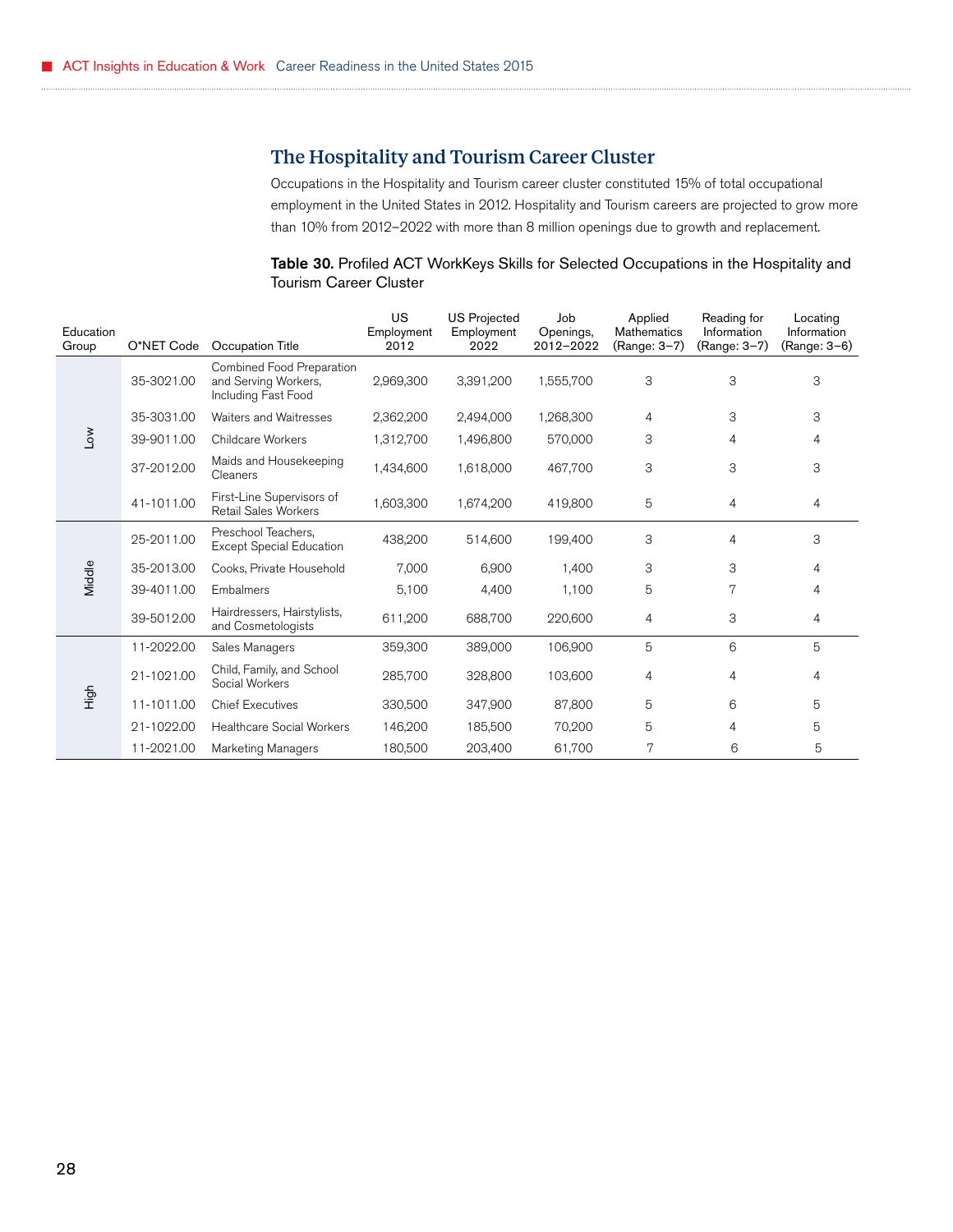#### Career Readiness Benchmarks for Hospitality and Tourism Careers

The aggregated ACT WorkKeys skills benchmarks indicate that, for the low education group, Level 4 is the lowest level of Locating Information, Applied Mathematics, and Reading for Information skills needed for Hospitality and Tourism careers.

|                                   | Applied<br><b>Mathematics</b>               | Reading for<br>Information | Locating<br>Information |
|-----------------------------------|---------------------------------------------|----------------------------|-------------------------|
| <b>Education Group</b>            | (Range: 3-7)                                | (Range: 3-7)               | (Range: 3-6)            |
|                                   | SKILL LEVEL REQUIRED FOR 85% OF OCCUPATIONS |                            |                         |
| Low Education Occupations         | 4                                           |                            | 4                       |
| Middle Education Occupations      | NA.                                         | ΝA                         | ΝA                      |
| <b>High Education Occupations</b> | 5                                           | 6                          | 5                       |

*Source:* ACT Job Profiles, January 2004–December 2013

*Note:* NA = insufficient number of job profiles or occupations within an education grouping in order to calculate a benchmark.

#### Hospitality and Tourism Career Readiness of US ACT WorkKeys Examinees

#### Table 32. Examinee Gap Analysis—Hospitality and Tourism Career Cluster

| Percent of All Examinees that Meet or Exceed Median Skill Level Requirements |  |
|------------------------------------------------------------------------------|--|
|------------------------------------------------------------------------------|--|

| <b>Education Group</b>      | Applied<br><b>Mathematics</b> | Reading for<br>Information | Locating<br>Information |
|-----------------------------|-------------------------------|----------------------------|-------------------------|
| (Examinees and Occupations) | (Range: 3-7)                  | (Range: 3-7)               | (Range: 3-6)            |
| Low Education               | 77%                           | 92%                        | 77%                     |
| Middle Education            | ΝA                            | ΝA                         | ΝA                      |
| High Education              | 86%                           | 65%                        | 45%                     |

Less than half (45%) of examinees with a high level of educational attainment met or exceeded the Locating Information skill benchmarks for the high education group in the Hospitality and Tourism career cluster.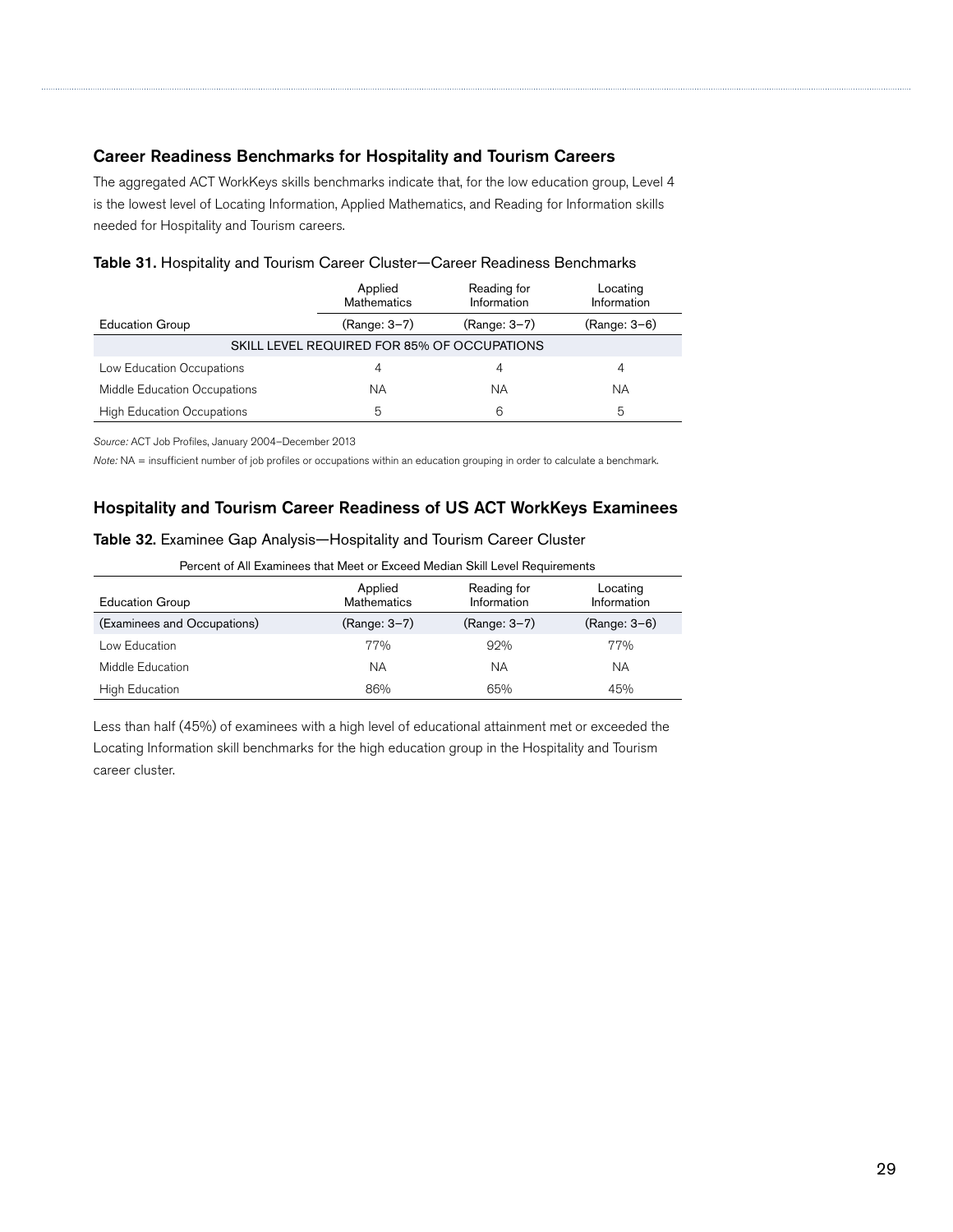## <span id="page-33-0"></span>The Marketing, Sales, and Service Career Cluster

Occupations in the Marketing, Sales, and Service career cluster constituted 12% of total occupational employment in the United States in 2012. Marketing, Sales, and Service careers are projected to grow more than 7% from 2012–2022 with more than 6 million openings due to growth and replacement.

#### Table 33. Profiled ACT WorkKeys Skills for Selected Occupations in the Marketing, Sales, and Service Career Cluster

| Education<br>Group | O*NET Code | Occupation Title                                               | US<br>Employment<br>2012 | <b>US Projected</b><br>Employment<br>2022 | Job<br>Openings,<br>2012-2022 | Applied<br>Mathematics<br>(Range: 3-7) | Reading for<br>Information<br>(Range: 3-7) | Locating<br>Information<br>(Range: 3-6) |
|--------------------|------------|----------------------------------------------------------------|--------------------------|-------------------------------------------|-------------------------------|----------------------------------------|--------------------------------------------|-----------------------------------------|
|                    | 41-2031.00 | Retail Salespersons                                            | 4,447,000                | 4,881,700                                 | 1,955,700                     | 3                                      | 4                                          | 4                                       |
|                    | 41-2011.00 | Cashiers                                                       | 3,338,900                | 3,425,400                                 | 1,530,000                     | 3                                      | 3                                          | 3                                       |
|                    | 43-5081.00 | Stock Clerks and Order<br><b>Fillers</b>                       | 1,807,200                | 1,801,200                                 | 546,000                       | 3                                      | 4                                          | 3                                       |
| Low                | 41-4012.00 | Sales Representatives,<br>Wholesale and<br>Manufacturing       | 1,480,700                | 1,612,800                                 | 420,700                       | 5                                      | 5                                          | 5                                       |
|                    | 41-1011.00 | First-Line Supervisors of<br><b>Retail Sales Workers</b>       | 1,603,300                | 1,674,200                                 | 419,800                       | 5                                      | 4                                          | 4                                       |
|                    | 41-4011.00 | Sales Representatives,<br>Technical and Scientific<br>Products | 382,300                  | 419,500                                   | 111,800                       | 5                                      | 4                                          | 4                                       |
|                    | 11-2022.00 | Sales Managers                                                 | 359,300                  | 389,000                                   | 106,900                       | 5                                      | 5                                          | 6                                       |
| High               | 11-2021.00 | Marketing Managers                                             | 180,500                  | 203,400                                   | 61,700                        | 7                                      | 5                                          | 6                                       |
|                    | 13-1121.00 | Meeting, Convention, and<br><b>Event Planners</b>              | 94,200                   | 125,400                                   | 44,200                        | $\overline{4}$                         | 5                                          | 5                                       |
|                    | 25-1011.00 | Business Teachers,<br>Postsecondary                            | 103,400                  | 118,500                                   | 30,700                        | 4                                      | 4                                          | 4                                       |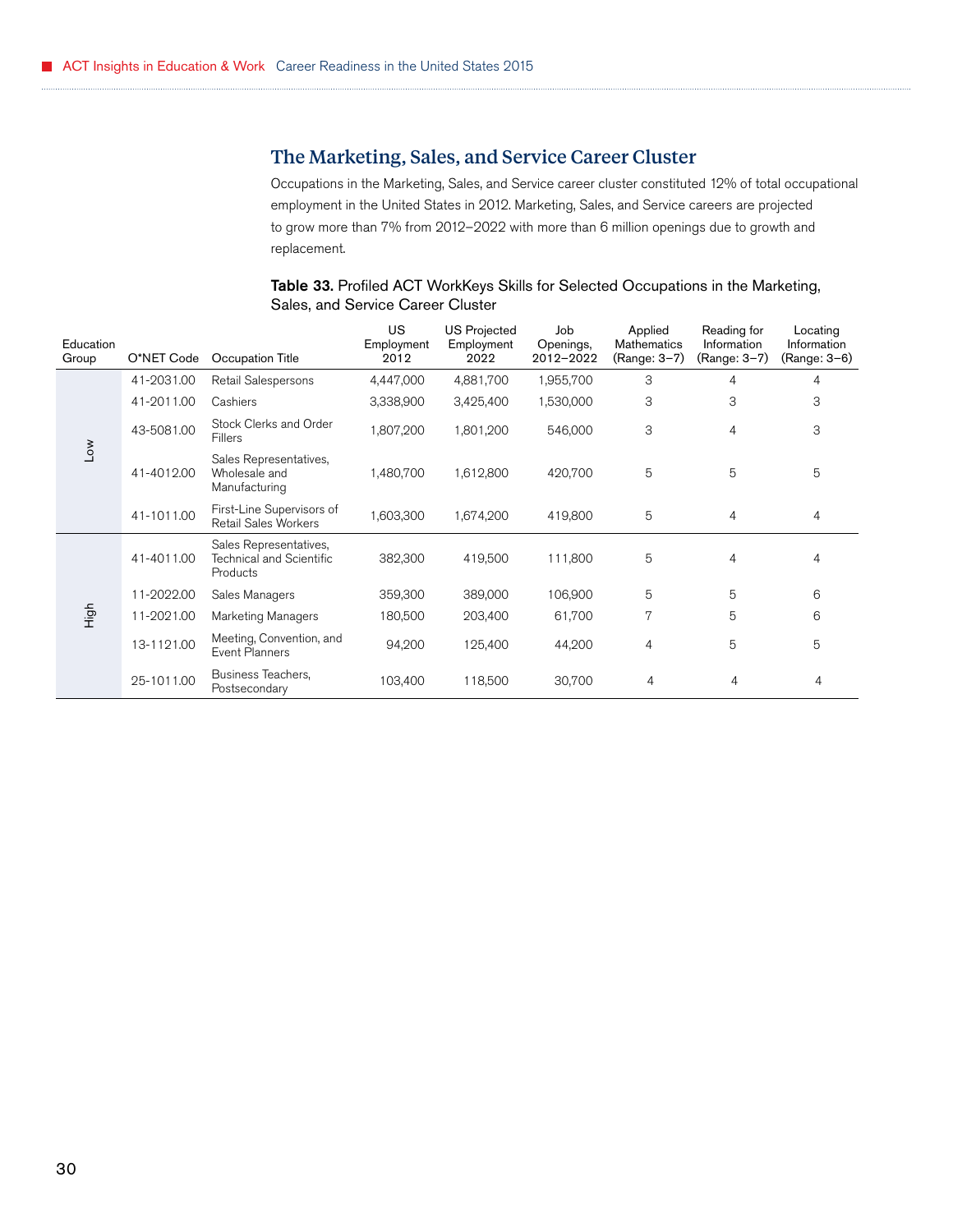#### Career Readiness Benchmarks for Marketing, Sales, and Service Careers

The aggregated ACT WorkKeys skills benchmarks indicate that, across the low and high education groups, Level 5 is the lowest level of Locating Information, Applied Mathematics, and Reading for Information skills needed for Marketing careers.

|                                   | Reading for<br>Applied<br><b>Mathematics</b><br>Information |              | Locating<br>Information |
|-----------------------------------|-------------------------------------------------------------|--------------|-------------------------|
| <b>Education Group</b>            | (Range: 3-7)                                                | (Range: 3-7) | (Range: 3-6)            |
|                                   | SKILL LEVEL REQUIRED FOR 85% OF OCCUPATIONS                 |              |                         |
| Low Education Occupations         | 5                                                           | b            | 5                       |
| Middle Education Occupations      | ΝA                                                          | ΝA           | ΝA                      |
| <b>High Education Occupations</b> | 6                                                           | 5            | 6                       |

| Table 34. Marketing, Sales, and Service Career Cluster-Career Readiness Benchmarks |  |  |  |  |  |  |  |
|------------------------------------------------------------------------------------|--|--|--|--|--|--|--|
|------------------------------------------------------------------------------------|--|--|--|--|--|--|--|

*Source:* ACT Job Profiles, January 2004–December 2013

*Note:* NA = insufficient number of job profiles or occupations within an education grouping in order to calculate a benchmark.

## Marketing, Sales, and Service Career Readiness of US ACT WorkKeys **Examinees**

#### Table 35. Examinee Gap Analysis—Marketing, Sales, and Service Career Cluster

Percent of All Examinees that Meet or Exceed Median Skill Level Requirements

| <b>Education Group</b>      | Applied<br><b>Mathematics</b> | Reading for<br>Information | Locating<br>Information |
|-----------------------------|-------------------------------|----------------------------|-------------------------|
| (Examinees and Occupations) | (Range: 3-7)                  | (Range: 3-7)               | (Range: 3-6)            |
| Low Education               | 55%                           | 60%                        | 20%                     |
| Middle Education            | ΝA                            | ΝA                         | ΝA                      |
| High Education              | 58%                           | 91%                        | 2%                      |

Almost none (2%) of examinees with a high level of educational attainment and less than one quarter (20%) of those with a low level of educational attainment met or exceeded the Locating Information skill benchmarks for the high and low education groups in the Marketing career cluster.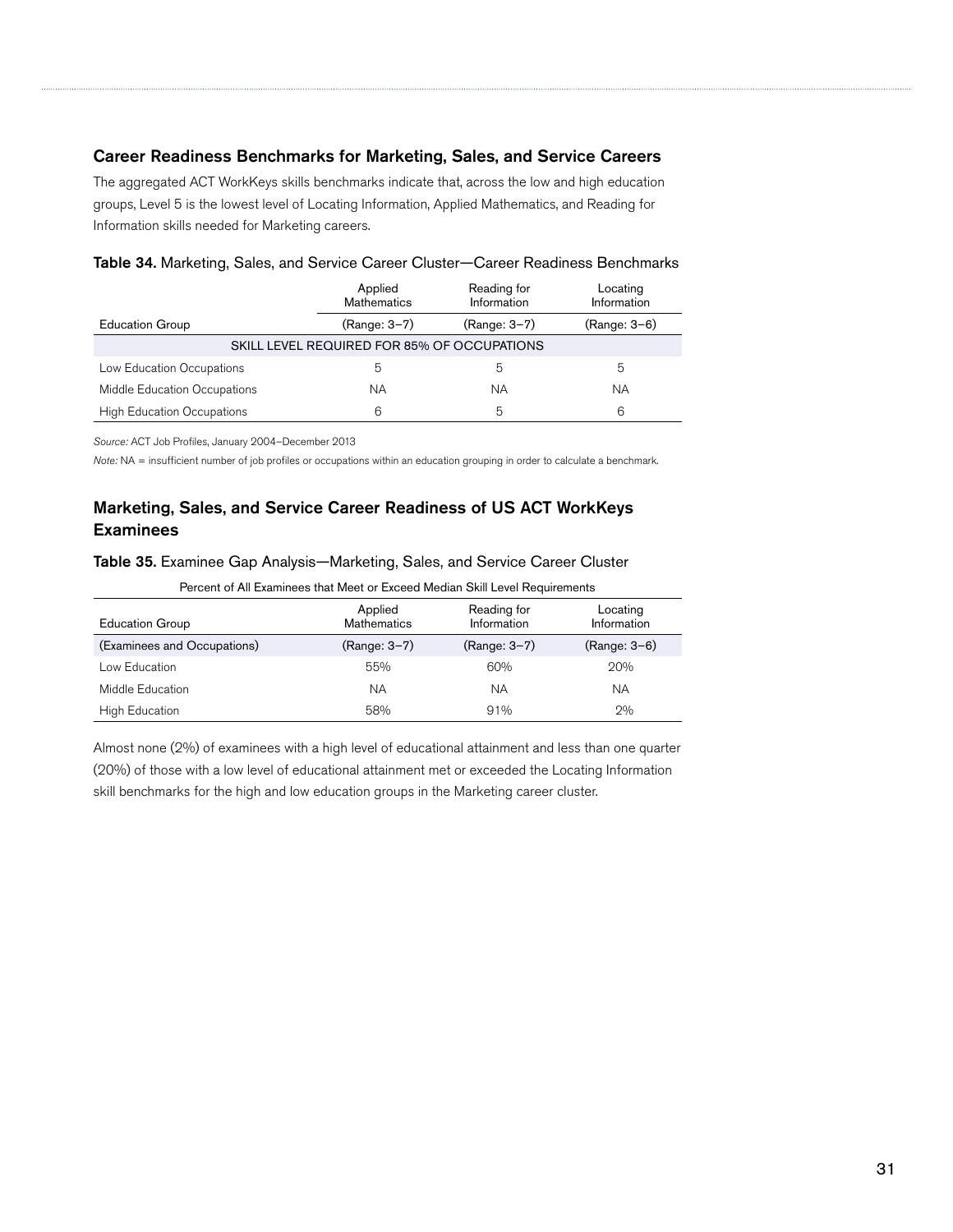## The Manufacturing Career Cluster

Occupations in the Manufacturing career cluster constituted 15% of total occupational employment in the United States in 2012. Manufacturing careers are projected to grow more than 9% from 2012–2022 with more than 6 million openings due to growth and replacement.

| Table 36. Profiled ACT WorkKeys Skills for Selected Occupations in the Manufacturing |  |  |
|--------------------------------------------------------------------------------------|--|--|
| <b>Career Cluster</b>                                                                |  |  |

<span id="page-35-0"></span>

| Education |            |                                                                          | US<br>Employment | <b>US Projected</b><br>Employment | Job<br>Openings, | Applied<br><b>Mathematics</b> | Reading for<br>Information | Locating<br>Information |
|-----------|------------|--------------------------------------------------------------------------|------------------|-----------------------------------|------------------|-------------------------------|----------------------------|-------------------------|
| Group     | O*NET Code | Occupation Title                                                         | 2012             | 2022                              | 2012-2022        | (Range: 3-7)                  | (Range: 3-7)               | (Range: 3-6)            |
|           | 53-7062.00 | Laborers and Freight,<br>Stock, and Material<br>Movers, Hand             | 2,197,300        | 2,439,200                         | 922,500          | 3                             | 3                          | $\overline{4}$          |
|           | 41-4012.00 | Sales Representatives,<br>Wholesale and<br>Manufacturing                 | 1,480,700        | 1,612,800                         | 420,700          | 5                             | 5                          | 5                       |
| Low       | 49-9071.00 | Maintenance and Repair<br>Workers, General                               | 1,325,100        | 1,450,300                         | 379,700          | 4                             | 4                          | 4                       |
|           | 49-3023.02 | <b>Automotive Specialty</b><br>Technicians                               | 701,100          | 761,500                           | 237,600          | 4                             | 4                          | 4                       |
|           | 53-7064.00 | Packers and Packagers,<br>Hand                                           | 666,900          | 707,000                           | 215,000          | 3                             | 3                          | $\overline{4}$          |
|           | 49-3011.00 | Aircraft Mechanics and<br>Service Technicians                            | 121,700          | 124,700                           | 35,600           | 5                             | 5                          | 5                       |
|           | 17-3023.01 | <b>Electronics Engineering</b><br>Technicians                            | 146,500          | 146,500                           | 30,400           | 5                             | 5                          | 4                       |
| Middle    | 49-9062.00 | Medical Equipment<br>Repairers                                           | 42,300           | 55,100                            | 24,600           | 3                             | 3                          | 4                       |
|           | 19-4031.00 | Chemical Technicians                                                     | 63,600           | 69,500                            | 21,600           | 5                             | 5                          | 4                       |
|           | 19-4091.00 | Environmental Science and<br>Protection Technicians,<br>Including Health | 32,800           | 38,900                            | 19,000           | 5                             | 5                          | 5                       |
|           | 11-1021.00 | General and Operations<br>Managers                                       | 1,972,700        | 2,216,800                         | 613,100          | 5                             | 5                          | 5                       |
| High      | 15-1133.00 | Software Developers,<br>Systems Software                                 | 405,000          | 487,800                           | 134,700          | 4                             | 5                          | 4                       |
|           | 17-2141.00 | Mechanical Engineers                                                     | 258,100          | 269,700                           | 99,700           | 4                             | 4                          | 5                       |
|           | 27-1024.00 | <b>Graphic Designers</b>                                                 | 259,500          | 276,900                           | 86,000           | 4                             | 4                          | 4                       |
|           | 17-2112.00 | <b>Industrial Engineers</b>                                              | 223,300          | 233,400                           | 75,400           | 5                             | 5                          | 5                       |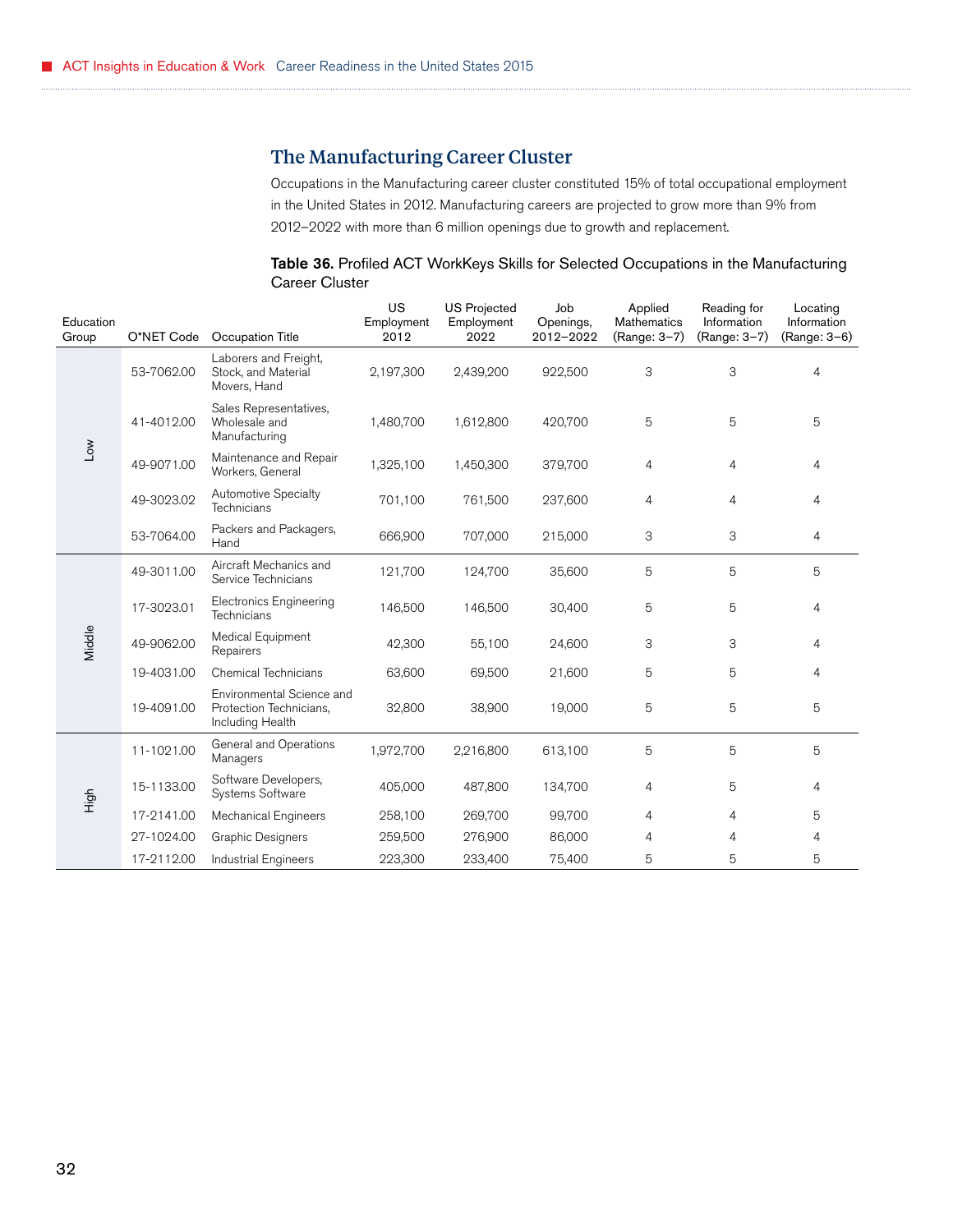#### Career Readiness Benchmarks for Manufacturing Careers

The aggregated ACT WorkKeys skills benchmarks indicate that, across education groups, Level 4 is the lowest level of Applied Mathematics, Locating Information, and Reading for Information skills needed for jobs in the Manufacturing career cluster.

|                                   | Applied<br>Reading for<br>Information<br><b>Mathematics</b> |              | Locating<br>Information |
|-----------------------------------|-------------------------------------------------------------|--------------|-------------------------|
| <b>Education Group</b>            | (Range: 3-7)                                                | (Range: 3-7) | (Range: 3-6)            |
|                                   | SKILL LEVEL REQUIRED FOR 85% OF OCCUPATIONS                 |              |                         |
| Low Education Occupations         | 4                                                           |              | 4                       |
| Middle Education Occupations      | 5                                                           | 5            | 5                       |
| <b>High Education Occupations</b> | 6                                                           | 6            | 5                       |

| Table 37. Manufacturing Career Cluster-Career Readiness Benchmarks |  |  |
|--------------------------------------------------------------------|--|--|
|--------------------------------------------------------------------|--|--|

*Source:* ACT Job Profiles, January 2004–December 2013

#### Manufacturing Career Readiness of US ACT WorkKeys Examinees

#### Table 38. Examinee Gap Analysis for Manufacturing Career Cluster

| Percent of All Examinees that Meet or Exceed Median Skill Level Requirements |                               |                            |                         |  |  |  |
|------------------------------------------------------------------------------|-------------------------------|----------------------------|-------------------------|--|--|--|
| <b>Education Group</b>                                                       | Applied<br><b>Mathematics</b> | Reading for<br>Information | Locating<br>Information |  |  |  |
| (Examinees and Occupations)                                                  | (Range: 3-7)                  | (Range: 3-7)               | (Range: 3-6)            |  |  |  |
| Low Education                                                                | 77%                           | 92%                        | 77%                     |  |  |  |
| Middle Education                                                             | 72%                           | 81%                        | 27%                     |  |  |  |
| <b>High Education</b>                                                        | 58%                           | 65%                        | 45%                     |  |  |  |

Less than half (45%) of examinees with a high level of educational attainment and less than a third (27%) of those with a middle level of education met or exceeded the Locating Information skill benchmarks for jobs that required similar levels of education in the Manufacturing career cluster.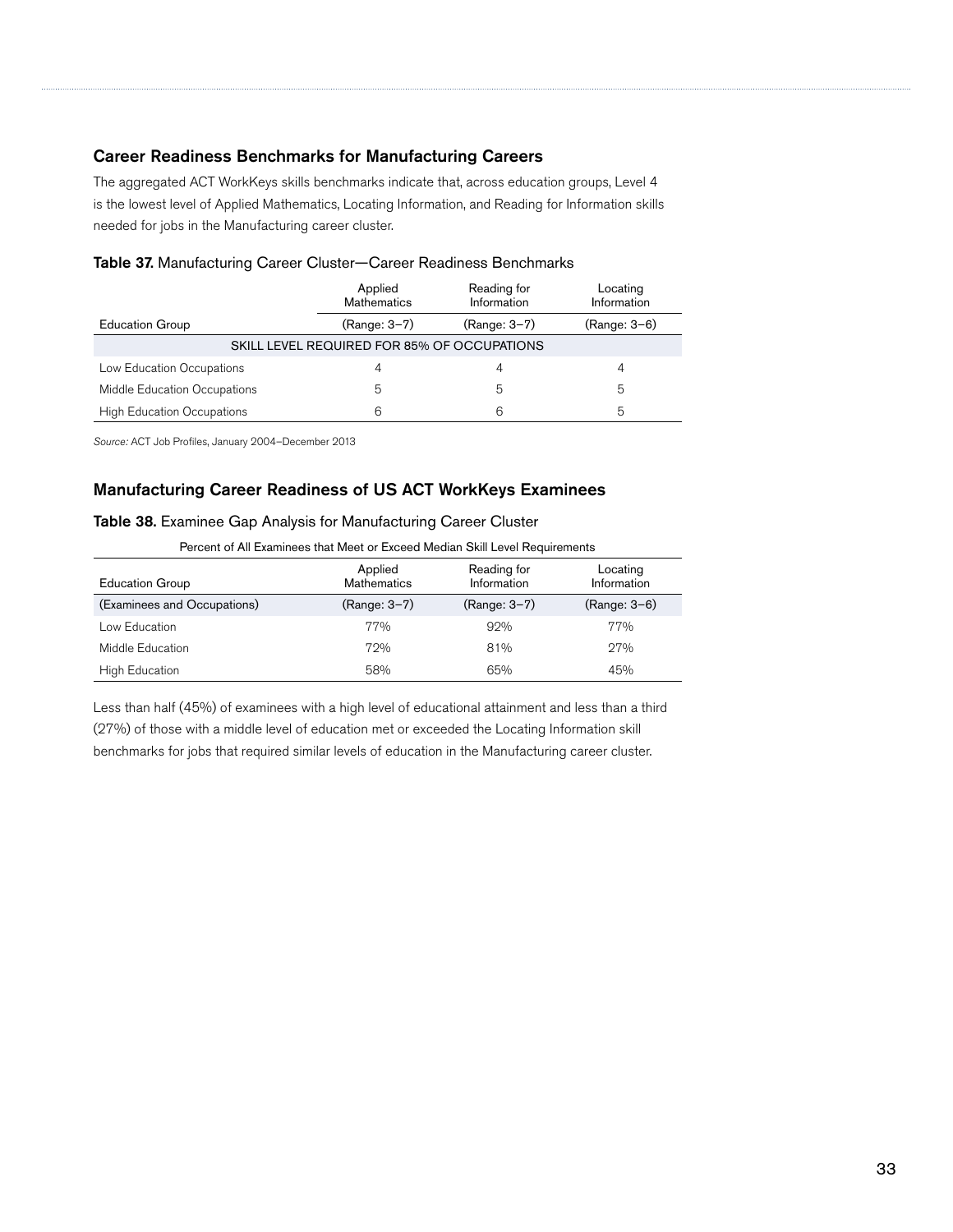## <span id="page-37-0"></span>The STEM (Science, Technology, Engineering, and Math) Career Cluster

Occupations in the STEM career cluster constituted 3% of total occupational employment in the United States in 2012. STEM careers are projected to grow more than 13% from 2012–2022 with more than 1 million openings due to growth and replacement.

| Education<br>Group | O*NET Code | Occupation Title                                       | US.<br>Employment<br>2012 | <b>US Projected</b><br>Employment<br>2022 | Job<br>Openings,<br>2012-2022 | Applied<br>Mathematics<br>(Range: 3-7) | Reading for<br>Information<br>(Range: 3-7) | Locating<br>Information<br>(Range: 3–6) |
|--------------------|------------|--------------------------------------------------------|---------------------------|-------------------------------------------|-------------------------------|----------------------------------------|--------------------------------------------|-----------------------------------------|
| Low                | 15-1151.00 | Computer User<br>Support Specialists                   | 547,700                   | 658,500                                   | 196,900                       | 5                                      | 5                                          | 4                                       |
|                    | 17-3031.01 | Surveying Technicians                                  | 54,000                    | 61,300                                    | 17,000                        | 5                                      | 4                                          | 4                                       |
|                    | 19-4099.01 | <b>Quality Control Analysts</b>                        | 63,900                    | 70,400                                    | 31,600                        | 4                                      | 4                                          | $\overline{4}$                          |
|                    | 17-3023.01 | <b>Electronics Engineering</b><br>Technicians          | 146,500                   | 146,500                                   | 30,400                        | 5                                      | 5                                          | 4                                       |
| Middle             | 19-4031.00 | Chemical Technicians                                   | 63,600                    | 69,500                                    | 21,600                        | 5                                      | 5                                          | $\overline{4}$                          |
|                    | 17-3029.00 | Engineering Technicians,<br>Except Drafters, All Other | 67,700                    | 68,300                                    | 14,600                        | 5                                      | 5                                          | 4                                       |
|                    | 17-3011.01 | <b>Architectural Drafters</b>                          | 87,900                    | 88,500                                    | 12,400                        | 7                                      | 6                                          | 5                                       |
|                    | 13-1161.00 | Market Research Analysts<br>and Marketing Specialists  | 415,700                   | 547,200                                   | 188,500                       | 4                                      | 4                                          | 4                                       |
|                    | 15-1131.00 | <b>Computer Programmers</b>                            | 343,700                   | 372,100                                   | 118,100                       | 5                                      | 5                                          | 5                                       |
| High               | 13-1051.00 | Cost Estimators                                        | 202,200                   | 255,200                                   | 118,000                       | 6                                      | 5                                          | 5                                       |
|                    | 17-2141.00 | <b>Mechanical Engineers</b>                            | 258,100                   | 269,700                                   | 99,700                        | 4                                      | 4                                          | 5                                       |
|                    | 17-2112.00 | Industrial Engineers                                   | 223,300                   | 233,400                                   | 75,400                        | 5                                      | 5                                          | 5                                       |

Table 39. Profiled ACT WorkKeys Skills for Selected Occupations in the STEM Career **Cluster**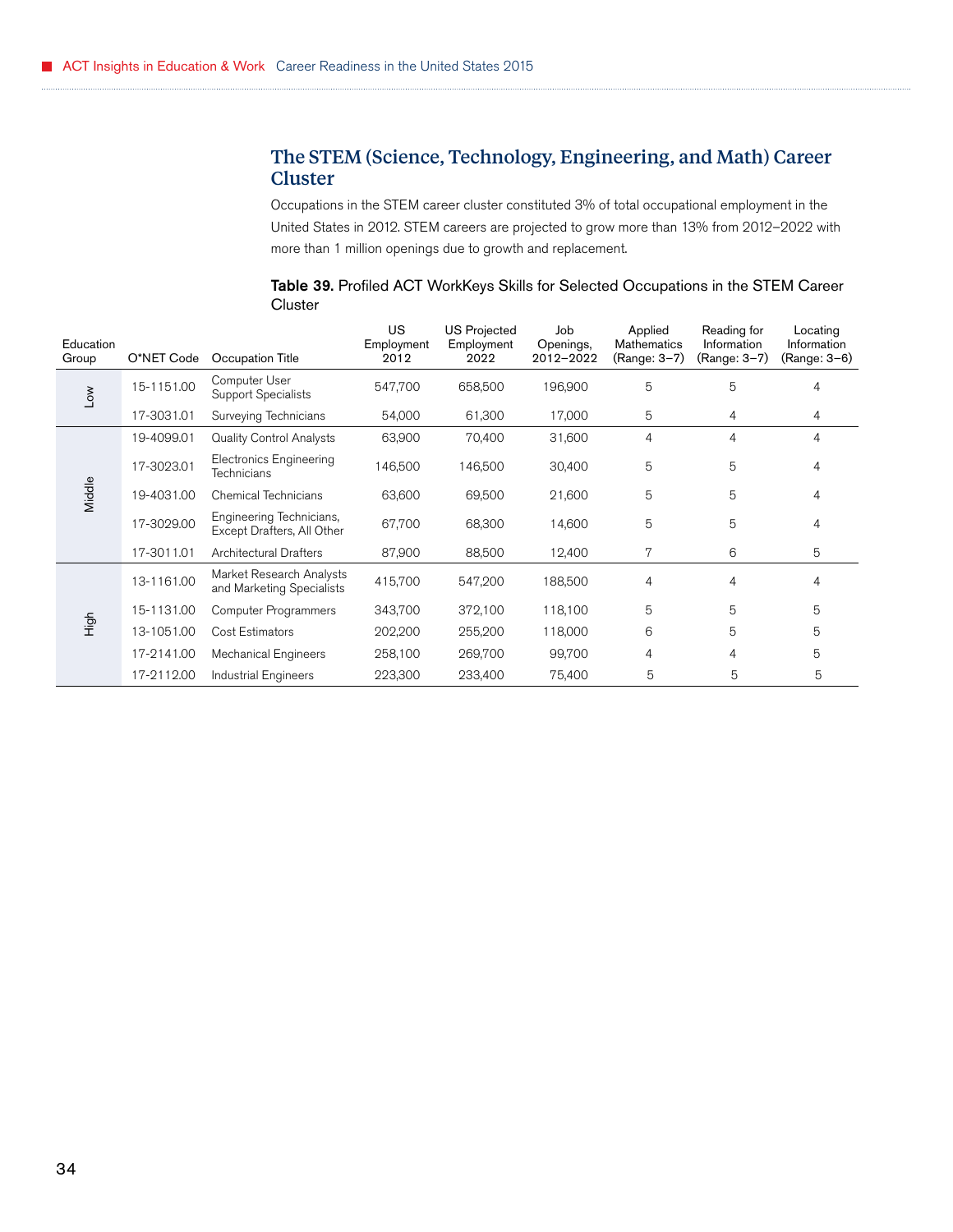#### Career Readiness Benchmarks for STEM Careers

The aggregated ACT WorkKeys skills benchmarks indicate that, across the middle and high education groups, Level 5 is the lowest level of Applied Mathematics, Locating Information, and Reading for Information skills needed for jobs in the STEM career cluster.

#### Table 40. STEM Career Cluster—Career Readiness Benchmarks

|                                   | Applied<br><b>Mathematics</b>               | Reading for<br>Information | Locating<br>Information |
|-----------------------------------|---------------------------------------------|----------------------------|-------------------------|
| <b>Education Group</b>            | (Range: 3-7)                                | (Range: 3-7)               | (Range: 3-6)            |
|                                   | SKILL LEVEL REQUIRED FOR 85% OF OCCUPATIONS |                            |                         |
| Low Education Occupations         | ΝA                                          | ΝA                         | NA.                     |
| Middle Education Occupations      | 5                                           | 5                          | 5                       |
| <b>High Education Occupations</b> | 6                                           | 5                          | 5                       |

*Source:* ACT Job Profiles, January 2004–December 2013

*Note:* NA = insufficient number of job profiles or occupations within an education grouping in order to calculate a benchmark.

## STEM Career Readiness of US ACT WorkKeys Examinees

#### Table 41. Examinee Gap Analysis for STEM Career Cluster

| <b>Education Group</b>      | Applied<br><b>Mathematics</b> | Reading for<br>Information | Locating<br>Information |
|-----------------------------|-------------------------------|----------------------------|-------------------------|
| (Examinees and Occupations) | (Range: 3-7)                  | (Range: 3-7)               | (Range: 3-6)            |
| Low Education               | ΝA                            | ΝA                         | ΝA                      |
| Middle Education            | 72%                           | 81%                        | 27%                     |
| High Education              | 58%                           | 91%                        | 45%                     |

Less than half (45%) of examinees with a high level of educational attainment met or exceeded the Locating Information skill benchmarks for jobs that required a high level of education in the STEM career cluster.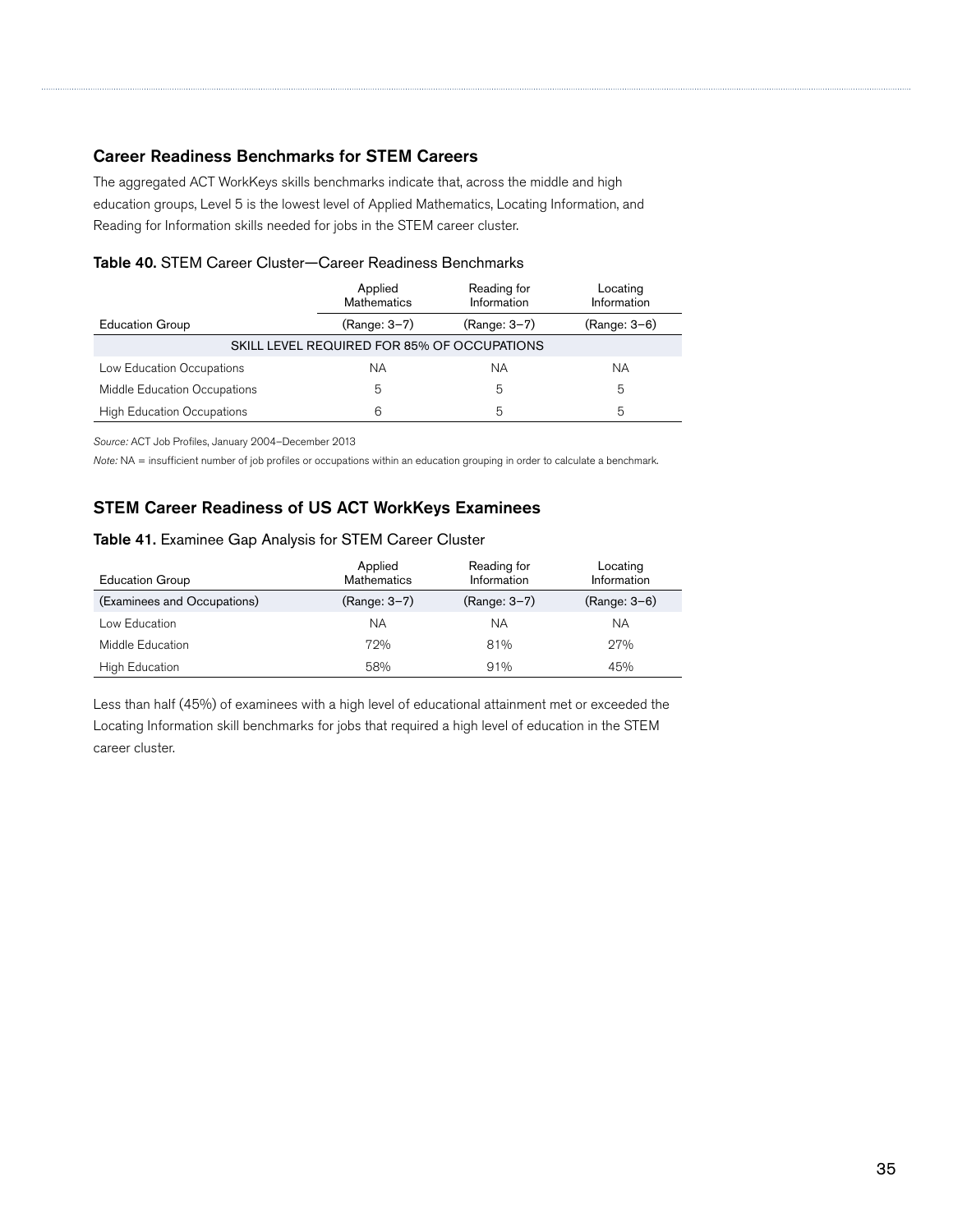## <span id="page-39-0"></span>**Policies and Practices to Increase Readiness**

#### Implementing Career Readiness Standards

Education and workforce stakeholders should integrate career readiness skills into curriculum to ensure that individuals have the types and levels of skills needed for a reasonable chance of success in gaining a job and progressing within that career. Using career readiness standards as a target can help shape curriculum to better reflect the skills required for jobs in demand. ACT has developed ACT WorkKeys Targets for Instruction, which help educators and trainers develop curricula and instructional strategies for the ACT WorkKeys skills [areas.](http://www.onetonline.org/)<sup>16</sup> ACT WorkKeys Targets are available for each ACT WorkKeys cognitive skill area and include skill-building strategies, sample work-based tasks and problems for each level, guidelines for obtaining and using workplace materials, and a detailed description of each ACT WorkKeys skill area and level.

#### Creating Communities of Work and Career Readiness

Although career readiness standards are designed to match an individual's skills with those needed to succeed in a career pathway, the data underlying the standards can be used in aggregate form for community, regional, and statewide work readiness efforts. To that end, ACT is leading a national effort to certify ACT Work Ready Communities and provide a community-based framework that links workforce development to education and aligns with the economic development needs of communities, regions, and [states.](http://www.onetonline.org/)<sup>17</sup> The initiative is designed to:

- help business and industry identify the foundational skills they need for a productive workforce,
- allow policymakers to consistently measure skills gaps in a timely manner at the national, state, and local levels, and
- provide economic developers with data to market the quality of their workforce.

## Implementing Policies and Practices for Data-Driven Decision Making

States have made progress in developing longitudinal data systems—this must continue. The primary goal of these systems has been to ensure that individuals throughout the education and workplace continuum are prepared for their next successful transition in life. To achieve this goal, states must implement systems that allow educators and workforce professionals to monitor academic and economic performance outcomes. In addition, it is crucial to support research that investigates best practices in education and training interventions that improve individual outcomes.

<sup>16</sup> For more information about the ACT WorkKeys Targets for Instruction, visit [www.act.org/workkeys/sktrain/targets.html](http://www.onetonline.org/). <sup>17</sup> For more information about ACT Work Ready Communities, visit [www.workreadycommunities.org/](http://www.onetonline.org/).